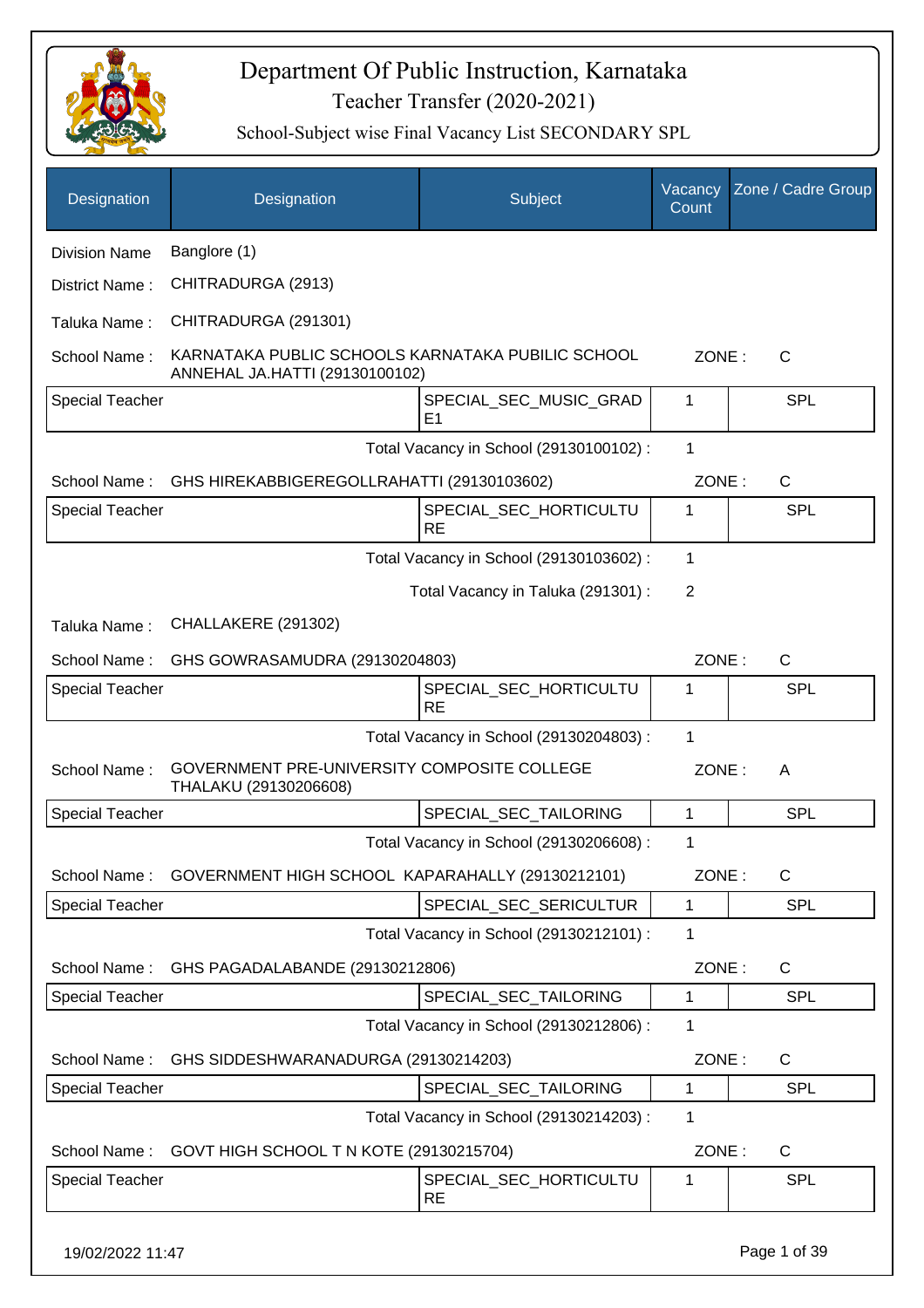

| Designation            | Designation                      | Subject                                  | Vacancy<br>Count | Zone / Cadre Group |
|------------------------|----------------------------------|------------------------------------------|------------------|--------------------|
|                        |                                  | Total Vacancy in School (29130215704) :  | 1                |                    |
| School Name:           | GHS DODDACHELLUR (29130216004)   |                                          | ZONE:            | $\mathsf{C}$       |
| Special Teacher        |                                  | SPECIAL_SEC_DRAWING                      | 1                | <b>SPL</b>         |
|                        |                                  | Total Vacancy in School (29130216004) :  | 1                |                    |
| School Name:           | GHS P MAHADEVAURA (29130221901)  |                                          | ZONE:            | C                  |
| <b>Special Teacher</b> |                                  | SPECIAL_SEC_DRAWING                      | $\mathbf{1}$     | <b>SPL</b>         |
|                        |                                  | Total Vacancy in School (29130221901) :  | 1                |                    |
|                        |                                  | Total Vacancy in Taluka (291302):        | 8                |                    |
| Taluka Name:           | <b>HIRIYUR (291303)</b>          |                                          |                  |                    |
| School Name:           | GHS PALAVVANAHALLI (29130300204) |                                          | ZONE:            | C                  |
| Special Teacher        |                                  | SPECIAL_SEC_HORTICULTU<br><b>RE</b>      | 1                | <b>SPL</b>         |
|                        |                                  | Total Vacancy in School (29130300204) :  | 1                |                    |
| School Name:           | GHS MD.KOTE (29130300503)        |                                          | ZONE:            | $\mathsf{C}$       |
| <b>Special Teacher</b> |                                  | SPECIAL_SEC_HORTICULTU<br><b>RE</b>      | 1                | SPL                |
|                        |                                  | Total Vacancy in School (29130300503) :  | 1                |                    |
| School Name:           | GHS AMBALAGERE (29130305003)     |                                          | ZONE:            | $\mathsf{C}$       |
| <b>Special Teacher</b> |                                  | SPECIAL_SEC_DRAWING                      | 1                | SPL                |
|                        |                                  | Total Vacancy in School (29130305003) :  | 1                |                    |
| School Name:           | G J.C. HARIYABBE (29130306505)   |                                          | ZONE:            | C                  |
| <b>Special Teacher</b> |                                  | SPECIAL_SEC_HORTICULTU<br><b>RE</b>      | 1                | <b>SPL</b>         |
|                        |                                  | Total Vacancy in School (29130306505) :  | 1                |                    |
| School Name:           | GHS V.K GUDDA (29130307302)      |                                          | ZONE:            | C                  |
| Special Teacher        |                                  | SPECIAL SEC MUSIC GRAD<br>E <sub>1</sub> | 1                | <b>SPL</b>         |
|                        |                                  | Total Vacancy in School (29130307302) :  | 1                |                    |
| School Name:           | GHS IKKANUR (29130308303)        |                                          | ZONE:            | $\mathsf{C}$       |
| Special Teacher        |                                  | SPECIAL_SEC_HORTICULTU<br><b>RE</b>      | 1                | <b>SPL</b>         |
|                        |                                  | Total Vacancy in School (29130308303) :  | 1                |                    |
| School Name:           | GHS MASKAL (29130309207)         |                                          | ZONE:            | $\mathsf{C}$       |
| Special Teacher        |                                  | SPECIAL_SEC_DRAWING                      | $\mathbf 1$      | <b>SPL</b>         |
| 19/02/2022 11:47       |                                  |                                          |                  | Page 2 of 39       |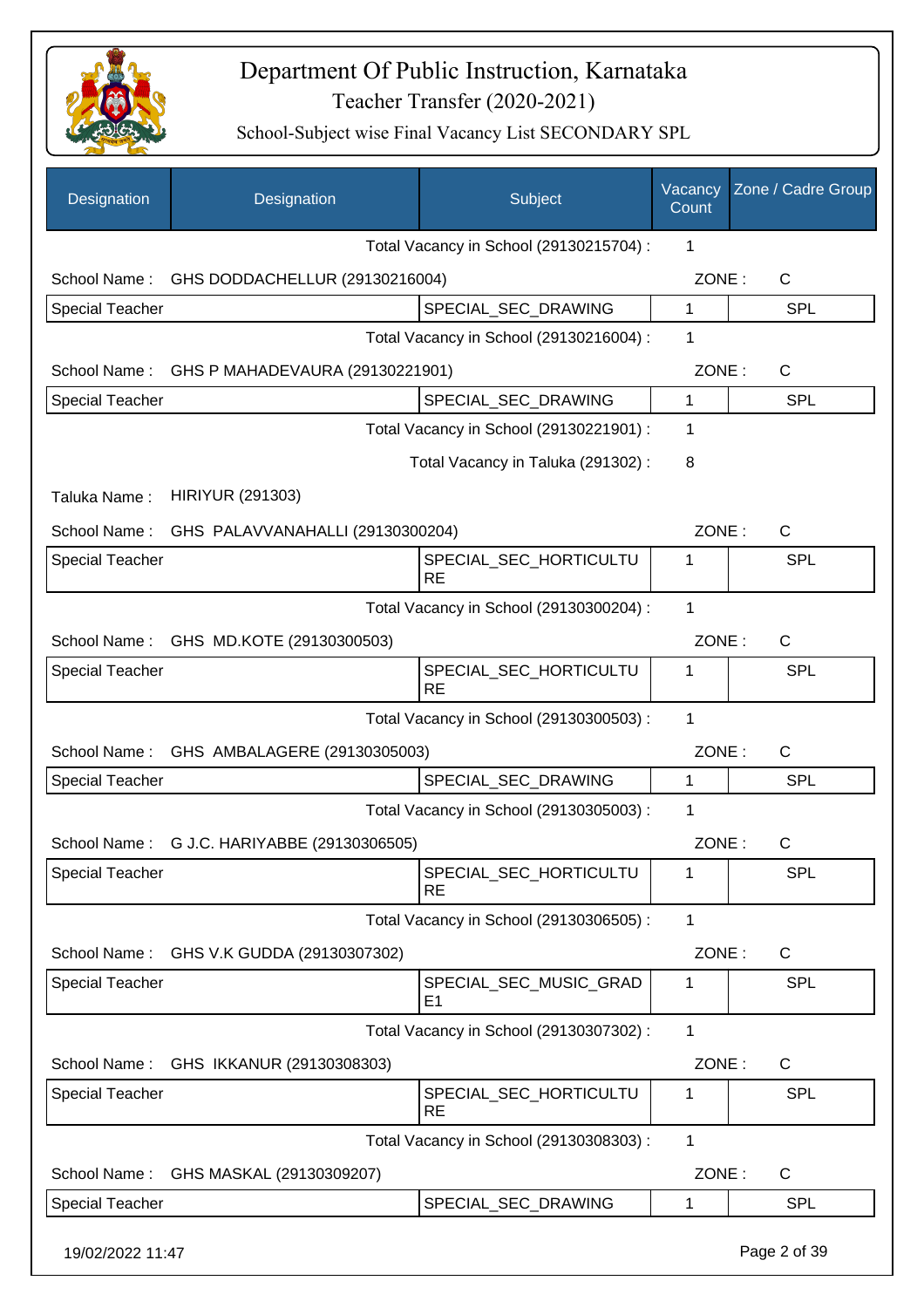

| Designation            | Designation                                                | Subject                                  | Vacancy<br>Count | Zone / Cadre Group |
|------------------------|------------------------------------------------------------|------------------------------------------|------------------|--------------------|
|                        |                                                            | Total Vacancy in School (29130309207) :  | 1                |                    |
| School Name:           | GJC V.V PURA (29130310106)                                 |                                          | ZONE:            | $\mathsf{C}$       |
| <b>Special Teacher</b> |                                                            | SPECIAL_SEC_HORTICULTU<br><b>RE</b>      | 1                | <b>SPL</b>         |
|                        |                                                            | Total Vacancy in School (29130310106) :  | 1                |                    |
| School Name:           | GHS GOWDANAHALLI (29130313506)                             |                                          | ZONE:            | C                  |
| <b>Special Teacher</b> |                                                            | SPECIAL_SEC_TAILORING                    | $\mathbf{1}$     | <b>SPL</b>         |
|                        |                                                            | Total Vacancy in School (29130313506) :  | 1                |                    |
| School Name:           | GJC J.G.HALLI (29130314114)                                |                                          | ZONE:            | $\mathsf{C}$       |
| <b>Special Teacher</b> |                                                            | SPECIAL SEC MUSIC GRAD<br>E <sub>1</sub> | 1                | SPL                |
|                        |                                                            | Total Vacancy in School (29130314114) :  | 1                |                    |
| School Name:           | KARNATAKA PUBLIC SCHOOLS KPS HOSAYALANADU<br>(29130319003) |                                          | ZONE:            | $\mathsf{C}$       |
| <b>Special Teacher</b> |                                                            | SPECIAL_SEC_HORTICULTU<br><b>RE</b>      | 1                | <b>SPL</b>         |
|                        |                                                            | Total Vacancy in School (29130319003) :  | 1                |                    |
| School Name:           | GHS VASANTHANAGARA (29130319501)                           |                                          | ZONE:            | $\mathsf{C}$       |
| <b>Special Teacher</b> |                                                            | SPECIAL_SEC_HORTICULTU<br><b>RE</b>      | 1                | <b>SPL</b>         |
|                        |                                                            | Total Vacancy in School (29130319501) :  | 1                |                    |
|                        |                                                            | Total Vacancy in Taluka (291303):        | 12               |                    |
| Taluka Name:           | HOLALKERE (291304)                                         |                                          |                  |                    |
| School Name:           | GHS CHIKKANDAVADI (29130400102)                            |                                          | ZONE:            | C                  |
| <b>Special Teacher</b> |                                                            | SPECIAL_SEC_HORTICULTU<br><b>RE</b>      | 1                | <b>SPL</b>         |
|                        |                                                            | Total Vacancy in School (29130400102) :  | 1                |                    |
| School Name:           | GOVERNMENT HIGH SCHOOL HIREYAMMIGANUR (29130412902)        |                                          | ZONE:            | C                  |
| Special Teacher        |                                                            | SPECIAL_SEC_HORTICULTU<br><b>RE</b>      | $\mathbf 1$      | <b>SPL</b>         |
|                        |                                                            | Total Vacancy in School (29130412902) :  | $\mathbf{1}$     |                    |
| School Name:           | KARNATAKA PUBLIC SCHOOLS GPUC KASHIPURA (29130414303)      |                                          | ZONE:            | C                  |
| <b>Special Teacher</b> |                                                            | SPECIAL_SEC_DRAWING                      | 1                | <b>SPL</b>         |
|                        |                                                            | Total Vacancy in School (29130414303) :  | 1                |                    |
| 19/02/2022 11:47       |                                                            |                                          |                  | Page 3 of 39       |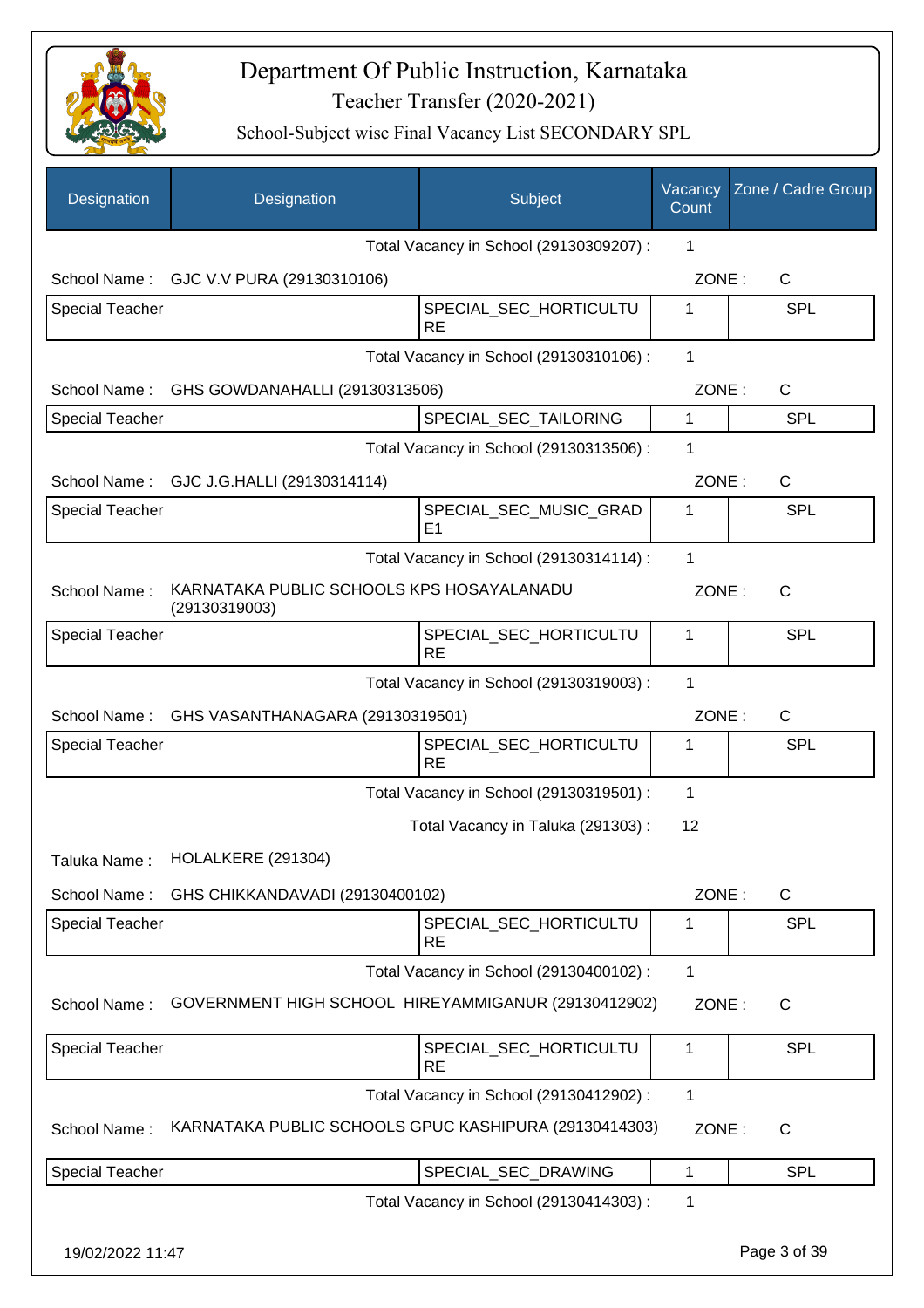

| Designation            | Designation                               | Subject                                 | Vacancy<br>Count | Zone / Cadre Group |
|------------------------|-------------------------------------------|-----------------------------------------|------------------|--------------------|
| School Name:           | GHS MADDERU (29130416202)                 |                                         | ZONE:            | $\mathsf{C}$       |
| Special Teacher        |                                           | SPECIAL_SEC_HORTICULTU<br><b>RE</b>     | 1                | SPL                |
|                        |                                           | Total Vacancy in School (29130416202) : | $\mathbf{1}$     |                    |
| School Name:           | GOVT MMPU COLLEGE HOLALKERE (29130420607) |                                         | ZONE:            | A                  |
| <b>Special Teacher</b> |                                           | SPECIAL_SEC_HORTICULTU<br><b>RE</b>     | 1                | <b>SPL</b>         |
|                        |                                           | Total Vacancy in School (29130420607) : | 1                |                    |
| School Name:           | GHS AVINAHATTI (29130422003)              |                                         | ZONE:            | C                  |
| <b>Special Teacher</b> |                                           | SPECIAL_SEC_HORTICULTU<br><b>RE</b>     | 1                | <b>SPL</b>         |
|                        |                                           | Total Vacancy in School (29130422003) : | $\mathbf{1}$     |                    |
| School Name:           | GHS THEKALAVATTI (29130424001)            |                                         | ZONE:            | C                  |
| <b>Special Teacher</b> |                                           | SPECIAL_SEC_DANCE                       | $\mathbf{1}$     | <b>SPL</b>         |
|                        |                                           | Total Vacancy in School (29130424001) : | 1                |                    |
|                        |                                           | Total Vacancy in Taluka (291304) :      | $\overline{7}$   |                    |
| Taluka Name:           | HOSADURGA (291305)                        |                                         |                  |                    |
| School Name:           | GHS GOOLIHATTI (29130504103)              |                                         | ZONE:            | $\mathsf{C}$       |
| <b>Special Teacher</b> |                                           | SPECIAL SEC DRAWING                     | 1                | <b>SPL</b>         |
|                        |                                           | Total Vacancy in School (29130504103) : | 1                |                    |
| School Name:           | GHS NAGATHIHALLI (29130509708)            |                                         | ZONE:            | $\mathsf{C}$       |
| Special Teacher        |                                           | SPECIAL_SEC_HORTICULTU<br><b>RE</b>     | 1                | <b>SPL</b>         |
|                        |                                           | Total Vacancy in School (29130509708) : | 1                |                    |
| School Name:           | GHS MENGASANDRA (29130515801)             |                                         | ZONE:            | $\mathsf{C}$       |
| <b>Special Teacher</b> |                                           | SPECIAL_SEC_DRAWING                     | $\mathbf 1$      | <b>SPL</b>         |
|                        |                                           | Total Vacancy in School (29130515801) : | 1                |                    |
| School Name:           | GHS THANDAGA (29130517011)                |                                         | ZONE:            | C                  |
| Special Teacher        |                                           | SPECIAL_SEC_AGRICULTUR                  | 1                | <b>SPL</b>         |
|                        |                                           | Total Vacancy in School (29130517011) : | 1                |                    |
| School Name:           | GJC(8-12) HOSADURGA (29130518707)         |                                         | ZONE:            | A                  |
| Special Teacher        |                                           | SPECIAL_SEC_HORTICULTU<br><b>RE</b>     | 1                | SPL                |
|                        |                                           | Total Vacancy in School (29130518707) : | 1                |                    |
| 19/02/2022 11:47       |                                           |                                         |                  | Page 4 of 39       |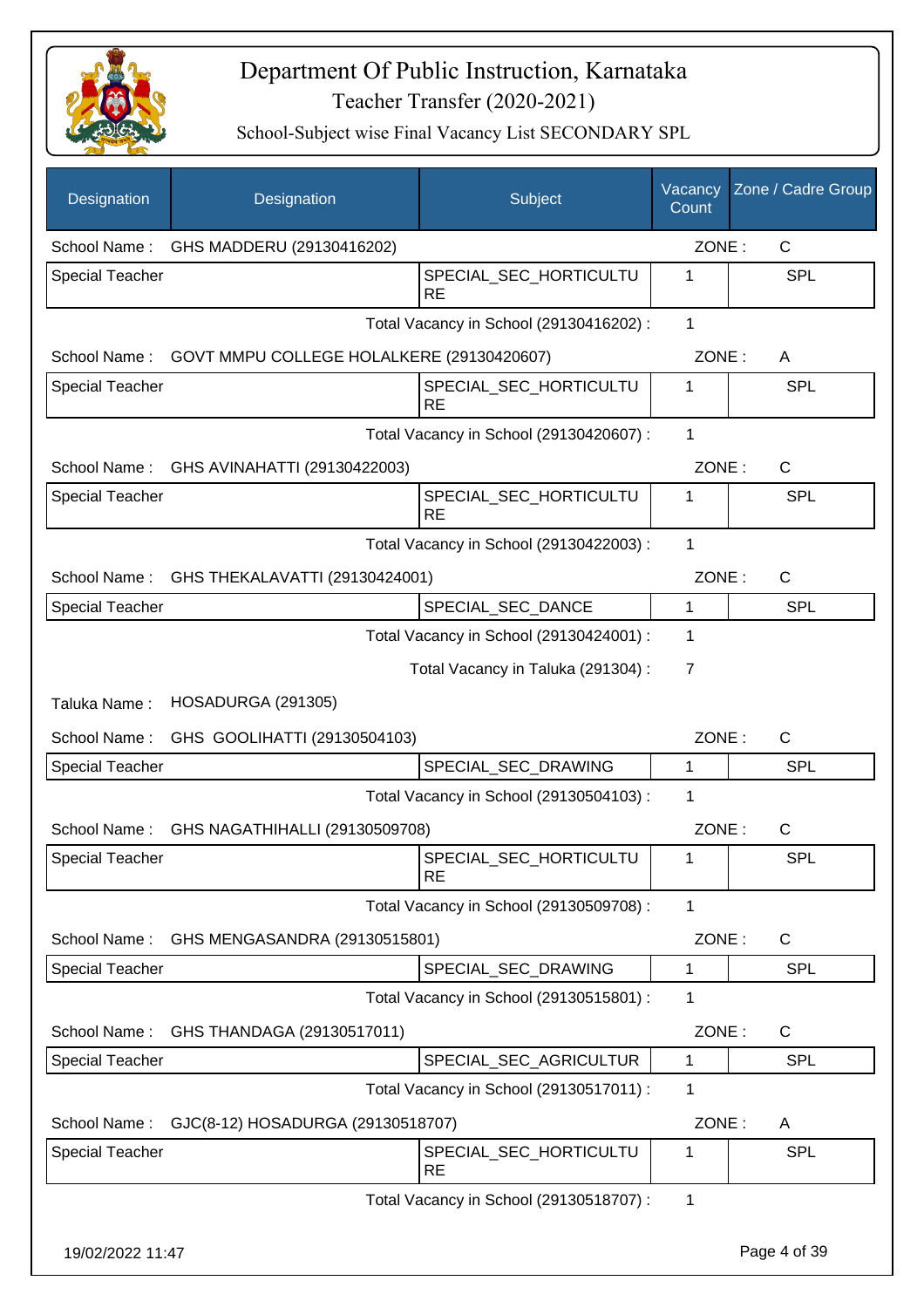

| Designation            | Designation                                                    | Subject                                 | Vacancy<br>Count | Zone / Cadre Group |
|------------------------|----------------------------------------------------------------|-----------------------------------------|------------------|--------------------|
| School Name:           | GJC (8-12) ANIVALA (29130521501)                               |                                         | ZONE:            | $\mathsf{C}$       |
| <b>Special Teacher</b> |                                                                | SPECIAL SEC HORTICULTU<br><b>RE</b>     | 1                | <b>SPL</b>         |
|                        |                                                                | Total Vacancy in School (29130521501) : | 1                |                    |
|                        |                                                                | Total Vacancy in Taluka (291305):       | 6                |                    |
| Taluka Name:           | MOLAKALMUR (291306)                                            |                                         |                  |                    |
| School Name:           | GHS BANDRAVI (29130605202)                                     |                                         | ZONE:            | $\mathsf{C}$       |
| <b>Special Teacher</b> |                                                                | SPECIAL_SEC_DRAWING                     | 1                | <b>SPL</b>         |
|                        |                                                                | Total Vacancy in School (29130605202) : | 1                |                    |
| School Name:           | GJC MOLAKALMURU (29130612305)                                  |                                         | ZONE:            | A                  |
| <b>Special Teacher</b> |                                                                | SPECIAL_SEC_DRAWING                     | 1                | SPL                |
|                        |                                                                | Total Vacancy in School (29130612305) : | 1                |                    |
| School Name:           | KPS B.G.KERE (29130613401)                                     |                                         | ZONE:            | $\mathsf{C}$       |
| Special Teacher        |                                                                | SPECIAL_SEC_TAILORING                   | 1                | <b>SPL</b>         |
|                        |                                                                | Total Vacancy in School (29130613401) : | 1                |                    |
|                        |                                                                | Total Vacancy in Taluka (291306):       | 3                |                    |
| District Name:         | DAVANAGERE (2914)                                              |                                         |                  |                    |
| Taluka Name:           | CHANNAGIRI (291401)                                            |                                         |                  |                    |
| School Name:           | GHS-CHIRADONI (29140104604)                                    |                                         | ZONE:            | $\mathsf{C}$       |
| <b>Special Teacher</b> |                                                                | SPECIAL_SEC_DRAWING                     | 1                | <b>SPL</b>         |
|                        |                                                                | Total Vacancy in School (29140104604) : | 1                |                    |
| School Name:           | GHS-KANIVEBILACHI (29140111403)                                |                                         | ZONE:            | C                  |
| <b>Special Teacher</b> |                                                                | SPECIAL SEC TAILORING                   | 1                | <b>SPL</b>         |
|                        |                                                                | Total Vacancy in School (29140111403) : | 1                |                    |
| School Name:           | GHS(URDU)-KEREBILACHI (29140111507)                            |                                         | ZONE:            | $\mathsf{C}$       |
| <b>Special Teacher</b> |                                                                | SPECIAL SEC DRAWING                     | 1                | <b>SPL</b>         |
|                        |                                                                | Total Vacancy in School (29140111507) : | 1                |                    |
| School Name:           | GHS(URDU)-KAREKATTE (29140111605)                              |                                         | ZONE:            | C                  |
| <b>Special Teacher</b> |                                                                | SPECIAL_SEC_DRAWING                     | 1                | <b>SPL</b>         |
|                        |                                                                | Total Vacancy in School (29140111605) : | 1                |                    |
| School Name:           | KARNATAKA PUBLIC SCHOOLS GSSJVP SANTHEBENNURU<br>(29140118811) |                                         | ZONE:            | C                  |
| <b>Special Teacher</b> |                                                                | SPECIAL_SEC_DRAWING                     | 1                | <b>SPL</b>         |
| 19/02/2022 11:47       |                                                                |                                         |                  | Page 5 of 39       |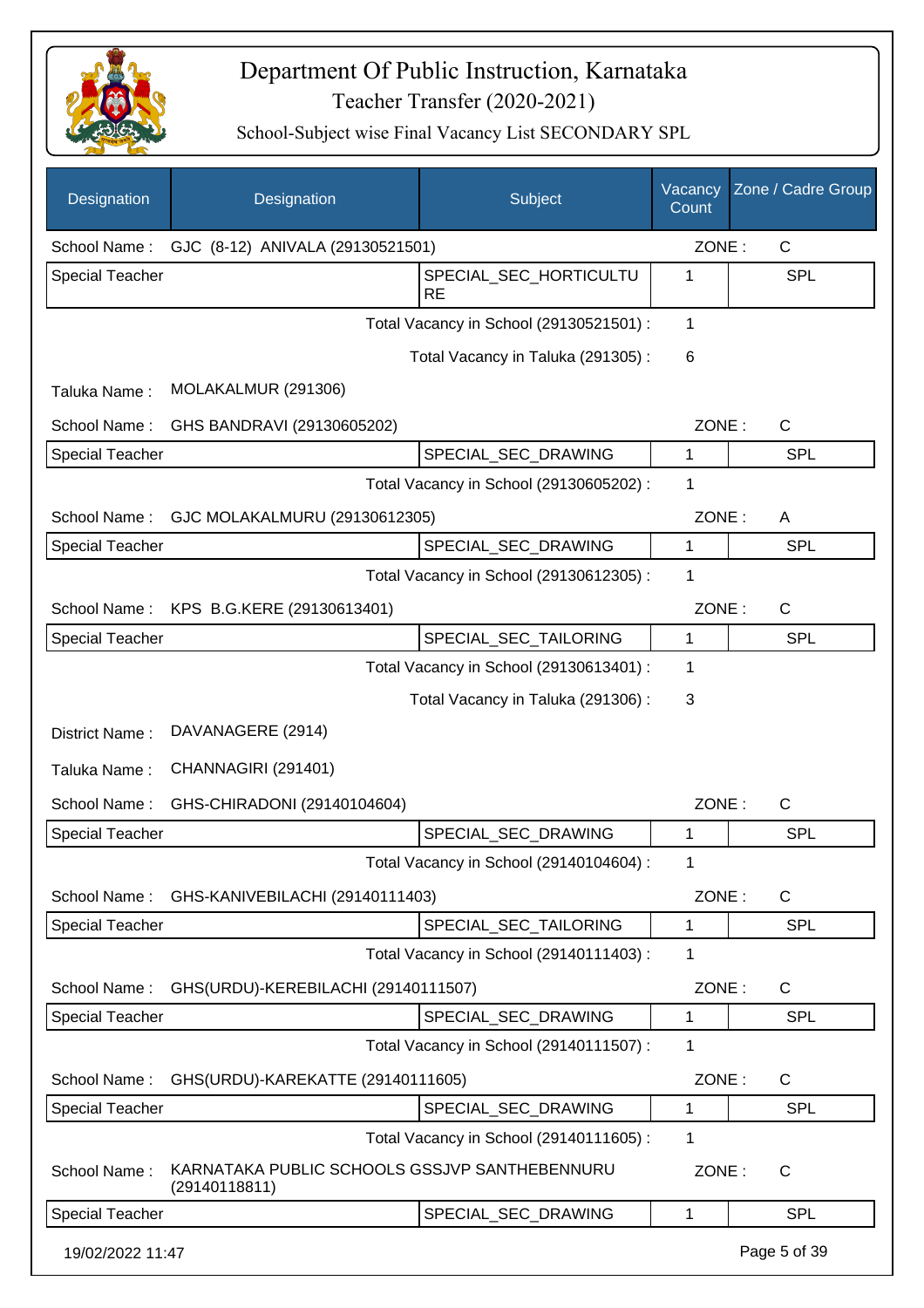

| Designation            | Designation                                                         | Subject                                 | Vacancy<br>Count | Zone / Cadre Group |
|------------------------|---------------------------------------------------------------------|-----------------------------------------|------------------|--------------------|
|                        |                                                                     | Total Vacancy in School (29140118811) : | 1                |                    |
| School Name:           | GJC - CHANNAGIRI (29140122902)                                      |                                         | ZONE:            | A                  |
| <b>Special Teacher</b> |                                                                     | SPECIAL_SEC_DRAWING                     | $\mathbf{1}$     | <b>SPL</b>         |
|                        |                                                                     | Total Vacancy in School (29140122902) : | 1                |                    |
|                        |                                                                     | Total Vacancy in Taluka (291401) :      | 6                |                    |
| Taluka Name:           | DAVANAGERE(N) (291402)                                              |                                         |                  |                    |
| School Name:           | GHS-HALVARTHI (29140202602)                                         |                                         | ZONE:            | C                  |
| <b>Special Teacher</b> |                                                                     | SPECIAL_SEC_HORTICULTU<br><b>RE</b>     | 1                | <b>SPL</b>         |
|                        |                                                                     | Total Vacancy in School (29140202602) : | 1                |                    |
| School Name:           | GOVT URDU H.S-S.S.M NAGARA DVG (29140208620)                        |                                         | ZONE:            | A                  |
| <b>Special Teacher</b> |                                                                     | SPECIAL_SEC_HORTICULTU<br><b>RE</b>     | 1                | <b>SPL</b>         |
|                        |                                                                     | Total Vacancy in School (29140208620) : | 1                |                    |
|                        |                                                                     | Total Vacancy in Taluka (291402) :      | 2                |                    |
| Taluka Name:           | DAVANAGERE(S) (291403)                                              |                                         |                  |                    |
| School Name:           | GHS-NAGARASANAHALLI (29140301602)                                   |                                         | ZONE:            | C                  |
| <b>Special Teacher</b> |                                                                     | SPECIAL_SEC_TAILORING                   | 1                | <b>SPL</b>         |
|                        |                                                                     | Total Vacancy in School (29140301602) : | 1                |                    |
| School Name:           | KARNATAKA PUBLIC SCHOOLS GOVT PU COLLEGE KUKKUWADA<br>(29140301706) |                                         | ZONE:            | C                  |
| <b>Special Teacher</b> |                                                                     | SPECIAL_SEC_HORTICULTU<br><b>RE</b>     | 1                | <b>SPL</b>         |
|                        |                                                                     | Total Vacancy in School (29140301706) : | $\mathbf{1}$     |                    |
| School Name:           | GHS ANJANEYA-THURCHGATTA (29140302105)                              |                                         | ZONE:            | B                  |
| <b>Special Teacher</b> |                                                                     | SPECIAL_SEC_HORTICULTU<br><b>RE</b>     | 1                | <b>SPL</b>         |
|                        |                                                                     | Total Vacancy in School (29140302105) : | 1                |                    |
| School Name:           | GHS-H.BASAPURA (29140304908)                                        |                                         | ZONE:            | $\mathsf{C}$       |
| <b>Special Teacher</b> |                                                                     | SPECIAL_SEC_TAILORING                   | 1                | <b>SPL</b>         |
|                        |                                                                     | Total Vacancy in School (29140304908) : | 1                |                    |
| School Name:           | GHS - RAMAGONDANAHALLI DAVANAGERE SOUTH (29140305602)               |                                         | ZONE:            | C                  |
| <b>Special Teacher</b> |                                                                     | SPECIAL_SEC_HORTICULTU<br><b>RE</b>     | 1                | <b>SPL</b>         |
| 19/02/2022 11:47       |                                                                     |                                         |                  | Page 6 of 39       |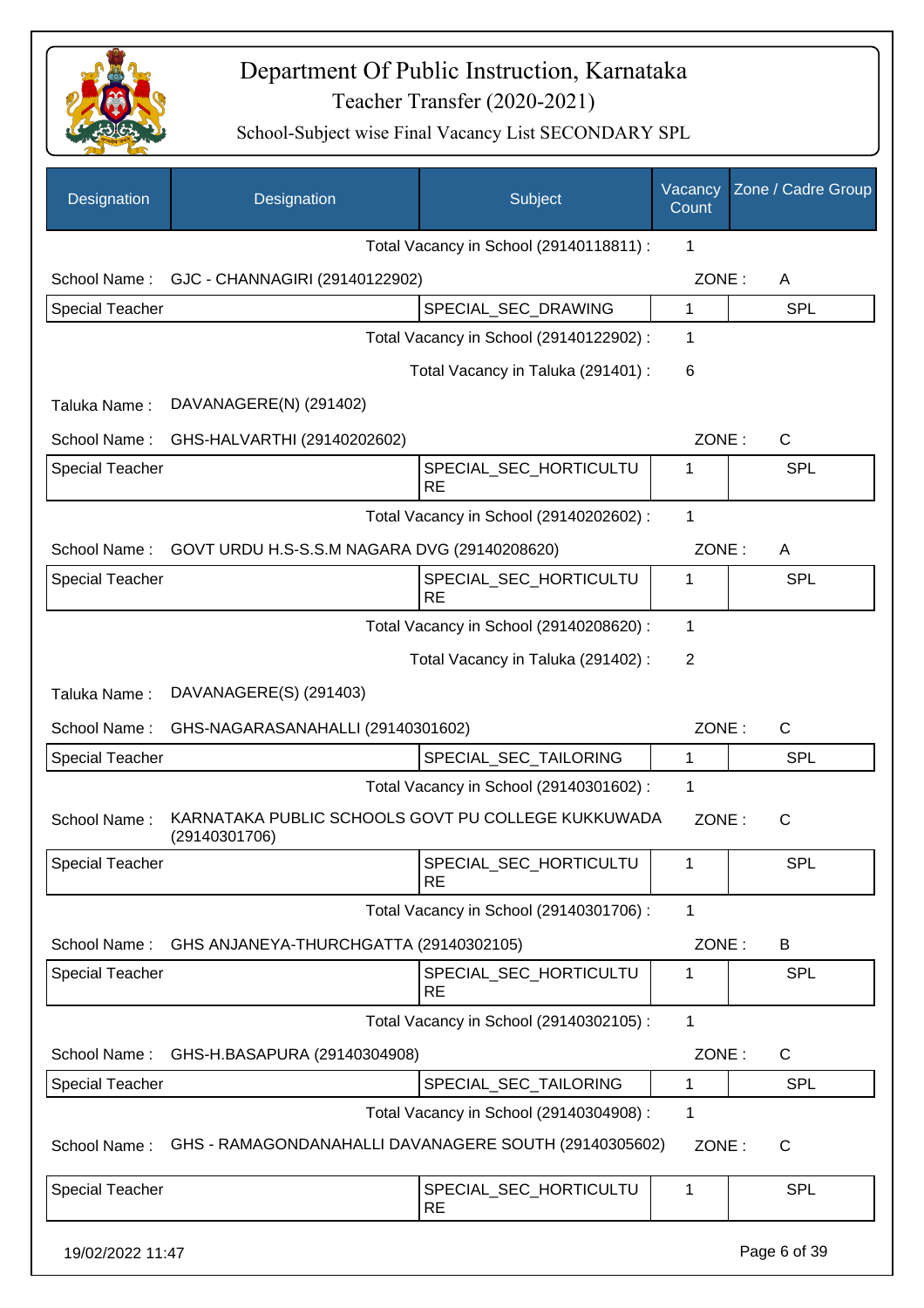

| Designation            | Designation                                          | Subject                                 | Vacancy<br>Count | Zone / Cadre Group |
|------------------------|------------------------------------------------------|-----------------------------------------|------------------|--------------------|
|                        |                                                      | Total Vacancy in School (29140305602) : | 1                |                    |
|                        | School Name: GOVT MARUTHI PUC-LOKIKERE (29140305803) |                                         | ZONE:            | $\mathsf{C}$       |
| <b>Special Teacher</b> |                                                      | SPECIAL_SEC_HORTICULTU<br><b>RE</b>     | 1                | <b>SPL</b>         |
|                        |                                                      | Total Vacancy in School (29140305803) : | 1                |                    |
|                        |                                                      | Total Vacancy in Taluka (291403):       | 6                |                    |
| Taluka Name:           | <b>HARIHARA (291404)</b>                             |                                         |                  |                    |
| School Name:           | GHS - BILASANUR (29140400602)                        |                                         | ZONE:            | C                  |
| <b>Special Teacher</b> |                                                      | SPECIAL_SEC_HORTICULTU<br><b>RE</b>     | 1                | <b>SPL</b>         |
|                        |                                                      | Total Vacancy in School (29140400602) : | $\mathbf{1}$     |                    |
| School Name:           | GOVT HIGH SCHOOL - GUTTHURU (29140402402)            |                                         | ZONE:            | B                  |
| <b>Special Teacher</b> |                                                      | SPECIAL_SEC_HORTICULTU<br><b>RE</b>     | 1                | SPL                |
|                        |                                                      | Total Vacancy in School (29140402402) : | 1                |                    |
| School Name:           | S.B.P.K. GHS. - HANAGAVADI (29140403003)             |                                         | ZONE:            | B                  |
| <b>Special Teacher</b> |                                                      | SPECIAL_SEC_TAILORING                   | 1                | <b>SPL</b>         |
|                        |                                                      | Total Vacancy in School (29140403003) : | 1                |                    |
| School Name:           | GJC - KUMBALURU (29140405205)                        |                                         | ZONE:            | B                  |
| <b>Special Teacher</b> |                                                      | SPECIAL_SEC_SERICULTUR                  | 1                | SPL                |
|                        |                                                      | Total Vacancy in School (29140405205) : | 1                |                    |
| School Name:           | GHS - RAJANAHALLI (29140406710)                      |                                         | ZONE:            | $\mathsf{C}$       |
| Special Teacher        |                                                      | SPECIAL_SEC_TAILORING                   | 1                | SPL                |
|                        |                                                      | Total Vacancy in School (29140406710) : | 1                |                    |
| School Name:           | GHS - SARATHI (29140407203)                          |                                         | ZONE:            | C                  |
| <b>Special Teacher</b> |                                                      | SPECIAL SEC TAILORING                   | 1                | <b>SPL</b>         |
|                        |                                                      | Total Vacancy in School (29140407203) : | 1                |                    |
|                        |                                                      | Total Vacancy in Taluka (291404) :      | 6                |                    |
| Taluka Name:           | <b>HONNALI</b> (291405)                              |                                         |                  |                    |
| School Name:           | GHS-HIREGONIGERE (29140502903)                       |                                         | ZONE:            | C                  |
| Special Teacher        |                                                      | SPECIAL_SEC_TAILORING                   | 1                | SPL                |
|                        |                                                      | Total Vacancy in School (29140502903) : | 1                |                    |
| School Name:           | GHS - YARECHIKKANAHALLI (29140503702)                |                                         | ZONE:            | C                  |
| 19/02/2022 11:47       |                                                      |                                         |                  | Page 7 of 39       |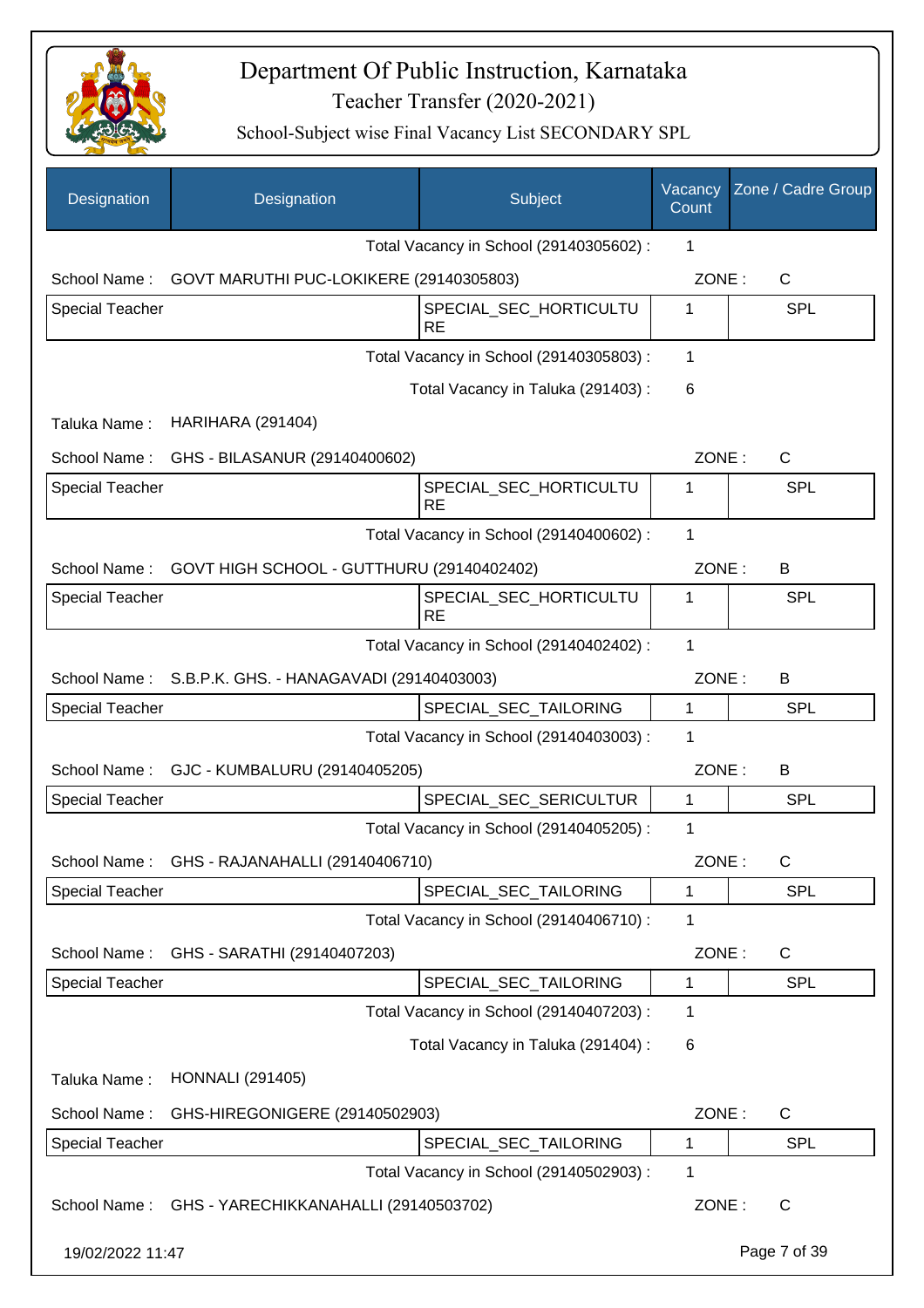

| Designation            | Designation                                                                                        | Subject                                 | Vacancy<br>Count | Zone / Cadre Group |
|------------------------|----------------------------------------------------------------------------------------------------|-----------------------------------------|------------------|--------------------|
| <b>Special Teacher</b> |                                                                                                    | SPECIAL_SEC_HORTICULTU<br>RE            | 1                | SPL                |
|                        |                                                                                                    | Total Vacancy in School (29140503702) : | $\mathbf{1}$     |                    |
| School Name:           | GHS-MUKTHENAHALLI (29140504002)                                                                    |                                         | ZONE:            | C                  |
| <b>Special Teacher</b> |                                                                                                    | SPECIAL_SEC_TAILORING                   | 1                | SPL                |
|                        |                                                                                                    | Total Vacancy in School (29140504002) : | 1                |                    |
| School Name:           | GHS-THARAGANAHALLI (29140504802)                                                                   |                                         | ZONE:            | C                  |
| <b>Special Teacher</b> |                                                                                                    | SPECIAL_SEC_HORTICULTU<br><b>RE</b>     | 1                | <b>SPL</b>         |
|                        |                                                                                                    | Total Vacancy in School (29140504802) : | 1                |                    |
| School Name:           | KARNATAKA PUBLIC SCHOOLS GOVT PU COLLEGE SASVEHALLI<br>(29140505106)                               |                                         | ZONE:            | C                  |
| <b>Special Teacher</b> |                                                                                                    | SPECIAL SEC HORTICULTU<br>RE            | $\mathbf 1$      | SPL                |
|                        |                                                                                                    | Total Vacancy in School (29140505106) : | $\mathbf{1}$     |                    |
|                        | School Name: GHS - LINGAPURA (29140506403)                                                         |                                         | ZONE:            | C                  |
| <b>Special Teacher</b> |                                                                                                    | SPECIAL_SEC_HORTICULTU<br><b>RE</b>     | 1                | SPL                |
|                        |                                                                                                    | Total Vacancy in School (29140506403) : | 1                |                    |
| School Name:           | GHS-RAMPURA (29140507004)                                                                          |                                         | ZONE:            | $\mathsf C$        |
| <b>Special Teacher</b> |                                                                                                    | SPECIAL_SEC_TAILORING                   | 1                | <b>SPL</b>         |
|                        |                                                                                                    | Total Vacancy in School (29140507004) : | 1                |                    |
|                        | School Name: GHS - HOSAJOGA (29140512104)                                                          |                                         | ZONE:            | C                  |
| <b>Special Teacher</b> |                                                                                                    | SPECIAL_SEC_HORTICULTU<br><b>RE</b>     | 1                | <b>SPL</b>         |
|                        |                                                                                                    | Total Vacancy in School (29140512104) : | 1                |                    |
| School Name:           | KARNATAKA PUBLIC SCHOOLS GOVT PRE-UNIVERSITY COLLEGE<br>HIGH SCHOOL SECTION NYAMATHI (29140514709) |                                         | ZONE:            | A                  |
| Special Teacher        |                                                                                                    | SPECIAL_SEC_HORTICULTU<br><b>RE</b>     | $\mathbf 1$      | SPL                |
|                        |                                                                                                    | Total Vacancy in School (29140514709) : | 1                |                    |
|                        |                                                                                                    | Total Vacancy in Taluka (291405):       | 9                |                    |
| Taluka Name:           | JAGALUR (291406)                                                                                   |                                         |                  |                    |
| School Name:           | GHS - DIDDIGI (29140603502)                                                                        |                                         | ZONE:            | C                  |
| <b>Special Teacher</b> |                                                                                                    | SPECIAL_SEC_DRAWING                     | 1                | <b>SPL</b>         |
|                        |                                                                                                    | Total Vacancy in School (29140603502) : | 1                |                    |
| 19/02/2022 11:47       |                                                                                                    |                                         |                  | Page 8 of 39       |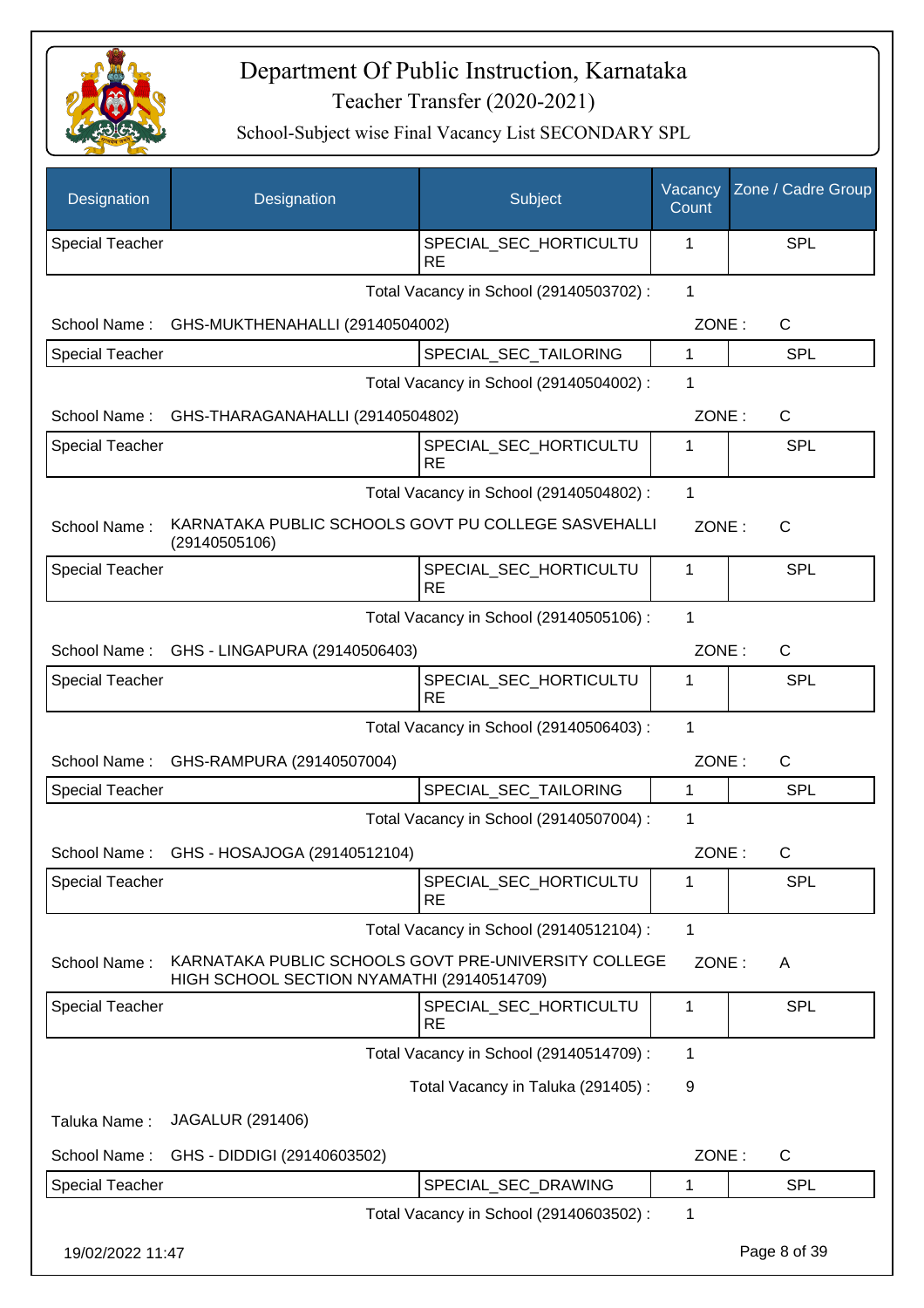

| Designation            | Designation                                      | Subject                                 | Vacancy<br>Count | Zone / Cadre Group |
|------------------------|--------------------------------------------------|-----------------------------------------|------------------|--------------------|
| School Name:           | GHS DODDABOMMANAHALLI (29140603602)              |                                         | ZONE:            | C                  |
| <b>Special Teacher</b> |                                                  | SPECIAL_SEC_DRAWING                     | 1                | <b>SPL</b>         |
|                        |                                                  | Total Vacancy in School (29140603602) : | 1                |                    |
|                        | School Name: GHS - DONEHALLI (29140603703)       |                                         | ZONE:            | C                  |
| <b>Special Teacher</b> |                                                  | SPECIAL SEC HORTICULTU<br><b>RE</b>     | 1                | <b>SPL</b>         |
|                        |                                                  | Total Vacancy in School (29140603703) : | 1                |                    |
|                        | School Name: GHS - GURUSIDDAPURA (29140604903)   |                                         | ZONE:            | $\mathsf{C}$       |
| Special Teacher        |                                                  | SPECIAL_SEC_TAILORING                   | $\mathbf{1}$     | <b>SPL</b>         |
|                        |                                                  | Total Vacancy in School (29140604903) : | 1                |                    |
|                        | School Name: GHS - HIREMALLANAHOLE (29140605804) |                                         | ZONE:            | C                  |
| <b>Special Teacher</b> |                                                  | SPECIAL SEC TAILORING                   | $\mathbf{1}$     | <b>SPL</b>         |
|                        |                                                  | Total Vacancy in School (29140605804) : | 1                |                    |
|                        | School Name: GHS - MEDIKERANAHALLI (29140609302) |                                         | ZONE:            | C                  |
| <b>Special Teacher</b> |                                                  | SPECIAL_SEC_DRAWING                     | $\mathbf{1}$     | <b>SPL</b>         |
|                        |                                                  | Total Vacancy in School (29140609302) : | 1                |                    |
|                        | School Name: GHS - THORANAGATTE (29140613802)    |                                         | ZONE:            | C                  |
| <b>Special Teacher</b> |                                                  | SPECIAL_SEC_HORTICULTU<br><b>RE</b>     | 1                | SPL                |
|                        |                                                  | Total Vacancy in School (29140613802) : | 1                |                    |
|                        |                                                  | Total Vacancy in Taluka (291406) :      | 7                |                    |
| District Name:         | SHIVAMOGGA (2915)                                |                                         |                  |                    |
| Taluka Name:           | BHADRAVATI (291501)                              |                                         |                  |                    |
| School Name:           | GHS MAVINAKERE (29150111203)                     |                                         | ZONE:            | $\mathsf C$        |
| Special Teacher        |                                                  | SPECIAL_SEC_DRAWING                     | 1                | SPL                |
|                        |                                                  | Total Vacancy in School (29150111203) : | 1                |                    |
| School Name:           | SANCHI HONNAMMA GGPUC OLD TOWN (29150116007)     |                                         | ZONE:            | Α                  |
| <b>Special Teacher</b> |                                                  | SPECIAL_SEC_HORTICULTU<br><b>RE</b>     | 1                | SPL                |
|                        |                                                  | Total Vacancy in School (29150116007) : | 1                |                    |
|                        |                                                  | Total Vacancy in Taluka (291501) :      | $\overline{2}$   |                    |
| Taluka Name:           | <b>HOSANAGAR (291502)</b>                        |                                         |                  |                    |
| School Name:           | GHS JAYANAGAR (29150211806)                      |                                         | ZONE:            | B                  |
| 19/02/2022 11:47       |                                                  |                                         |                  | Page 9 of 39       |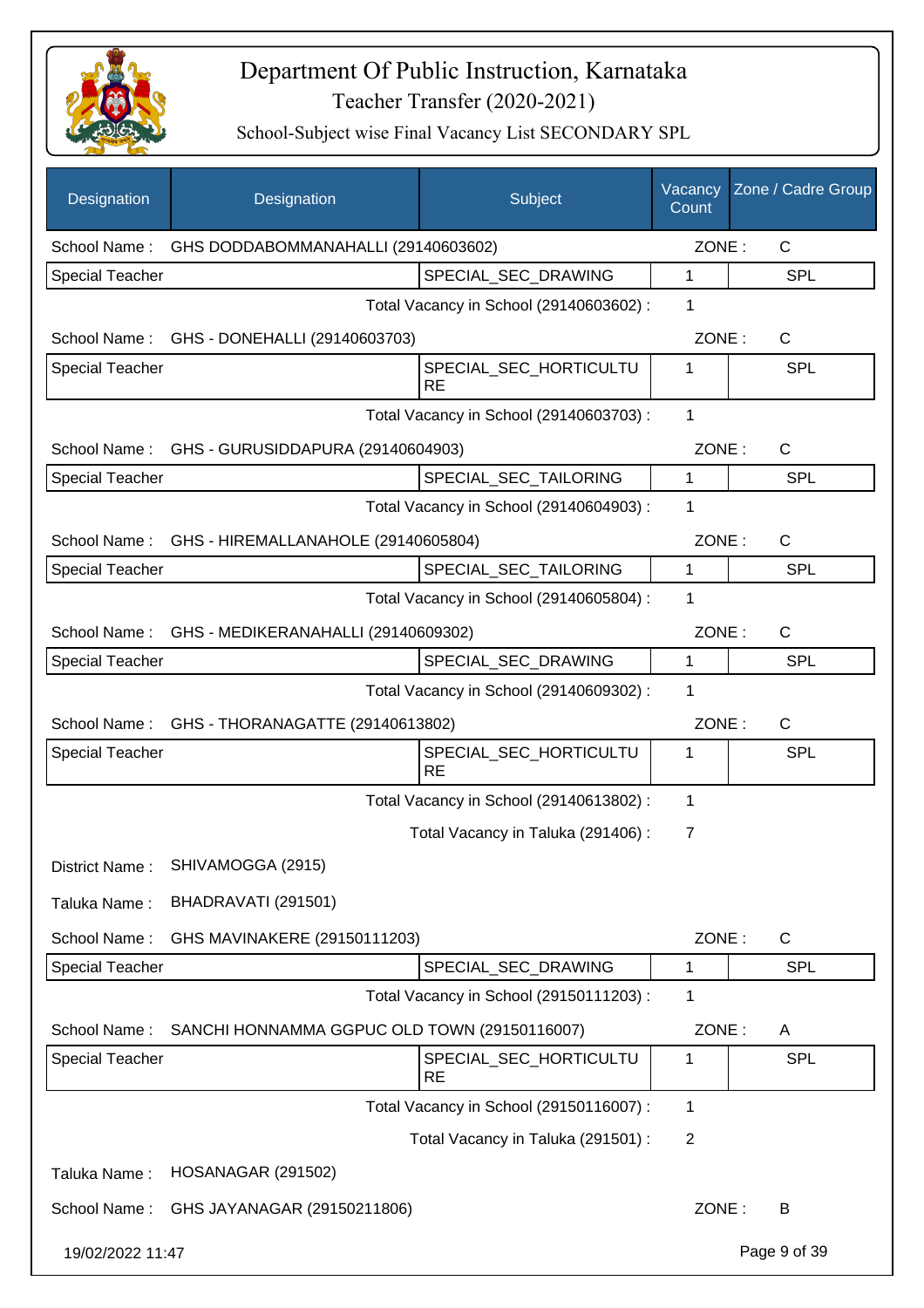

| Designation            | Designation                    | Subject                                 | Vacancy<br>Count | Zone / Cadre Group |
|------------------------|--------------------------------|-----------------------------------------|------------------|--------------------|
| <b>Special Teacher</b> |                                | SPECIAL_SEC_TAILORING                   | 1                | <b>SPL</b>         |
|                        |                                | Total Vacancy in School (29150211806) : | 1                |                    |
| School Name:           | GPUC RIPPONPET (29150224206)   |                                         | ZONE:            | C                  |
| Special Teacher        |                                | SPECIAL_SEC_MUSIC_GRAD<br>E1            | 1                | SPL                |
|                        |                                | Total Vacancy in School (29150224206) : | 1                |                    |
| School Name:           | GHS SAMPEKATTE (29150224701)   |                                         | ZONE:            | $\mathsf{C}$       |
| Special Teacher        |                                | SPECIAL_SEC_DRAWING                     | 1                | <b>SPL</b>         |
|                        |                                | Total Vacancy in School (29150224701) : | 1                |                    |
|                        |                                | Total Vacancy in Taluka (291502) :      | 3                |                    |
| Taluka Name:           | SAGAR (291503)                 |                                         |                  |                    |
| School Name:           | GHS KANALE (29150328602)       |                                         | ZONE:            | $\mathsf{C}$       |
| <b>Special Teacher</b> |                                | SPECIAL_SEC_TAILORING                   | 1                | <b>SPL</b>         |
|                        |                                | Total Vacancy in School (29150328602) : | 1                |                    |
|                        |                                | Total Vacancy in Taluka (291503) :      | 1                |                    |
| Taluka Name:           | SHIKARIPUR (291504)            |                                         |                  |                    |
| School Name:           | GHS MALLENAHALLI (29150400502) |                                         | ZONE:            | $\mathsf{C}$       |
| <b>Special Teacher</b> |                                | SPECIAL_SEC_DRAWING                     | 1                | <b>SPL</b>         |
|                        |                                | Total Vacancy in School (29150400502) : | 1                |                    |
| School Name:           | GHS KAGINALLI (29150413902)    |                                         | ZONE:            | C                  |
| Special Teacher        |                                | SPECIAL_SEC_MUSIC_GRAD<br>E1            | 1                | SPL                |
|                        |                                | Total Vacancy in School (29150413902) : | 1                |                    |
| School Name:           | GUHS UDAGANI (29150424905)     |                                         | ZONE:            | C                  |
| Special Teacher        |                                | SPECIAL_SEC_DRAWING                     | 1                | <b>SPL</b>         |
|                        |                                | Total Vacancy in School (29150424905) : | 1                |                    |
| School Name:           | GPUC SHIKARIPUR (29150426705)  |                                         | ZONE:            | A                  |
| <b>Special Teacher</b> |                                | SPECIAL_SEC_DRAWING                     | 1                | <b>SPL</b>         |
| <b>Special Teacher</b> |                                | SPECIAL_SEC_MUSIC_GRAD<br>E1            | 1                | <b>SPL</b>         |
|                        |                                | Total Vacancy in School (29150426705) : | $\overline{2}$   |                    |
|                        |                                | Total Vacancy in Taluka (291504) :      | 5                |                    |
| Taluka Name:           | THIRTHAHALLI (291507)          |                                         |                  |                    |
| 19/02/2022 11:47       |                                |                                         |                  | Page 10 of 39      |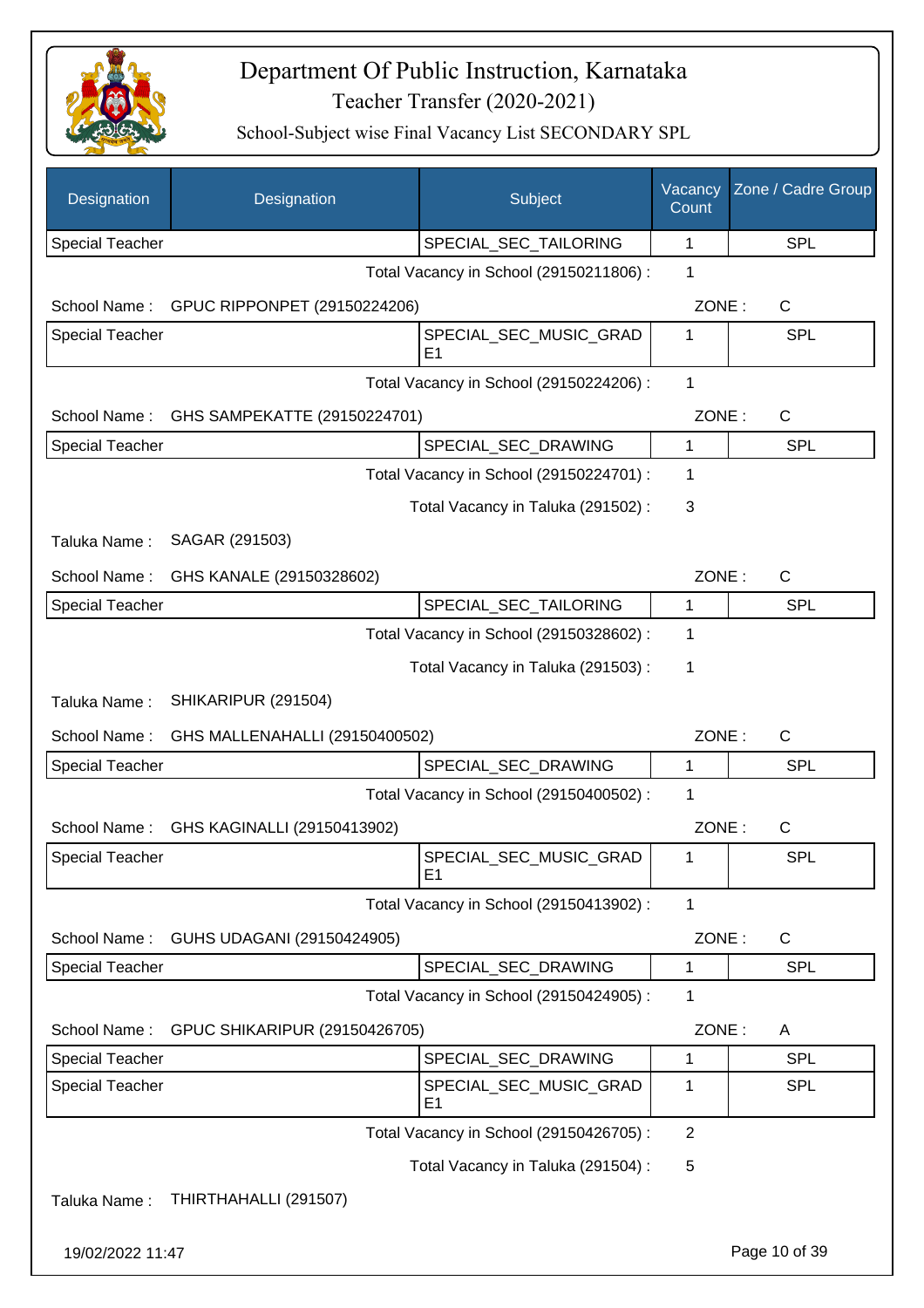

| <b>Designation</b>     | Designation                                                                              | Subject                                  | Vacancy<br>Count | Zone / Cadre Group |
|------------------------|------------------------------------------------------------------------------------------|------------------------------------------|------------------|--------------------|
| School Name:           | GPUC THIRTHAHALLI (29150737804)                                                          |                                          | ZONE:            | A                  |
| <b>Special Teacher</b> |                                                                                          | SPECIAL_SEC_HORTICULTU<br><b>RE</b>      | 1                | <b>SPL</b>         |
|                        |                                                                                          | Total Vacancy in School (29150737804) :  | $\mathbf{1}$     |                    |
|                        |                                                                                          | Total Vacancy in Taluka (291507) :       | 1                |                    |
| District Name:         | TUMAKURU (2918)                                                                          |                                          |                  |                    |
| Taluka Name:           | CHIKNAYAKANHALLI (291801)                                                                |                                          |                  |                    |
| School Name:           | GHS HULIYAR THAMMADIHALLI (29180104804)                                                  |                                          | ZONE:            | $\mathsf{C}$       |
| <b>Special Teacher</b> |                                                                                          | SPECIAL_SEC_MUSIC_GRAD<br>E <sub>2</sub> | 1                | <b>SPL</b>         |
|                        |                                                                                          | Total Vacancy in School (29180104804) :  | 1                |                    |
| School Name:           | KARNATAKA PUBLIC SCHOOLS KARNATAKA PUBLIC SCHOOL<br><b>HULIYAR KENKERE (29180105306)</b> |                                          | ZONE:            | A                  |
| <b>Special Teacher</b> |                                                                                          | SPECIAL_SEC_MUSIC_GRAD<br>E <sub>1</sub> | 1                | <b>SPL</b>         |
|                        |                                                                                          | Total Vacancy in School (29180105306) :  | 1                |                    |
| School Name:           | GHS GUBEHALLI (29180108808)                                                              |                                          | ZONE:            | $\mathsf{C}$       |
| <b>Special Teacher</b> |                                                                                          | SPECIAL_SEC_TAILORING                    | 1                | <b>SPL</b>         |
|                        |                                                                                          | Total Vacancy in School (29180108808) :  | 1                |                    |
| School Name:           | GHS THEERTHAPURA (29180111003)                                                           |                                          | ZONE:            | C                  |
| <b>Special Teacher</b> |                                                                                          | SPECIAL_SEC_DANCE                        | 1                | <b>SPL</b>         |
|                        |                                                                                          | Total Vacancy in School (29180111003) :  | 1                |                    |
| School Name:           | GHS BARASIDLAHALLI (29180111202)                                                         |                                          | ZONE:            | C                  |
| <b>Special Teacher</b> |                                                                                          | SPECIAL_SEC_MUSIC_GRAD<br>E <sub>1</sub> | 1                | <b>SPL</b>         |
|                        |                                                                                          | Total Vacancy in School (29180111202) :  | $\mathbf{1}$     |                    |
| School Name:           | GJC GODEKERE (29180115706)                                                               |                                          | ZONE:            | C                  |
| <b>Special Teacher</b> |                                                                                          | SPECIAL_SEC_HORTICULTU<br><b>RE</b>      | 1                | <b>SPL</b>         |
|                        |                                                                                          | Total Vacancy in School (29180115706) :  | $\mathbf{1}$     |                    |
| School Name:           | GOVT. HIGH SCHOOL DABBAGUNTE (29180120503)                                               |                                          | ZONE:            | C                  |
| Special Teacher        |                                                                                          | SPECIAL_SEC_MUSIC_GRAD<br>E <sub>1</sub> | 1                | <b>SPL</b>         |
|                        |                                                                                          | Total Vacancy in School (29180120503) :  | 1                |                    |
|                        |                                                                                          | Total Vacancy in Taluka (291801) :       | 7                |                    |
| 19/02/2022 11:47       |                                                                                          |                                          |                  | Page 11 of 39      |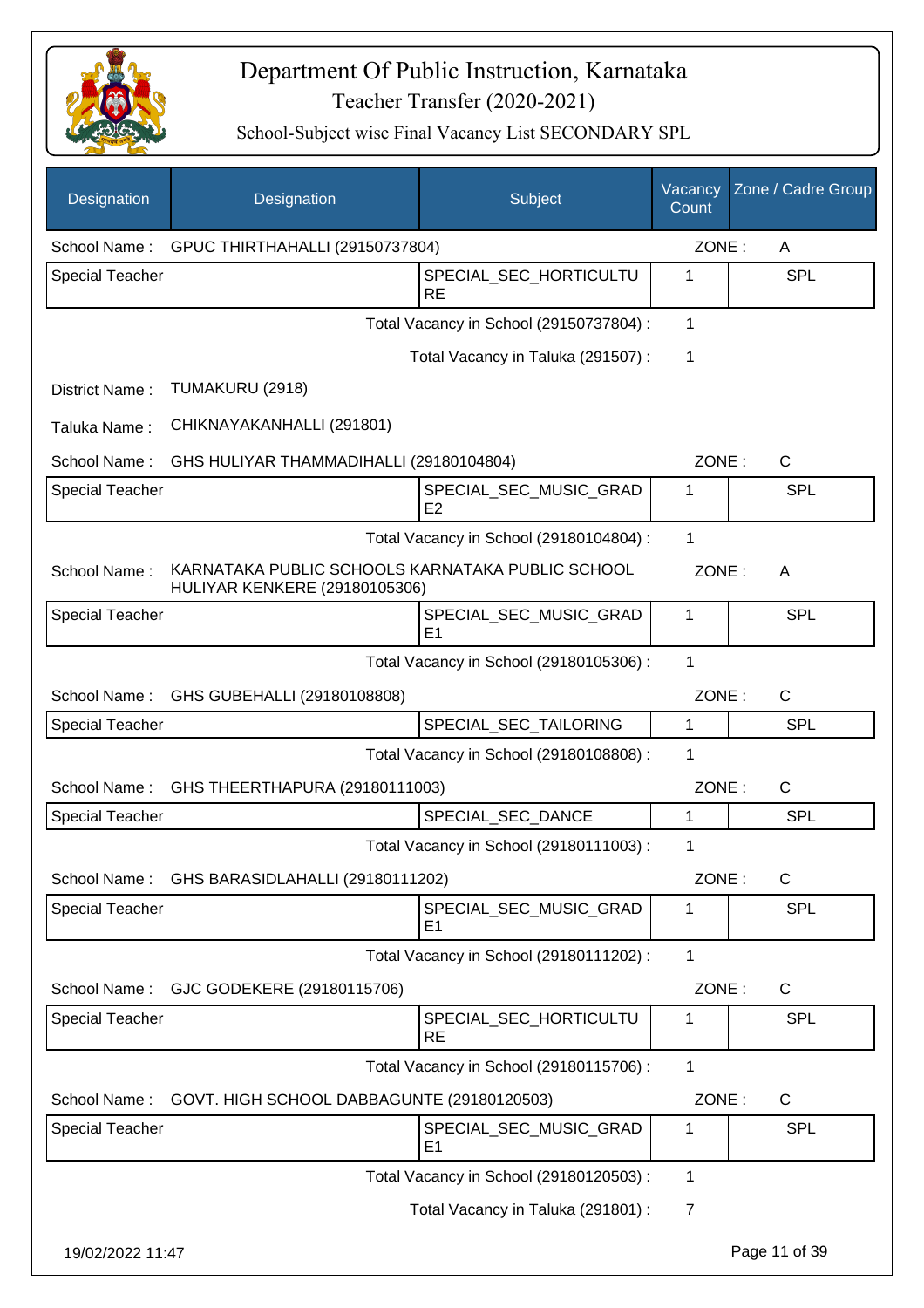

| Designation            | Designation                                                      | Subject                                  | Vacancy<br>Count | Zone / Cadre Group |
|------------------------|------------------------------------------------------------------|------------------------------------------|------------------|--------------------|
| Taluka Name:           | GUBBI (291802)                                                   |                                          |                  |                    |
| School Name:           | GJC BOYS GUBBI Ward-2 (29180200209)                              |                                          | ZONE:            | A                  |
| Special Teacher        |                                                                  | SPECIAL_SEC_TAILORING                    | 1                | <b>SPL</b>         |
|                        |                                                                  | Total Vacancy in School (29180200209) :  | 1                |                    |
| School Name:           | GHS COMPOSITE THYAGATUR (29180205703)                            |                                          | ZONE:            | $\mathsf{C}$       |
| <b>Special Teacher</b> |                                                                  | SPECIAL_SEC_TAILORING                    | 1                | <b>SPL</b>         |
|                        |                                                                  | Total Vacancy in School (29180205703) :  | 1                |                    |
|                        | School Name: KARNATAKA PUBLIC SCHOOLS GJC C S PURA (29180213905) |                                          | ZONE:            | C                  |
| <b>Special Teacher</b> |                                                                  | SPECIAL_SEC_MUSIC_GRAD<br>E <sub>2</sub> | 1                | <b>SPL</b>         |
|                        |                                                                  | Total Vacancy in School (29180213905) :  | 1                |                    |
| School Name:           | GHS BOYS CHELUR (29180219013)                                    |                                          | ZONE:            | $\mathsf{C}$       |
| Special Teacher        |                                                                  | SPECIAL SEC MUSIC GRAD<br>E1             | 1                | <b>SPL</b>         |
|                        |                                                                  | Total Vacancy in School (29180219013) :  | $\mathbf{1}$     |                    |
| School Name:           | GHS HARADAGERE (29180226203)                                     |                                          | ZONE:            | $\mathsf{C}$       |
| Special Teacher        |                                                                  | SPECIAL_SEC_TAILORING                    | 1                | <b>SPL</b>         |
|                        |                                                                  | Total Vacancy in School (29180226203) :  | 1                |                    |
| School Name:           | GHS SHIVAPURA (29180227102)                                      |                                          | ZONE:            | $\mathsf{C}$       |
| <b>Special Teacher</b> |                                                                  | SPECIAL_SEC_HORTICULTU<br><b>RE</b>      | 1                | <b>SPL</b>         |
|                        |                                                                  | Total Vacancy in School (29180227102) :  | 1                |                    |
| School Name:           | GHS Ammanaghatta (29180228303)                                   |                                          | ZONE:            | C                  |
| <b>Special Teacher</b> |                                                                  | SPECIAL_SEC_HORTICULTU<br><b>RE</b>      | 1                | <b>SPL</b>         |
|                        |                                                                  | Total Vacancy in School (29180228303) :  | 1                |                    |
|                        |                                                                  | Total Vacancy in Taluka (291802):        | 7                |                    |
| Taluka Name:           | TURUVEKERE (291807)                                              |                                          |                  |                    |
| School Name:           | GHS KURUBARAHALLI (29180702404)                                  |                                          | ZONE:            | C                  |
| Special Teacher        |                                                                  | SPECIAL_SEC_TAILORING                    | 1                | <b>SPL</b>         |
|                        |                                                                  | Total Vacancy in School (29180702404) :  | 1                |                    |
| School Name:           | GHS SAMPIGE HOSAHALLI (29180702607)                              |                                          | ZONE:            | C                  |
| <b>Special Teacher</b> |                                                                  | SPECIAL_SEC_AGRICULTUR                   | 1                | <b>SPL</b>         |
| 19/02/2022 11:47       |                                                                  |                                          |                  | Page 12 of 39      |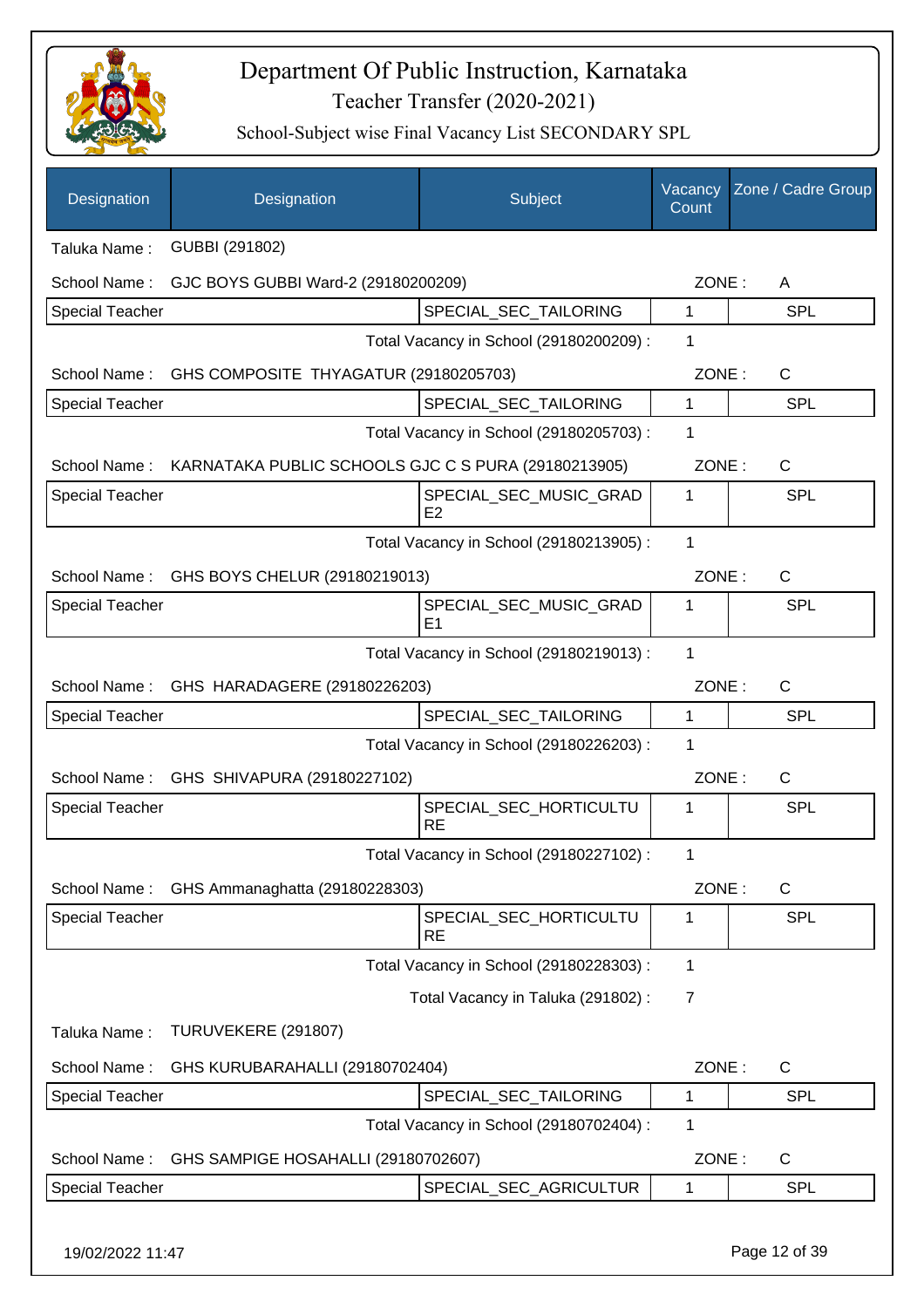

| Designation            | Designation                                                   | Subject                                  | Vacancy<br>Count | Zone / Cadre Group |
|------------------------|---------------------------------------------------------------|------------------------------------------|------------------|--------------------|
|                        |                                                               | Total Vacancy in School (29180702607) :  | 1                |                    |
|                        | School Name: GHS TUYALAHALLI (29180703702)                    |                                          | ZONE:            | $\mathsf{C}$       |
| <b>Special Teacher</b> |                                                               | SPECIAL_SEC_DRAWING                      | $\mathbf{1}$     | <b>SPL</b>         |
|                        |                                                               | Total Vacancy in School (29180703702) :  | 1                |                    |
|                        | School Name: GHS AJJANAHALLI (29180704902)                    |                                          | ZONE:            | $\mathsf{C}$       |
| <b>Special Teacher</b> |                                                               | SPECIAL_SEC_DRAMA_GRA<br>DE <sub>1</sub> | 1                | <b>SPL</b>         |
|                        |                                                               | Total Vacancy in School (29180704902) :  | $\mathbf{1}$     |                    |
|                        | School Name: GHS DODDA GORAGHATTA (29180711803)               |                                          | ZONE:            | $\mathsf{C}$       |
| <b>Special Teacher</b> |                                                               | SPECIAL_SEC_TAILORING                    | $\mathbf{1}$     | <b>SPL</b>         |
|                        |                                                               | Total Vacancy in School (29180711803) :  | 1                |                    |
|                        | School Name: GHS MUDDANAHALLI (29180712704)                   |                                          | ZONE:            | $\mathsf{C}$       |
| <b>Special Teacher</b> |                                                               | SPECIAL_SEC_MUSIC_GRAD<br>E2             | $\mathbf{1}$     | <b>SPL</b>         |
|                        |                                                               | Total Vacancy in School (29180712704) :  | 1                |                    |
|                        | School Name: GHS ALADAHALLI (29180713102)                     |                                          | ZONE:            | $\mathsf{C}$       |
| <b>Special Teacher</b> |                                                               | SPECIAL_SEC_HORTICULTU<br><b>RE</b>      | 1                | <b>SPL</b>         |
|                        |                                                               | Total Vacancy in School (29180713102) :  | 1                |                    |
|                        | School Name: GHS HULIKAL (29180713302)                        |                                          | ZONE:            | C                  |
| <b>Special Teacher</b> |                                                               | SPECIAL SEC HORTICULTU<br><b>RE</b>      | 1                | <b>SPL</b>         |
|                        |                                                               | Total Vacancy in School (29180713302) :  | 1                |                    |
|                        | School Name: GHS AREMALLENAHALLI (29180713703)                |                                          | ZONE:            | $\mathsf{C}$       |
| <b>Special Teacher</b> |                                                               | SPECIAL_SEC_HORTICULTU<br><b>RE</b>      | 1                | SPL                |
|                        |                                                               | Total Vacancy in School (29180713703) :  | 1                |                    |
| School Name:           | GHS MUGALUR (29180716305)                                     |                                          | ZONE:            | C                  |
| <b>Special Teacher</b> |                                                               | SPECIAL_SEC_HORTICULTU<br><b>RE</b>      | 1                | <b>SPL</b>         |
|                        |                                                               | Total Vacancy in School (29180716305) :  | 1                |                    |
| School Name:           | KARNATAKA PUBLIC SCHOOLS GJC DANDINA SHIVARA<br>(29180717203) |                                          | ZONE:            | $\mathsf{C}$       |
| <b>Special Teacher</b> |                                                               | SPECIAL_SEC_HORTICULTU<br><b>RE</b>      | 1                | <b>SPL</b>         |
| <b>Special Teacher</b> |                                                               | SPECIAL_SEC_MUSIC_GRAD                   | 1                | SPL                |
| 19/02/2022 11:47       |                                                               |                                          |                  | Page 13 of 39      |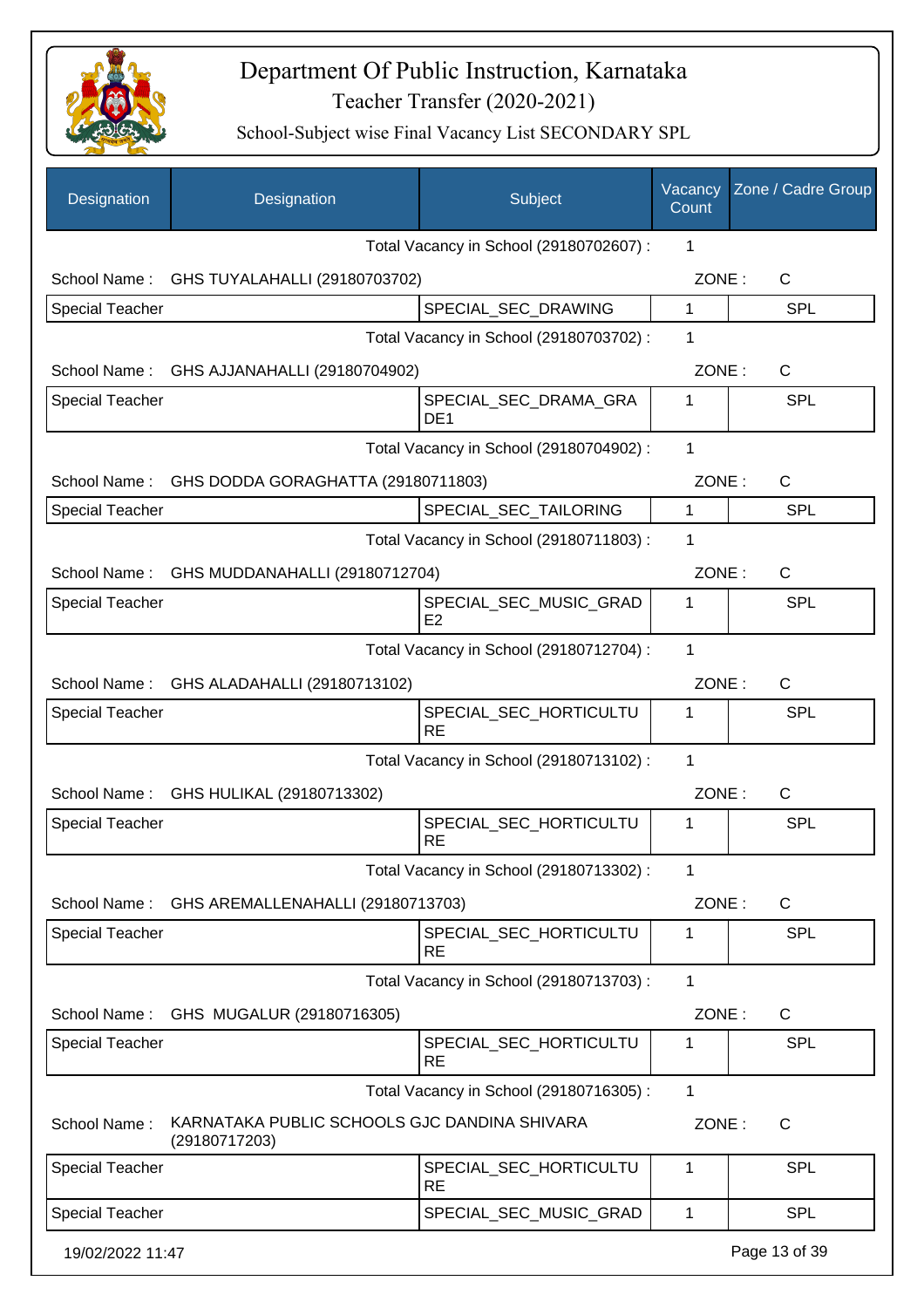

| Designation            | Designation                                                                 | Subject                                 | Vacancy<br>Count | Zone / Cadre Group |
|------------------------|-----------------------------------------------------------------------------|-----------------------------------------|------------------|--------------------|
|                        |                                                                             | E1                                      |                  |                    |
|                        |                                                                             | Total Vacancy in School (29180717203) : | $\overline{2}$   |                    |
| School Name:           | GHS COMPOSITE HULIKERE (29180719302)                                        |                                         | ZONE:            | $\mathsf{C}$       |
| <b>Special Teacher</b> |                                                                             | SPECIAL_SEC_DRAWING                     | 1                | <b>SPL</b>         |
|                        |                                                                             | Total Vacancy in School (29180719302) : | 1                |                    |
|                        | School Name: GHS DABBEGHATTA (29180720104)                                  |                                         | ZONE:            | $\mathsf{C}$       |
| <b>Special Teacher</b> |                                                                             | SPECIAL_SEC_HORTICULTU<br><b>RE</b>     | 1                | <b>SPL</b>         |
|                        |                                                                             | Total Vacancy in School (29180720104) : | 1                |                    |
|                        |                                                                             | Total Vacancy in Taluka (291807):       | 14               |                    |
| Taluka Name:           | <b>TIPTUR (291808)</b>                                                      |                                         |                  |                    |
| School Name:           | GOVT. COMPOSITE HIGH SCHOOL GOWDANAKATTE<br>(29180800704)                   |                                         | ZONE:            | C                  |
| <b>Special Teacher</b> |                                                                             | SPECIAL_SEC_TAILORING                   | 1                | <b>SPL</b>         |
|                        |                                                                             | Total Vacancy in School (29180800704) : | 1                |                    |
| School Name:           | KARNATAKA PUBLIC SCHOOLS GOVT. JUNIOR COLLEGE<br>NONAVINAKERE (29180803410) |                                         | ZONE:            | $\mathsf{C}$       |
| <b>Special Teacher</b> |                                                                             | SPECIAL_SEC_DRAWING                     | 1                | <b>SPL</b>         |
|                        |                                                                             | Total Vacancy in School (29180803410) : | 1                |                    |
| School Name:           | GOVT. COMPOSITE HIGH SCHOOL ALBUR (29180803503)                             |                                         | ZONE:            | C                  |
| <b>Special Teacher</b> |                                                                             | SPECIAL_SEC_HORTICULTU<br><b>RE</b>     | 1                | <b>SPL</b>         |
|                        |                                                                             | Total Vacancy in School (29180803503):  | 1                |                    |
| School Name:           | GOVT. PRE-UNIVERSITY COLLEGE BILIGERE (29180804804)                         |                                         | ZONE:            | C                  |
| <b>Special Teacher</b> |                                                                             | SPECIAL_SEC_TAILORING                   | 1                | SPL                |
|                        |                                                                             | Total Vacancy in School (29180804804) : | 1                |                    |
| School Name:           | KARNATAKA PUBLIC SCHOOLS GPUC HONNAVALLI<br>(29180805910)                   |                                         | ZONE:            | $\mathsf{C}$       |
| <b>Special Teacher</b> |                                                                             | SPECIAL_SEC_DRAWING                     | 1                | <b>SPL</b>         |
|                        |                                                                             | Total Vacancy in School (29180805910) : | 1                |                    |
| School Name:           | GOVT. HIGH SCHOOL GANGANAGATTA (29180809803)                                |                                         | ZONE:            | $\mathsf{C}$       |
| <b>Special Teacher</b> |                                                                             | SPECIAL_SEC_TAILORING                   | 1                | <b>SPL</b>         |
|                        |                                                                             | Total Vacancy in School (29180809803) : | 1                |                    |
| School Name:           | GOVT. COMPOSITE HIGH SCHOOL SHIVARA (29180815002)                           |                                         | ZONE:            | C                  |
| <b>Special Teacher</b> |                                                                             | SPECIAL_SEC_TAILORING                   | 1                | <b>SPL</b>         |
| 19/02/2022 11:47       |                                                                             |                                         |                  | Page 14 of 39      |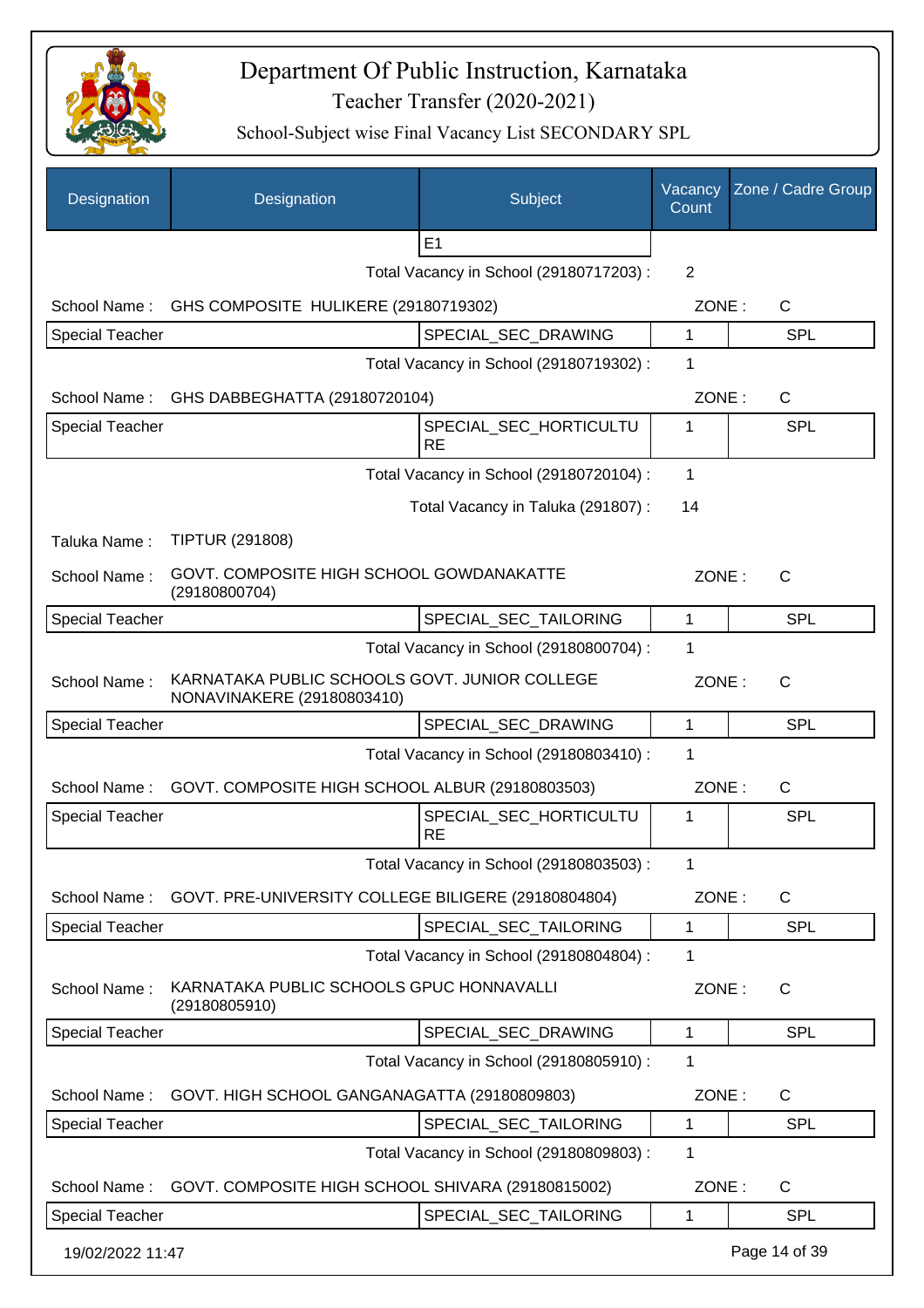

| Designation            | Designation                                                              | <b>Subject</b>                          | Vacancy<br>Count | Zone / Cadre Group |
|------------------------|--------------------------------------------------------------------------|-----------------------------------------|------------------|--------------------|
|                        |                                                                          | Total Vacancy in School (29180815002) : | 1                |                    |
| School Name:           | GOVT HIGH SCHOOL BAJAGUR (29180817103)                                   |                                         | ZONE:            | C                  |
| <b>Special Teacher</b> |                                                                          | SPECIAL_SEC_TAILORING                   | $\mathbf{1}$     | <b>SPL</b>         |
|                        |                                                                          | Total Vacancy in School (29180817103) : | 1                |                    |
| School Name:           | GOVT.HIGH SCHOOL HONGELAKSHMI KSHETRA (29180829402)                      |                                         | ZONE:            | $\mathsf{C}$       |
| <b>Special Teacher</b> |                                                                          | SPECIAL_SEC_HORTICULTU<br><b>RE</b>     | 1                | <b>SPL</b>         |
|                        |                                                                          | Total Vacancy in School (29180829402) : | 1                |                    |
|                        |                                                                          | Total Vacancy in Taluka (291808) :      | 9                |                    |
| Taluka Name:           | <b>TUMKUR (291809)</b>                                                   |                                         |                  |                    |
| School Name:           | KARNATAKA PUBLIC SCHOOLS GJC EMPRESS GIRLS TUM Ward-<br>16 (29180902507) |                                         | ZONE:            | A                  |
| <b>Special Teacher</b> |                                                                          | SPECIAL SEC MUSIC GRAD<br>E2            | 1                | <b>SPL</b>         |
|                        |                                                                          | Total Vacancy in School (29180902507) : | 1                |                    |
| School Name:           | GJC OORUKERE (29180908907)                                               |                                         | ZONE:            | B                  |
| <b>Special Teacher</b> |                                                                          | SPECIAL_SEC_CARPENTOR                   | 1                | <b>SPL</b>         |
|                        |                                                                          | Total Vacancy in School (29180908907) : | 1                |                    |
| School Name:           | GHS COMPOSITE KARADIGEREKAVAL (29180935201)                              |                                         | ZONE:            | $\mathsf{C}$       |
| <b>Special Teacher</b> |                                                                          | SPECIAL_SEC_HORTICULTU<br><b>RE</b>     | 1                | <b>SPL</b>         |
|                        |                                                                          | Total Vacancy in School (29180935201) : | 1                |                    |
|                        |                                                                          | Total Vacancy in Taluka (291809):       | 3                |                    |
| Taluka Name:           | <b>KUNIGAL (291810)</b>                                                  |                                         |                  |                    |
| School Name:           | GHS HOLALAGUNDA (29181002402)                                            |                                         | ZONE:            | $\mathsf{C}$       |
| <b>Special Teacher</b> |                                                                          | SPECIAL SEC MUSIC GRAD<br>E1            | 1                | <b>SPL</b>         |
|                        |                                                                          | Total Vacancy in School (29181002402) : | 1                |                    |
| School Name:           | KARNATAKA PUBLIC SCHOOLS GPUC AMRUTHUR (29181002805)                     |                                         | ZONE:            | C                  |
| <b>Special Teacher</b> |                                                                          | SPECIAL_SEC_DRAWING                     | 1                | <b>SPL</b>         |
| <b>Special Teacher</b> |                                                                          | SPECIAL_SEC_HORTICULTU<br><b>RE</b>     | 1                | <b>SPL</b>         |
|                        |                                                                          | Total Vacancy in School (29181002805) : | $\overline{2}$   |                    |
|                        | School Name: GHS UJJANI (29181003403)                                    |                                         | ZONE:            | $\mathsf{C}$       |
| 19/02/2022 11:47       |                                                                          |                                         |                  | Page 15 of 39      |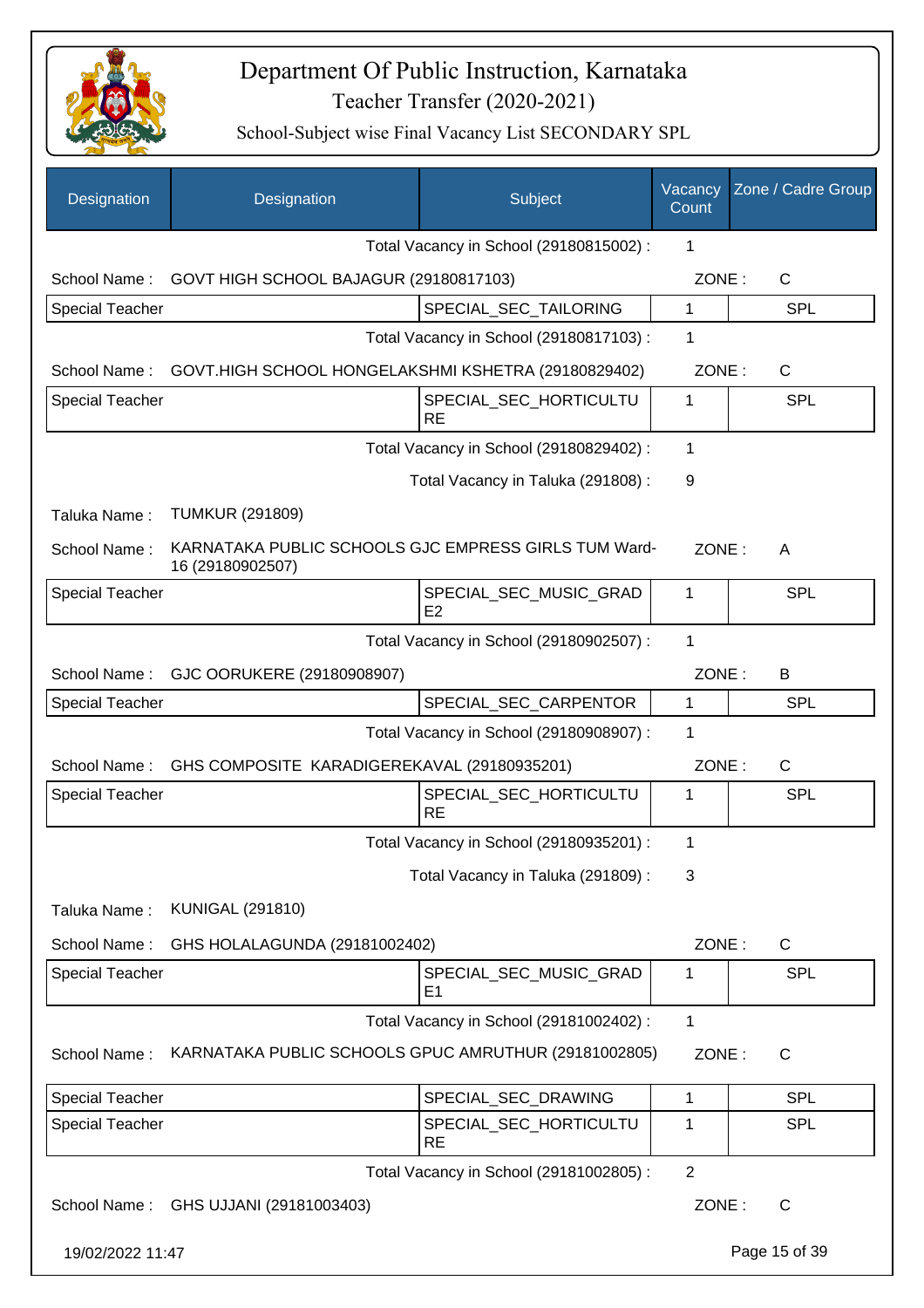

| Designation            | Designation                                 | Subject                                  | Vacancy<br>Count | Zone / Cadre Group |
|------------------------|---------------------------------------------|------------------------------------------|------------------|--------------------|
| <b>Special Teacher</b> |                                             | SPECIAL_SEC_DRAWING                      | 1                | <b>SPL</b>         |
|                        |                                             | Total Vacancy in School (29181003403) :  | 1                |                    |
| School Name:           | GHS KODAVATTI (29181003502)                 |                                          | ZONE:            | $\mathsf{C}$       |
| <b>Special Teacher</b> |                                             | SPECIAL_SEC_DRAWING                      | 1                | <b>SPL</b>         |
|                        |                                             | Total Vacancy in School (29181003502) :  | 1                |                    |
| School Name:           | GPUC NIDASALE (29181003707)                 |                                          | ZONE:            | $\mathsf{C}$       |
| Special Teacher        |                                             | SPECIAL_SEC_HORTICULTU                   | 1                | <b>SPL</b>         |
|                        |                                             | <b>RE</b>                                |                  |                    |
|                        |                                             | Total Vacancy in School (29181003707) :  | 1                |                    |
| School Name:           | GHS YELEKADAKALU (29181004502)              |                                          | ZONE:            | C                  |
| <b>Special Teacher</b> |                                             | SPECIAL_SEC_DRAWING                      | 1                | <b>SPL</b>         |
|                        |                                             | Total Vacancy in School (29181004502) :  | 1                |                    |
| School Name:           | GHS COMPOSITE TAVAREKERE (29181005805)      |                                          | ZONE:            | $\mathsf{C}$       |
| <b>Special Teacher</b> |                                             | SPECIAL_SEC_DRAWING                      | 1                | <b>SPL</b>         |
|                        |                                             | Total Vacancy in School (29181005805) :  | 1                |                    |
|                        | School Name: GHS YALAGALAVADI (29181007106) |                                          | ZONE:            | C                  |
| <b>Special Teacher</b> |                                             | SPECIAL_SEC_DRAWING                      | $\mathbf{1}$     | <b>SPL</b>         |
|                        |                                             | Total Vacancy in School (29181007106) :  | 1                |                    |
| School Name:           | GHS DODDAMADHURE (29181008603)              |                                          | ZONE:            | C                  |
| <b>Special Teacher</b> |                                             | SPECIAL SEC HORTICULTU<br><b>RE</b>      | 1                | <b>SPL</b>         |
|                        |                                             | Total Vacancy in School (29181008603) :  |                  |                    |
| School Name:           | GHS MAGADI PALYA CROSS (29181009302)        |                                          | ZONE:            | C                  |
| <b>Special Teacher</b> |                                             | SPECIAL_SEC_DRAWING                      | 1                | SPL                |
|                        |                                             | Total Vacancy in School (29181009302) :  | 1                |                    |
| School Name:           | GPUC NAGASANDRA (29181010204)               |                                          | ZONE:            | C                  |
| Special Teacher        |                                             | SPECIAL SEC CARPENTOR                    | 1                | <b>SPL</b>         |
|                        |                                             | Total Vacancy in School (29181010204) :  | 1                |                    |
| School Name:           | GGJC KUNIGAL TOWN (29181013703)             |                                          | ZONE:            | A                  |
| Special Teacher        |                                             | SPECIAL_SEC_MUSIC_GRAD<br>E <sub>2</sub> | 1                | SPL                |
|                        |                                             | Total Vacancy in School (29181013703) :  | 1                |                    |
| School Name:           | GUCHS KUNIGAL Ward-11 (U) (29181014204)     |                                          | ZONE:            | A                  |
| <b>Special Teacher</b> |                                             | SPECIAL_SEC_TAILORING                    | 1                | <b>SPL</b>         |
| 19/02/2022 11:47       |                                             |                                          |                  | Page 16 of 39      |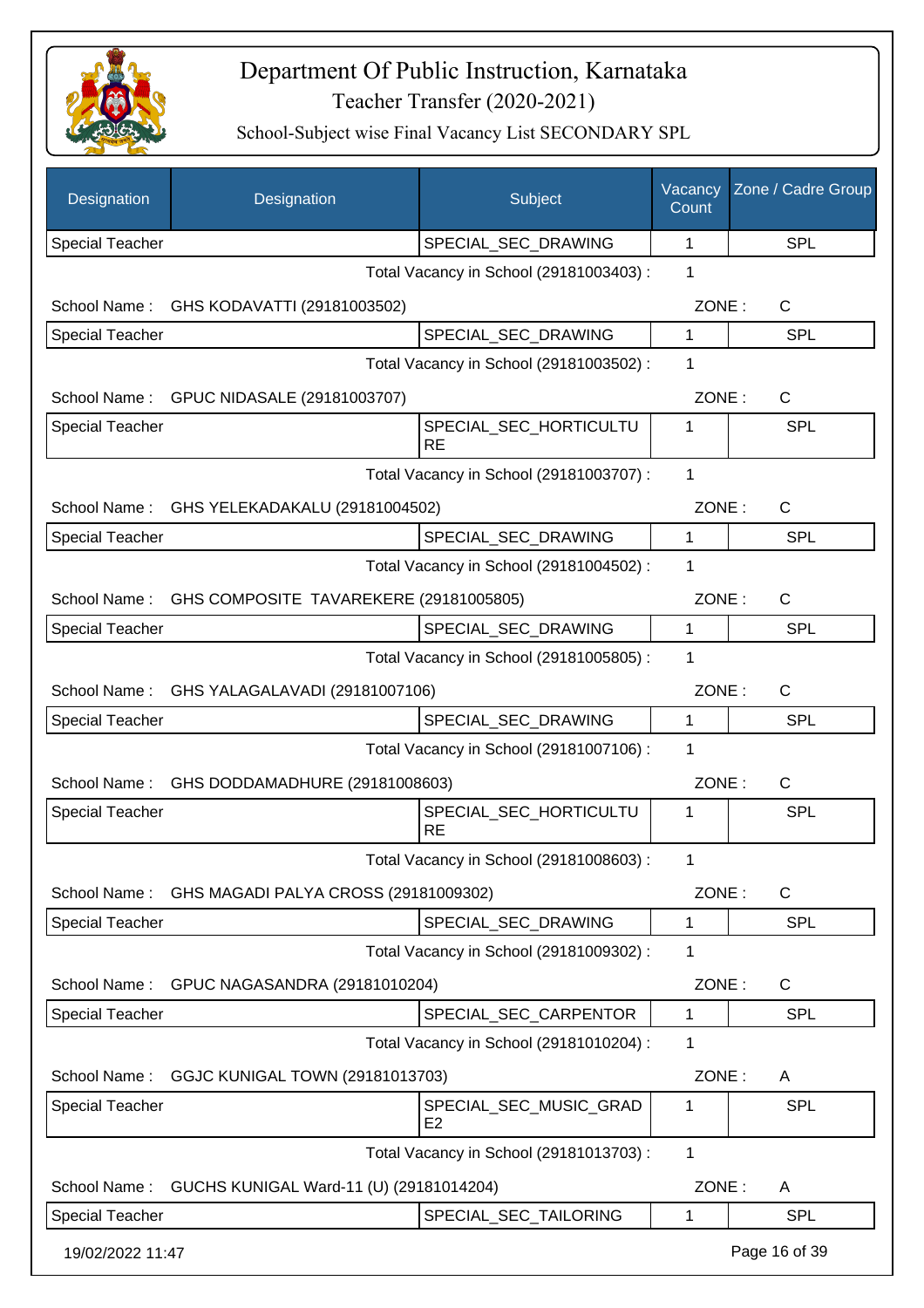

| Designation            | Designation                                                         | Subject                                  | Vacancy<br>Count | Zone / Cadre Group |
|------------------------|---------------------------------------------------------------------|------------------------------------------|------------------|--------------------|
|                        |                                                                     | Total Vacancy in School (29181014204) :  | 1                |                    |
| School Name:           | GOVT. HIGH SCHOOL KICHAVADI (29181019303)                           |                                          | ZONE:            | C                  |
| <b>Special Teacher</b> |                                                                     | SPECIAL_SEC_HORTICULTU<br><b>RE</b>      | 1                | <b>SPL</b>         |
|                        |                                                                     | Total Vacancy in School (29181019303) :  | 1                |                    |
| School Name:           | GOVT. COMPOSITE HIGH SCHOOL JINNAGARA (29181020703)                 |                                          | ZONE:            | C                  |
| <b>Special Teacher</b> |                                                                     | SPECIAL_SEC_HORTICULTU<br><b>RE</b>      | 1                | <b>SPL</b>         |
|                        |                                                                     | Total Vacancy in School (29181020703) :  | 1                |                    |
| School Name:           | GOVT. HIGH SCHOOL, HITTALAHALLI MUTT, HITTALAHALLI<br>(29181024602) |                                          | ZONE:            | $\mathsf{C}$       |
| <b>Special Teacher</b> |                                                                     | SPECIAL_SEC_DRAWING                      | 1                | <b>SPL</b>         |
|                        |                                                                     | Total Vacancy in School (29181024602) :  | 1                |                    |
| School Name:           | GOVT. HIGH SCHOOL KEMPANAHALLI (29181025903)                        |                                          | ZONE:            | $\mathsf{C}$       |
| <b>Special Teacher</b> |                                                                     | SPECIAL_SEC_HORTICULTU<br><b>RE</b>      | 1                | <b>SPL</b>         |
|                        |                                                                     | Total Vacancy in School (29181025903) :  | $\mathbf{1}$     |                    |
| School Name:           | GOVT. HIGH SCHOOL ALKERE (29181026702)                              |                                          | ZONE:            | $\mathsf{C}$       |
| <b>Special Teacher</b> |                                                                     | SPECIAL_SEC_MUSIC_GRAD<br>E <sub>1</sub> | 1                | <b>SPL</b>         |
|                        |                                                                     | Total Vacancy in School (29181026702) :  | $\mathbf{1}$     |                    |
|                        | School Name: GOVT. HIGH SCHOOL IPPADI (29181027405)                 |                                          | ZONE:            | C                  |
| Special Teacher        |                                                                     | SPECIAL_SEC_DRAWING                      | 1                | <b>SPL</b>         |
|                        |                                                                     | Total Vacancy in School (29181027405) :  | 1                |                    |
|                        |                                                                     | Total Vacancy in Taluka (291810) :       | 20               |                    |
| District Name:         | <b>KOLAR (2919)</b>                                                 |                                          |                  |                    |
| Taluka Name:           | BANGARAPETE (291902)                                                |                                          |                  |                    |
| School Name:           | GHS N G HULKUR (29190214304)                                        |                                          | ZONE:            | C                  |
| <b>Special Teacher</b> |                                                                     | SPECIAL_SEC_TAILORING                    | 1                | <b>SPL</b>         |
|                        |                                                                     | Total Vacancy in School (29190214304) :  | 1                |                    |
| School Name:           | GHS KARADAGURU (29190218702)                                        |                                          | ZONE:            | C                  |
| <b>Special Teacher</b> |                                                                     | SPECIAL_SEC_TAILORING                    | 1                | <b>SPL</b>         |
|                        |                                                                     | Total Vacancy in School (29190218702) :  | 1                |                    |
| School Name:           | GHS KYASAMBALLI (29190222504)                                       |                                          | ZONE:            | C                  |
| 19/02/2022 11:47       |                                                                     |                                          |                  | Page 17 of 39      |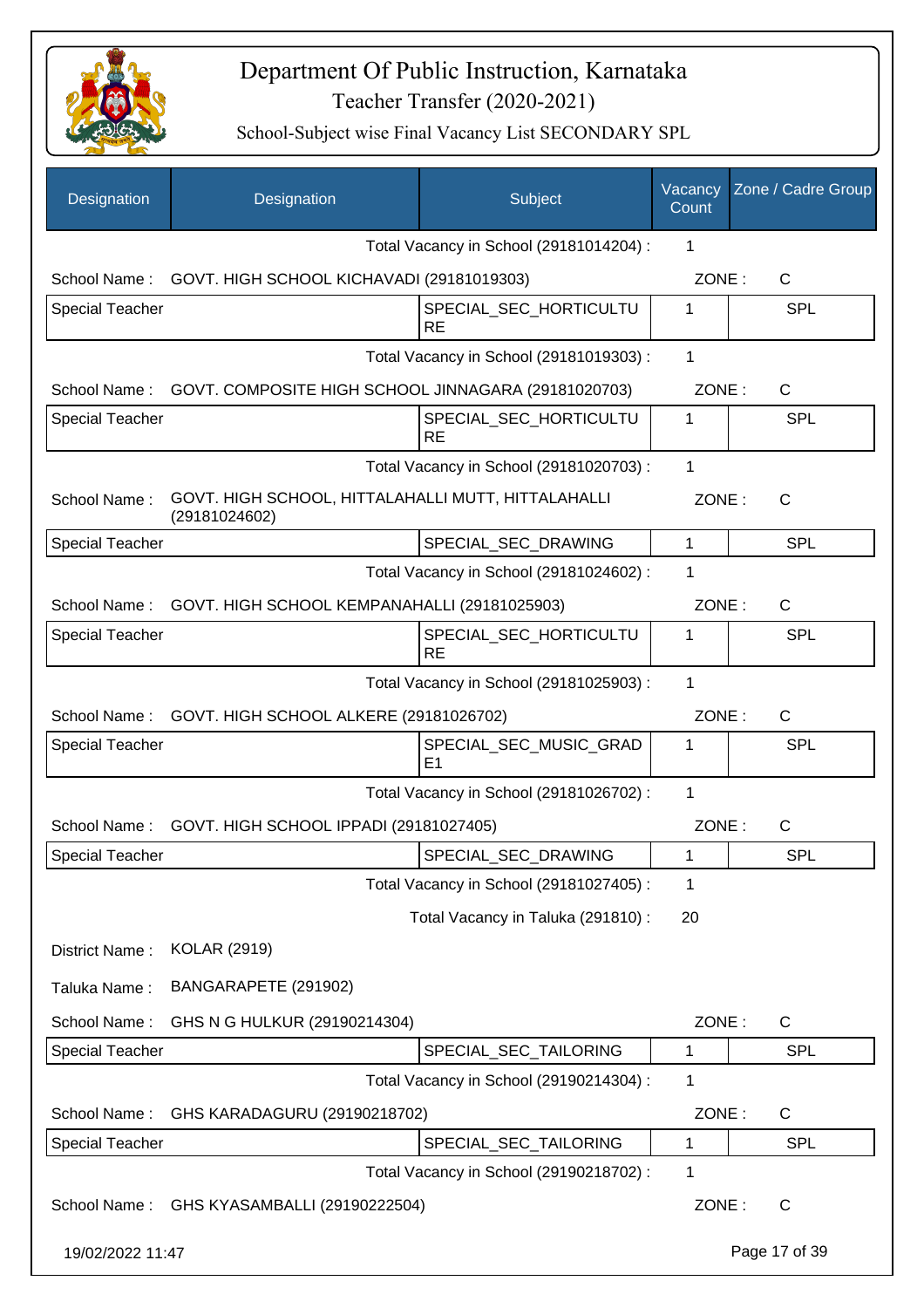

| Designation            | Designation                                                | Subject                                  | Vacancy<br>Count | Zone / Cadre Group |
|------------------------|------------------------------------------------------------|------------------------------------------|------------------|--------------------|
| <b>Special Teacher</b> |                                                            | SPECIAL_SEC_HORTICULTU<br><b>RE</b>      | 1                | <b>SPL</b>         |
|                        |                                                            | Total Vacancy in School (29190222504) :  | $\mathbf 1$      |                    |
| School Name:           | KARNATAKA PUBLIC SCHOOLS GJC SUNDARAPALYA<br>(29190233207) |                                          | ZONE:            | C                  |
| <b>Special Teacher</b> |                                                            | SPECIAL_SEC_MUSIC_GRAD<br>E <sub>1</sub> | 1                | <b>SPL</b>         |
|                        |                                                            | Total Vacancy in School (29190233207) :  | 1                |                    |
|                        | School Name: GHS BANGARUTIRUPATHI (29190240001)            |                                          | ZONE:            | $\mathsf{C}$       |
| <b>Special Teacher</b> |                                                            | SPECIAL_SEC_MUSIC_GRAD<br>E <sub>1</sub> | 1                | <b>SPL</b>         |
|                        |                                                            | Total Vacancy in School (29190240001) :  | 1                |                    |
| School Name:           | GJC BOYS (29190244005)                                     |                                          | ZONE:            | A                  |
| <b>Special Teacher</b> |                                                            | SPECIAL SEC MUSIC GRAD<br>E <sub>1</sub> | 1                | <b>SPL</b>         |
|                        |                                                            | Total Vacancy in School (29190244005) :  | 1                |                    |
|                        |                                                            | Total Vacancy in Taluka (291902) :       | 6                |                    |
| Taluka Name:           | KOLAR (291907)                                             |                                          |                  |                    |
| School Name:           | GHS BELAMARANAHALLI (29190703503)                          |                                          | ZONE:            | $\mathsf{C}$       |
| <b>Special Teacher</b> |                                                            | SPECIAL_SEC_SERICULTUR                   | 1                | <b>SPL</b>         |
|                        |                                                            | Total Vacancy in School (29190703503) :  | 1                |                    |
| School Name:           | GHS HARATI (29190712803)                                   |                                          | ZONE:            | C                  |
| Special Teacher        |                                                            | SPECIAL_SEC_HORTICULTU<br><b>RE</b>      | 1                | <b>SPL</b>         |
|                        |                                                            | Total Vacancy in School (29190712803) :  | 1                |                    |
| School Name:           | KARNATAKA PUBLIC SCHOOLS GHS KYALNUR (29190720906)         |                                          | ZONE:            | C                  |
| Special Teacher        |                                                            | SPECIAL_SEC_SERICULTUR                   | 1                | <b>SPL</b>         |
|                        |                                                            | Total Vacancy in School (29190720906) :  | 1                |                    |
| School Name:           | KARNATAKA PUBLIC SCHOOLS GJC NARASAPURA (29190725206)      |                                          | ZONE:            | C                  |
| <b>Special Teacher</b> |                                                            | SPECIAL_SEC_TAILORING                    | $\mathbf{1}$     | <b>SPL</b>         |
|                        |                                                            | Total Vacancy in School (29190725206) :  | 1                |                    |
| School Name:           | GHS PATNA (29190726903)                                    |                                          | ZONE:            | C                  |
| <b>Special Teacher</b> |                                                            | SPECIAL_SEC_TAILORING                    | 1                | <b>SPL</b>         |
|                        |                                                            | Total Vacancy in School (29190726903) :  | 1                |                    |
| 19/02/2022 11:47       |                                                            |                                          |                  | Page 18 of 39      |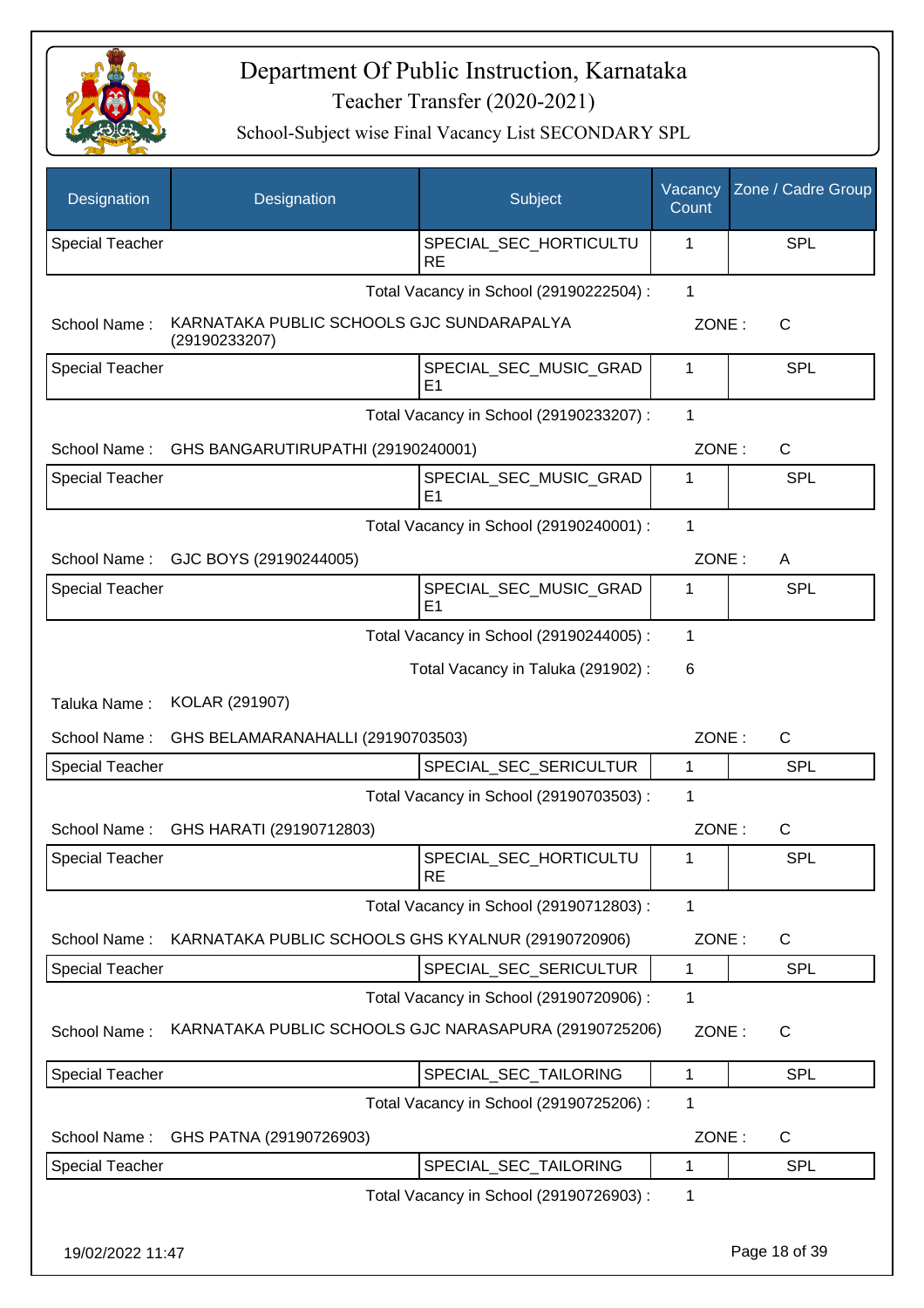

| Designation            | Designation                                 | Subject                                  | Vacancy<br>Count | Zone / Cadre Group |
|------------------------|---------------------------------------------|------------------------------------------|------------------|--------------------|
| School Name:           | GHS SHAPURA (29190729902)                   |                                          | ZONE:            | C                  |
| <b>Special Teacher</b> |                                             | SPECIAL_SEC_HORTICULTU<br><b>RE</b>      | 1                | <b>SPL</b>         |
|                        |                                             | Total Vacancy in School (29190729902) :  | 1                |                    |
| School Name:           | GHS THYAVANAHALLI (29190733102)             |                                          | ZONE:            | C                  |
| <b>Special Teacher</b> |                                             | SPECIAL_SEC_SERICULTUR                   | 1                | SPL                |
|                        |                                             | Total Vacancy in School (29190733102) :  | 1                |                    |
| School Name:           | GJC VEMGAL (29190734506)                    |                                          | ZONE:            | C                  |
| <b>Special Teacher</b> |                                             | SPECIAL_SEC_HORTICULTU<br><b>RE</b>      | 1                | SPL                |
|                        |                                             | Total Vacancy in School (29190734506) :  | 1                |                    |
| School Name:           | GJC BOYS (29190736206)                      |                                          | ZONE:            | A                  |
| <b>Special Teacher</b> |                                             | SPECIAL SEC MUSIC GRAD<br>E <sub>1</sub> | 1                | <b>SPL</b>         |
|                        |                                             | Total Vacancy in School (29190736206) :  | 1                |                    |
|                        |                                             | Total Vacancy in Taluka (291907) :       | 9                |                    |
| Taluka Name:           | MALUR (291909)                              |                                          |                  |                    |
| School Name:           | GHS ARALERI (29190902103)                   |                                          | ZONE:            | C                  |
| <b>Special Teacher</b> |                                             | SPECIAL_SEC_SERICULTUR                   | 1                | <b>SPL</b>         |
|                        |                                             | Total Vacancy in School (29190902103) :  | 1                |                    |
| School Name:           | GHS CHIKKA KUNTHUR (29190907203)            |                                          | ZONE:            | C                  |
| Special Teacher        |                                             | SPECIAL_SEC_HORTICULTU<br><b>RE</b>      | 1                | SPL                |
|                        |                                             | Total Vacancy in School (29190907203) :  | 1                |                    |
| School Name:           | GPUC, D.N.DODDI (29190908404)               |                                          | ZONE:            | C                  |
| <b>Special Teacher</b> |                                             | SPECIAL SEC DRAWING                      | 1                | <b>SPL</b>         |
|                        |                                             | Total Vacancy in School (29190908404) :  | 1                |                    |
| School Name:           | GHS DINNAHALLI (29190908702)                |                                          | ZONE:            | C                  |
| <b>Special Teacher</b> |                                             | SPECIAL_SEC_SERICULTUR                   | 1                | <b>SPL</b>         |
|                        |                                             | Total Vacancy in School (29190908702) :  | 1                |                    |
| School Name:           | GHS DODDA NAYAKANAHALLI (29190909602)       |                                          | ZONE:            | C                  |
| <b>Special Teacher</b> |                                             | SPECIAL_SEC_TAILORING                    | 1                | <b>SPL</b>         |
|                        |                                             | Total Vacancy in School (29190909602) :  | 1                |                    |
|                        | School Name: GHS HASANDAHALLI (29190913302) |                                          | ZONE:            | $\mathsf{C}$       |
| 19/02/2022 11:47       |                                             |                                          |                  | Page 19 of 39      |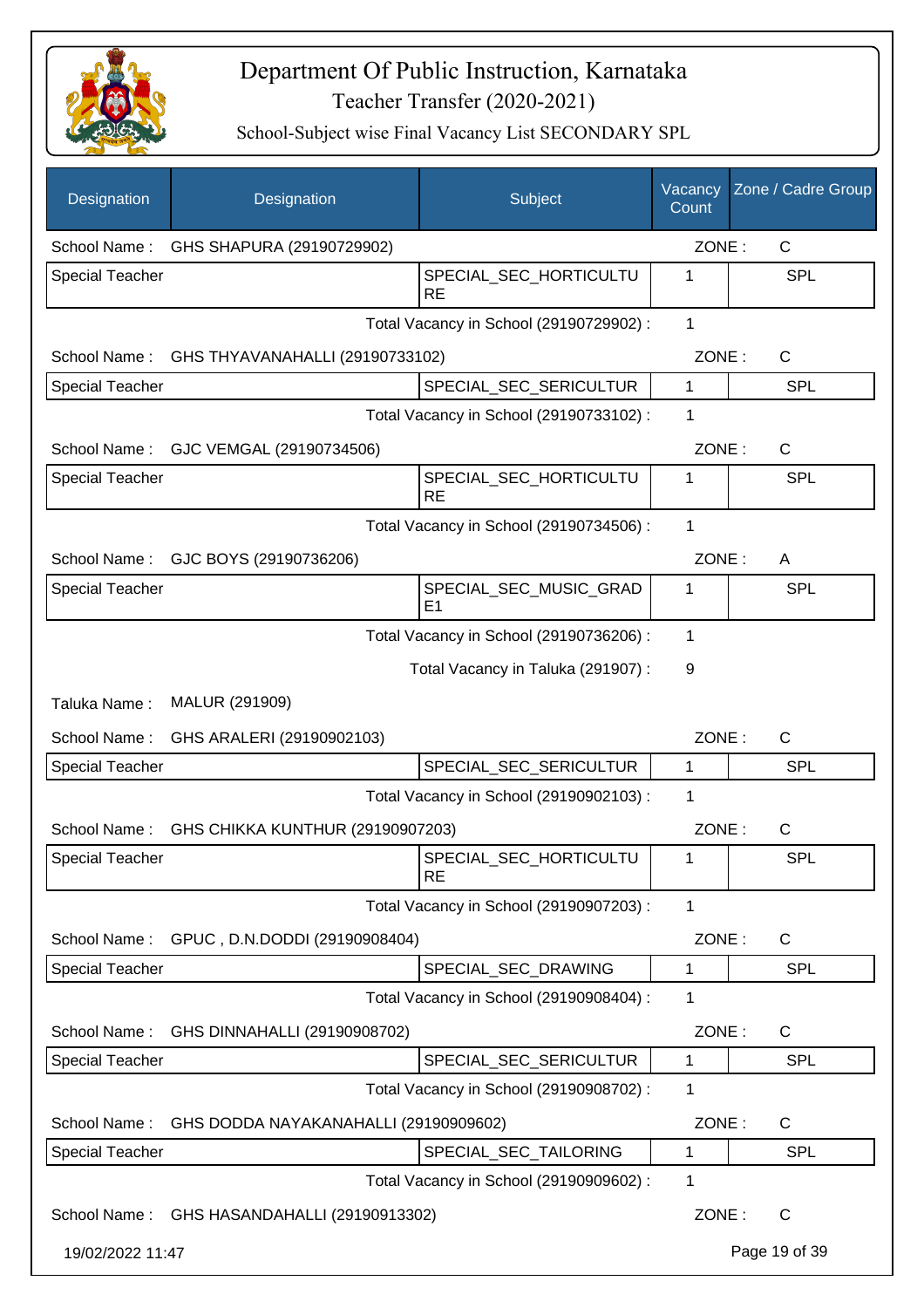

| Designation            | Designation                                       | Subject                                  | Vacancy<br>Count | Zone / Cadre Group |
|------------------------|---------------------------------------------------|------------------------------------------|------------------|--------------------|
| <b>Special Teacher</b> |                                                   | SPECIAL_SEC_SERICULTUR                   | 1                | <b>SPL</b>         |
|                        |                                                   | Total Vacancy in School (29190913302) :  | 1                |                    |
| School Name:           | GHS KUDIYANUR (29190920104)                       |                                          | ZONE:            | C                  |
| <b>Special Teacher</b> |                                                   | SPECIAL_SEC_HORTICULTU<br><b>RE</b>      | 1                | <b>SPL</b>         |
|                        |                                                   | Total Vacancy in School (29190920104) :  | $\mathbf{1}$     |                    |
| School Name:           | GJC LAKKUR (29190921106)                          |                                          | ZONE:            | C                  |
| <b>Special Teacher</b> |                                                   | SPECIAL_SEC_DRAWING                      | 1                | <b>SPL</b>         |
|                        |                                                   | Total Vacancy in School (29190921106) :  | 1                |                    |
| School Name:           | KARNATAKA PUBLIC SCHOOLS GJC MASTHI (29190923209) |                                          | ZONE:            | C                  |
| <b>Special Teacher</b> |                                                   | SPECIAL_SEC_TAILORING                    | 1                | <b>SPL</b>         |
|                        |                                                   | Total Vacancy in School (29190923209) :  | 1                |                    |
| School Name:           | GJC TEKAL (29190930904)                           |                                          | ZONE:            | C                  |
| <b>Special Teacher</b> |                                                   | SPECIAL_SEC_MUSIC_GRAD<br>E1             | 1                | <b>SPL</b>         |
|                        |                                                   | Total Vacancy in School (29190930904) :  | 1                |                    |
| School Name:           | GJC BOYS (29190955403)                            |                                          | ZONE:            | A                  |
| <b>Special Teacher</b> |                                                   | SPECIAL_SEC_DRAWING                      | 1                | <b>SPL</b>         |
|                        |                                                   | Total Vacancy in School (29190955403) :  | 1                |                    |
| School Name:           | GGPUC MALUR (29190955404)                         |                                          | ZONE:            | A                  |
| <b>Special Teacher</b> |                                                   | SPECIAL_SEC_TAILORING                    | 1                | SPL                |
|                        |                                                   | Total Vacancy in School (29190955404) :  | 1                |                    |
|                        |                                                   | Total Vacancy in Taluka (291909) :       | 12               |                    |
| Taluka Name:           | <b>MULBAGAL (291910)</b>                          |                                          |                  |                    |
| School Name:           | KARNATAKA PUBLIC SCHOOLS GJC AVANI (29191001505)  |                                          | ZONE:            | $\mathsf{C}$       |
| Special Teacher        |                                                   | SPECIAL_SEC_HORTICULTU<br><b>RE</b>      | 1                | <b>SPL</b>         |
|                        |                                                   | Total Vacancy in School (29191001505) :  | $\mathbf{1}$     |                    |
| School Name:           | GHS BALASANDRA (29191001903)                      |                                          | ZONE:            | C                  |
| <b>Special Teacher</b> |                                                   | SPECIAL_SEC_MUSIC_GRAD<br>E <sub>1</sub> | 1                | <b>SPL</b>         |
|                        |                                                   | Total Vacancy in School (29191001903) :  | 1                |                    |
| School Name:           | GHS GUMMALAPURA (29191010702)                     |                                          | ZONE:            | C                  |
| <b>Special Teacher</b> |                                                   | SPECIAL_SEC_TAILORING                    | 1                | <b>SPL</b>         |
| 19/02/2022 11:47       |                                                   |                                          |                  | Page 20 of 39      |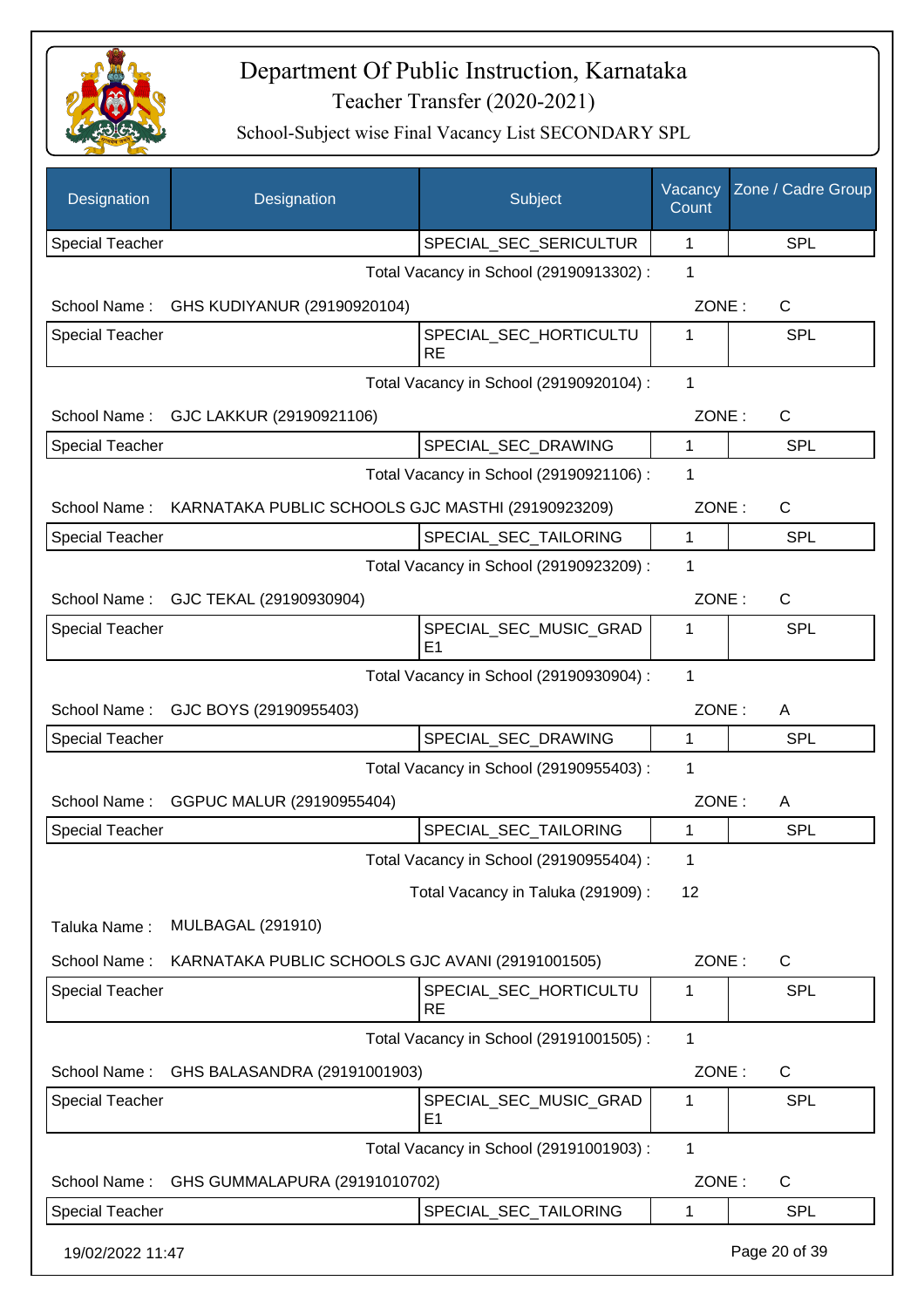

| Designation            | Designation                                                      | Subject                                  | Vacancy<br>Count | Zone / Cadre Group |
|------------------------|------------------------------------------------------------------|------------------------------------------|------------------|--------------------|
|                        |                                                                  | Total Vacancy in School (29191010702) :  | 1                |                    |
|                        | School Name: GHS HEBBANI (29191011403)                           |                                          | ZONE:            | C                  |
| <b>Special Teacher</b> |                                                                  | SPECIAL_SEC_HORTICULTU<br><b>RE</b>      | 1                | <b>SPL</b>         |
|                        |                                                                  | Total Vacancy in School (29191011403) :  | 1                |                    |
|                        | School Name: GHS N VADDAHALLI (29191023102)                      |                                          | ZONE:            | $\mathsf{C}$       |
| <b>Special Teacher</b> |                                                                  | SPECIAL_SEC_MUSIC_GRAD<br>E <sub>1</sub> | 1                | <b>SPL</b>         |
|                        |                                                                  | Total Vacancy in School (29191023102) :  | 1                |                    |
|                        | School Name: G. J. C THAYALUR, HIGH SCHOOL SECTION (29191029705) |                                          | ZONE:            | $\mathsf{C}$       |
| <b>Special Teacher</b> |                                                                  | SPECIAL_SEC_MUSIC_GRAD<br>E <sub>1</sub> | 1                | <b>SPL</b>         |
|                        |                                                                  | Total Vacancy in School (29191029705) :  | 1                |                    |
|                        | School Name: GHS THIMMARAVUTHANAHALLI (29191030104)              |                                          | ZONE:            | $\mathsf{C}$       |
| <b>Special Teacher</b> |                                                                  | SPECIAL_SEC_HORTICULTU<br><b>RE</b>      | 1                | <b>SPL</b>         |
|                        |                                                                  | Total Vacancy in School (29191030104) :  | 1                |                    |
|                        | School Name: GHS THIPPADODDI (29191030202)                       |                                          | ZONE:            | C                  |
| <b>Special Teacher</b> |                                                                  | SPECIAL_SEC_HORTICULTU<br><b>RE</b>      | 1                | <b>SPL</b>         |
|                        |                                                                  | Total Vacancy in School (29191030202) :  | 1                |                    |
| School Name:           | GOVERNAMENT HIGH SCHOOL YALAGONDAHALLI (29191033003)             |                                          | ZONE:            | С                  |
| <b>Special Teacher</b> |                                                                  | SPECIAL_SEC_HORTICULTU<br><b>RE</b>      | 1                | <b>SPL</b>         |
|                        |                                                                  | Total Vacancy in School (29191033003) :  | 1                |                    |
| School Name:           | GHS VIRUPAKSHI (29191033701)                                     |                                          | ZONE:            | C                  |
| <b>Special Teacher</b> |                                                                  | SPECIAL_SEC_HORTICULTU<br><b>RE</b>      | 1                | <b>SPL</b>         |
|                        |                                                                  | Total Vacancy in School (29191033701) :  | 1                |                    |
|                        | School Name: GJC BOYS MULBAGAL (29191048606)                     |                                          | ZONE:            | A                  |
| <b>Special Teacher</b> |                                                                  | SPECIAL_SEC_HORTICULTU<br><b>RE</b>      | $\mathbf 1$      | <b>SPL</b>         |
|                        |                                                                  | Total Vacancy in School (29191048606) :  | 1                |                    |
| School Name:           | GHS NUGALBANDE (29191049101)                                     |                                          | ZONE:            | A                  |
| <b>Special Teacher</b> |                                                                  | SPECIAL_SEC_HORTICULTU                   | 1                | <b>SPL</b>         |
| 19/02/2022 11:47       |                                                                  |                                          |                  | Page 21 of 39      |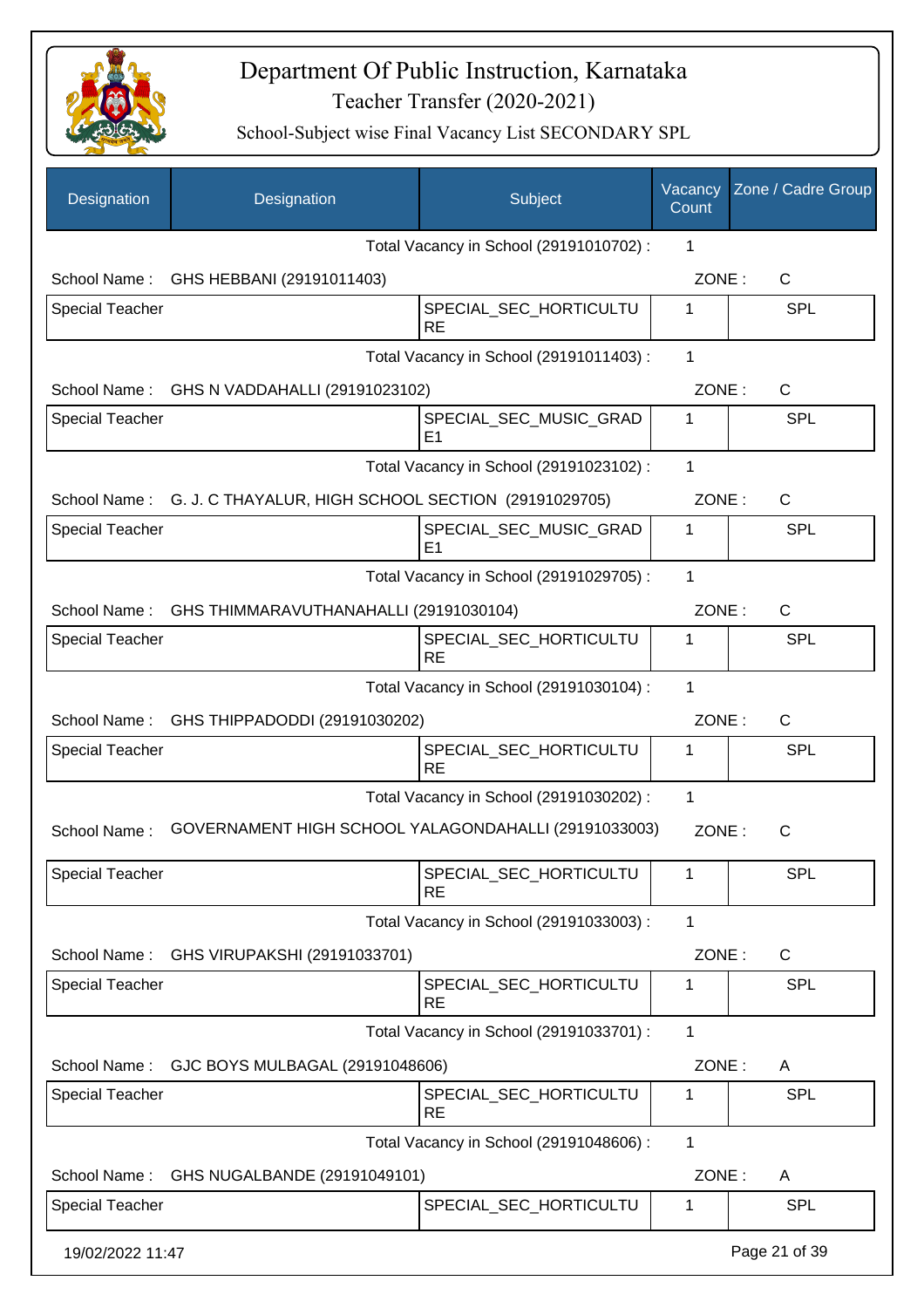

| Designation            | Designation                                                   | Subject                                  | Vacancy<br>Count | Zone / Cadre Group |
|------------------------|---------------------------------------------------------------|------------------------------------------|------------------|--------------------|
|                        |                                                               | E                                        |                  |                    |
|                        |                                                               | Total Vacancy in School (29191049101) :  | 1                |                    |
| School Name:           | NEW GHS (29191050201)                                         |                                          | ZONE:            | A                  |
| <b>Special Teacher</b> |                                                               | SPECIAL_SEC_HORTICULTU<br><b>RE</b>      | 1                | <b>SPL</b>         |
|                        |                                                               | Total Vacancy in School (29191050201) :  | 1                |                    |
|                        |                                                               | Total Vacancy in Taluka (291910) :       | 13               |                    |
| Taluka Name:           | SRINIVASAPUR (291912)                                         |                                          |                  |                    |
| School Name:           | GJC GOWNIPALLI (29191210709)                                  |                                          | ZONE:            | $\mathsf{C}$       |
| <b>Special Teacher</b> |                                                               | SPECIAL_SEC_DRAWING                      | 1                | <b>SPL</b>         |
|                        |                                                               | Total Vacancy in School (29191210709) :  | 1                |                    |
|                        | School Name: GHS KURIGEPALLI (29191218504)                    |                                          | ZONE:            | $\mathsf{C}$       |
| <b>Special Teacher</b> |                                                               | SPECIAL SEC DRAWING                      | 1                | <b>SPL</b>         |
|                        |                                                               | Total Vacancy in School (29191218504) :  | 1                |                    |
|                        | School Name: GHS MASTHENAHALLI (29191221102)                  |                                          | ZONE:            | $\mathsf{C}$       |
| <b>Special Teacher</b> |                                                               | SPECIAL_SEC_TAILORING                    | $\mathbf{1}$     | <b>SPL</b>         |
|                        |                                                               | Total Vacancy in School (29191221102) :  | 1                |                    |
| School Name:           | GHS MUDIMADAGU (29191221707)                                  |                                          | ZONE:            | $\mathsf{C}$       |
| <b>Special Teacher</b> |                                                               | SPECIAL_SEC_MUSIC_GRAD                   | 1                | SPL                |
|                        |                                                               | E <sub>1</sub>                           |                  |                    |
| School Name:           | KARNATAKA PUBLIC SCHOOLS GJC SOMAYAJALAHALLI<br>(29191228705) | Total Vacancy in School (29191221707) :  | 1<br>ZONE:       | C                  |
| <b>Special Teacher</b> |                                                               | SPECIAL_SEC_TAILORING                    | 1                | <b>SPL</b>         |
|                        |                                                               | Total Vacancy in School (29191228705) :  | 1                |                    |
| School Name:           | GJC(GIRLS)S.V.PURA (29191244601)                              |                                          | ZONE:            | Α                  |
| <b>Special Teacher</b> |                                                               | SPECIAL_SEC_MUSIC_GRAD<br>E <sub>1</sub> | 1                | <b>SPL</b>         |
|                        |                                                               | Total Vacancy in School (29191244601) :  | 1                |                    |
|                        |                                                               | Total Vacancy in Taluka (291912) :       | 6                |                    |
| Taluka Name:           | K G F (291913)                                                |                                          |                  |                    |
| School Name:           | GHS DODDUR (29191302602)                                      |                                          | ZONE:            | C                  |
| <b>Special Teacher</b> |                                                               | SPECIAL_SEC_MUSIC_GRAD<br>E <sub>1</sub> | 1                | <b>SPL</b>         |
| 19/02/2022 11:47       |                                                               |                                          |                  | Page 22 of 39      |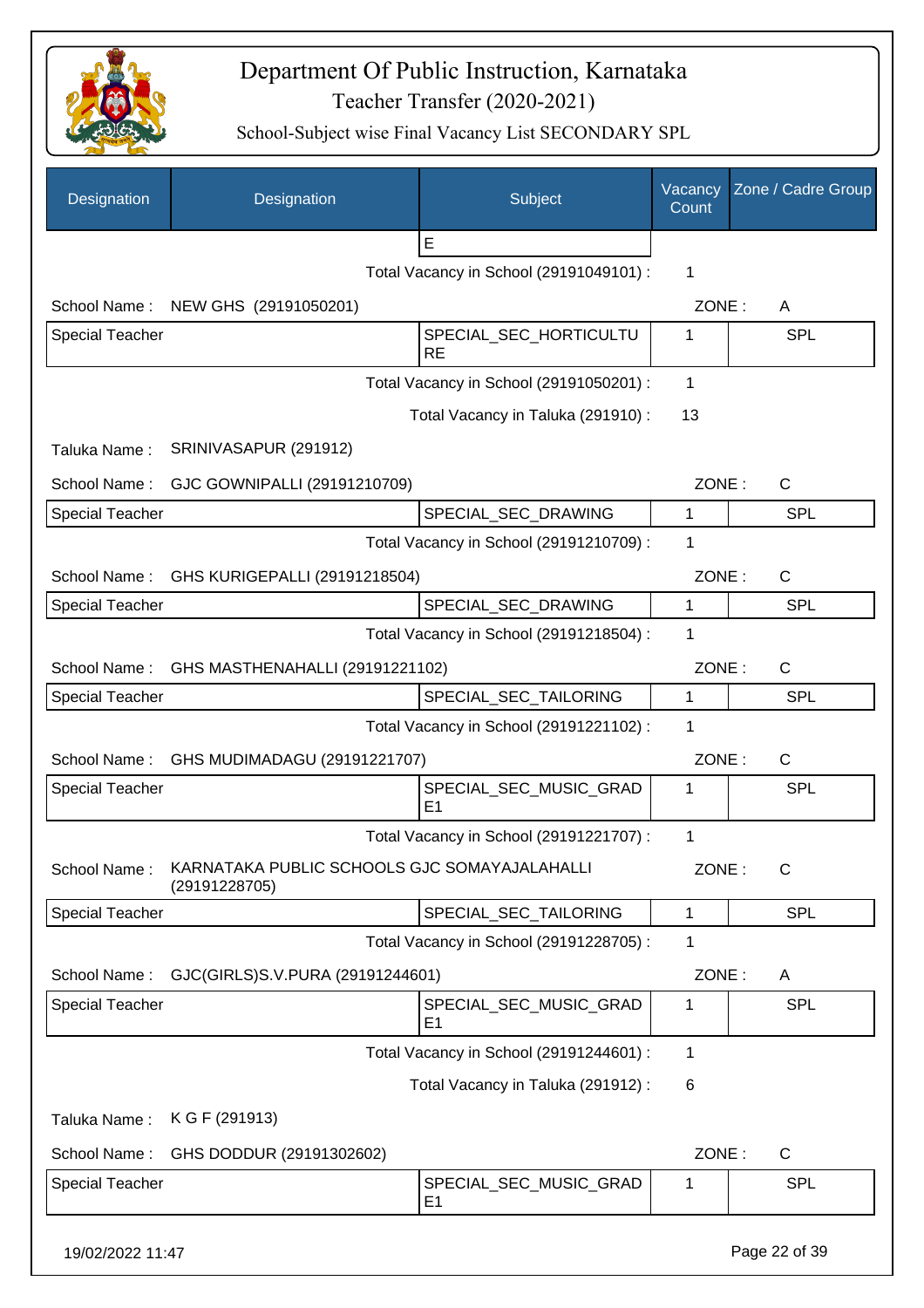

| Designation            | Designation                                                               | Subject                                  | Vacancy<br>Count | Zone / Cadre Group |
|------------------------|---------------------------------------------------------------------------|------------------------------------------|------------------|--------------------|
| <b>Special Teacher</b> |                                                                           | SPECIAL_SEC_TAILORING                    | 1                | <b>SPL</b>         |
|                        |                                                                           | Total Vacancy in School (29191302602) :  | 2                |                    |
| School Name:           | GJC KAMASAMUDRAM (29191303805)                                            |                                          | ZONE:            | C                  |
| <b>Special Teacher</b> |                                                                           | SPECIAL_SEC_AGRICULTUR                   | $\mathbf{1}$     | <b>SPL</b>         |
|                        |                                                                           | Total Vacancy in School (29191303805) :  | 1                |                    |
| School Name:           | GHS THOPPANAHALLI (29191307602)                                           |                                          | ZONE:            | $\mathsf{C}$       |
| <b>Special Teacher</b> |                                                                           | SPECIAL_SEC_DRAWING                      | 1                | <b>SPL</b>         |
|                        |                                                                           | Total Vacancy in School (29191307602) :  | 1                |                    |
| School Name:           | GJC (GIRLS) (29191311001)                                                 |                                          | ZONE:            | A                  |
| <b>Special Teacher</b> |                                                                           | SPECIAL SEC MUSIC GRAD<br>E1             | 1                | <b>SPL</b>         |
|                        |                                                                           | Total Vacancy in School (29191311001) :  | 1                |                    |
| School Name:           | GJC(BOYS) (29191311301)                                                   |                                          | ZONE:            | A                  |
| <b>Special Teacher</b> |                                                                           | SPECIAL_SEC_TAILORING                    | 1                | <b>SPL</b>         |
|                        |                                                                           | Total Vacancy in School (29191311301) :  | 1                |                    |
| School Name:           | GHS GONAMAKANAHALLI (29191311701)                                         |                                          | ZONE:            | A                  |
| <b>Special Teacher</b> |                                                                           | SPECIAL_SEC_MUSIC_GRAD<br>E <sub>1</sub> | 1                | <b>SPL</b>         |
|                        |                                                                           | Total Vacancy in School (29191311701) :  | 1                |                    |
|                        |                                                                           | Total Vacancy in Taluka (291913):        | $\overline{7}$   |                    |
| District Name:         | BENGALURU U SOUTH (2920)                                                  |                                          |                  |                    |
| Taluka Name:           | ANEKAL (292004)                                                           |                                          |                  |                    |
| School Name:           | GHS CHATRAKHANE CHANDAPURA (29200406452)                                  |                                          | ZONE:            | A                  |
| <b>Special Teacher</b> |                                                                           | SPECIAL_SEC_TAILORING                    | 1                | <b>SPL</b>         |
|                        |                                                                           | Total Vacancy in School (29200406452) :  | 1                |                    |
| School Name:           | GHPS UPGRADED MAYASANDRA (29200418001)                                    |                                          | ZONE:            | C                  |
| Special Teacher        |                                                                           | SPECIAL_SEC_MUSIC_GRAD<br>E1             | 1                | SPL                |
|                        |                                                                           | Total Vacancy in School (29200418001) :  | 1                |                    |
| School Name:           | KARNATAKA PUBLIC SCHOOLS ASB GOVT PRE UNIVERSITY<br>COLLEGE (29200430803) |                                          | ZONE:            | A                  |
| <b>Special Teacher</b> |                                                                           | SPECIAL_SEC_MUSIC_GRAD<br>E <sub>2</sub> | 1                | <b>SPL</b>         |
|                        |                                                                           | Total Vacancy in School (29200430803) :  | 1                |                    |
| 19/02/2022 11:47       |                                                                           |                                          |                  | Page 23 of 39      |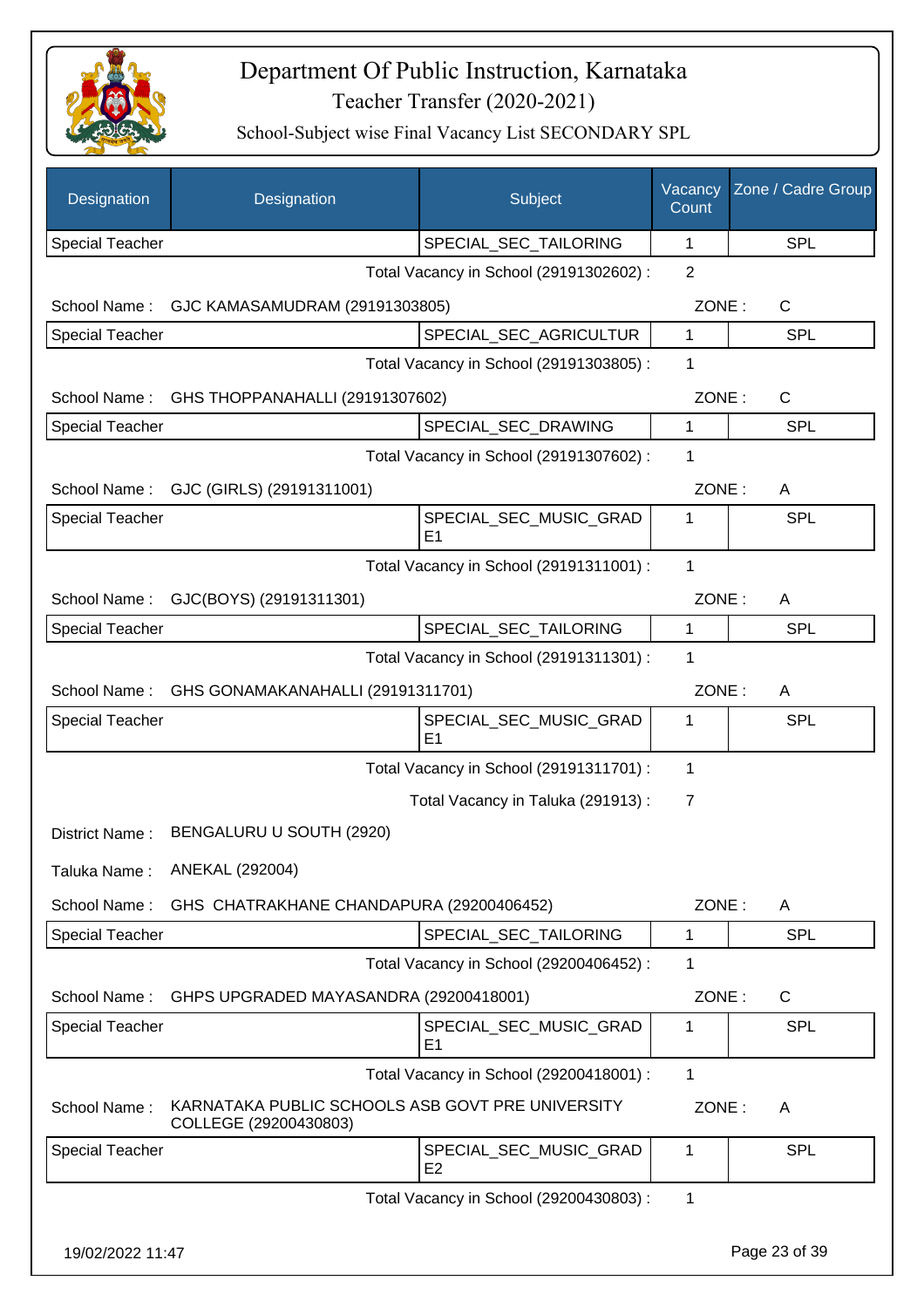

| Designation            | Designation                                         | Subject                                  | Vacancy<br>Count | Zone / Cadre Group |
|------------------------|-----------------------------------------------------|------------------------------------------|------------------|--------------------|
|                        |                                                     | Total Vacancy in Taluka (292004) :       | 3                |                    |
| Taluka Name:           | SOUTH3 (292009)                                     |                                          |                  |                    |
| School Name:           | GHPS (RMSA)KOODLU (29200412801)                     |                                          | ZONE:            | A                  |
| <b>Special Teacher</b> |                                                     | SPECIAL_SEC_TAILORING                    | 1                | SPL                |
|                        |                                                     | Total Vacancy in School (29200412801) :  | 1                |                    |
| School Name:           | KARNATAKA PUBLIC SCHOOLS GHS DOMMALUR (29200902318) |                                          | ZONE:            | A                  |
| Special Teacher        |                                                     | SPECIAL_SEC_CARPENTOR                    | 1                | <b>SPL</b>         |
|                        |                                                     | Total Vacancy in School (29200902318) :  | 1                |                    |
| School Name:           | GHS KONAPPANA AGRAHARA (29200904006)                |                                          | ZONE:            | A                  |
| <b>Special Teacher</b> |                                                     | SPECIAL_SEC_TAILORING                    | 1                | SPL                |
|                        |                                                     | Total Vacancy in School (29200904006) :  | 1                |                    |
|                        |                                                     | Total Vacancy in Taluka (292009):        | 3                |                    |
| District Name:         | BENGALURU RURAL (2921)                              |                                          |                  |                    |
| Taluka Name:           | NELAMANGALA (292101)                                |                                          |                  |                    |
| School Name:           | G HS (COMP) YANTAGANAHALLI (29210118803)            |                                          | ZONE:            | C                  |
| <b>Special Teacher</b> |                                                     | SPECIAL_SEC_HORTICULTU<br><b>RE</b>      | 1                | SPL                |
|                        |                                                     | Total Vacancy in School (29210118803) :  | 1                |                    |
|                        |                                                     | Total Vacancy in Taluka (292101) :       | 1                |                    |
| Taluka Name:           | DODDABALLAPURA (292102)                             |                                          |                  |                    |
| School Name:           | G HS HOSAHALLI (29210200904)                        |                                          | ZONE:            | C                  |
| Special Teacher        |                                                     | SPECIAL SEC DRAWING                      | 1                | <b>SPL</b>         |
|                        |                                                     | Total Vacancy in School (29210200904) :  | 1                |                    |
|                        | School Name: G HS CHANNAVEERANAHALLI (29210204402)  |                                          | ZONE:            | C                  |
| <b>Special Teacher</b> |                                                     | SPECIAL_SEC_MUSIC_GRAD<br>E <sub>2</sub> | 1                | <b>SPL</b>         |
|                        |                                                     | Total Vacancy in School (29210204402) :  | 1                |                    |
| School Name:           | GHS TUBAGERE (29210208204)                          |                                          | ZONE:            | C                  |
| <b>Special Teacher</b> |                                                     | SPECIAL_SEC_MUSIC_GRAD<br>E <sub>1</sub> | 1                | <b>SPL</b>         |
|                        |                                                     | Total Vacancy in School (29210208204) :  | 1                |                    |
|                        | School Name: G HS BHASHETTIHALLI (29210215206)      |                                          | ZONE:            | B                  |
| 19/02/2022 11:47       |                                                     |                                          |                  | Page 24 of 39      |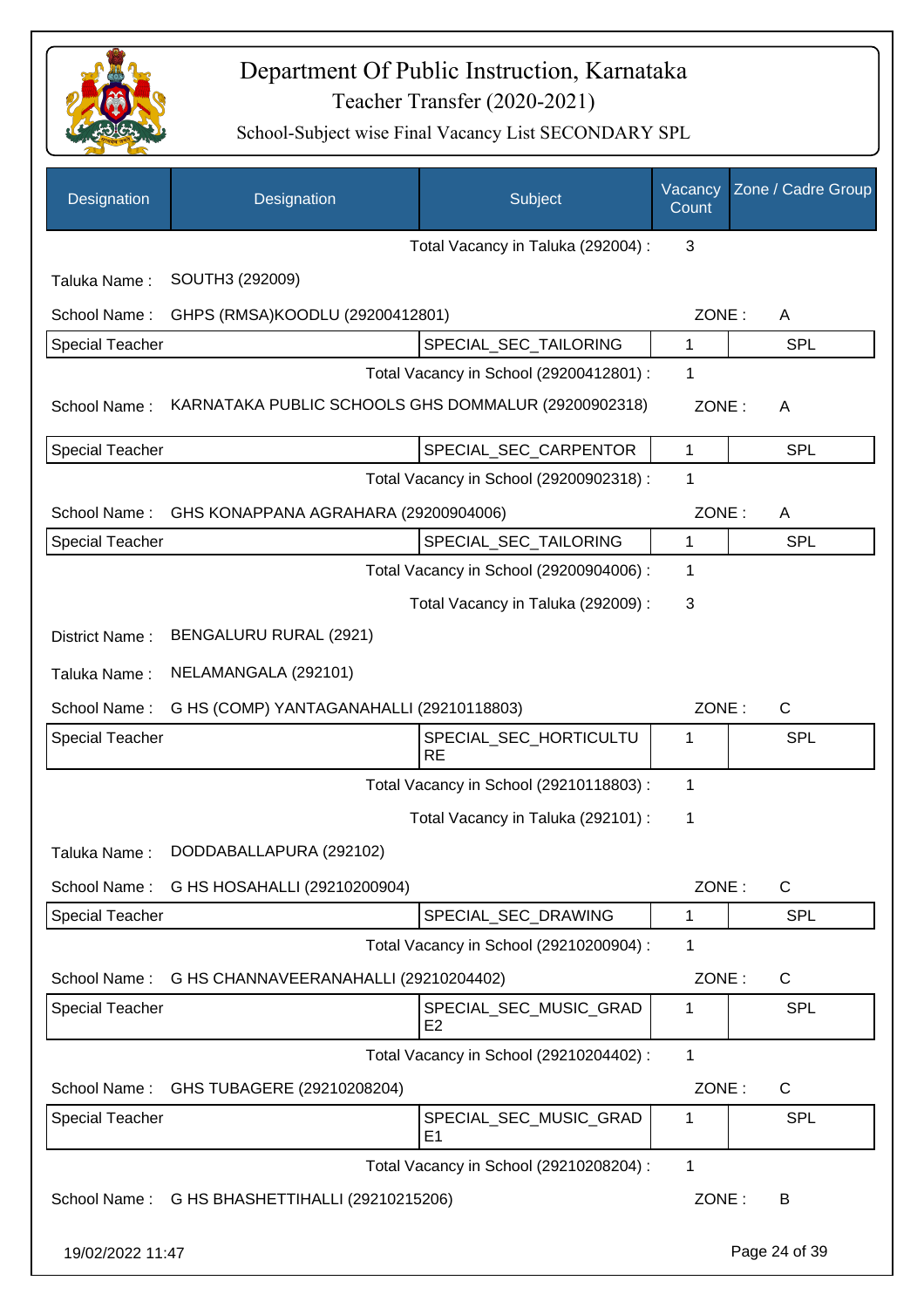

| Designation            | Designation                                  | Subject                                                   | Vacancy<br>Count | Zone / Cadre Group |
|------------------------|----------------------------------------------|-----------------------------------------------------------|------------------|--------------------|
| <b>Special Teacher</b> |                                              | SPECIAL_SEC_DRAWING                                       | 1                | <b>SPL</b>         |
|                        |                                              | Total Vacancy in School (29210215206) :                   | 1                |                    |
| School Name:           | G HS(COMP) KADATHIPURU (29210215602)         |                                                           | ZONE:            | C                  |
| <b>Special Teacher</b> |                                              | SPECIAL_SEC_MUSIC_GRAD                                    | 1                | <b>SPL</b>         |
|                        |                                              | E <sub>2</sub><br>Total Vacancy in School (29210215602) : | $\mathbf{1}$     |                    |
| School Name:           | G HS(COM) SAKKAREGOLAHALLI (29210217404)     |                                                           | ZONE:            | $\mathsf{C}$       |
| <b>Special Teacher</b> |                                              | SPECIAL_SEC_DRAWING                                       | 1                | <b>SPL</b>         |
|                        |                                              | Total Vacancy in School (29210217404) :                   | 1                |                    |
|                        | School Name: G.J.C KANASAVADI (29210224007)  |                                                           | ZONE:            | $\mathsf{C}$       |
| Special Teacher        |                                              | SPECIAL_SEC_HORTICULTU<br><b>RE</b>                       | 1                | <b>SPL</b>         |
|                        |                                              | Total Vacancy in School (29210224007) :                   | 1                |                    |
|                        | School Name: G.J.C HS D.B.PURA (29210225402) |                                                           | ZONE:            | A                  |
| <b>Special Teacher</b> |                                              | SPECIAL_SEC_MUSIC_GRAD<br>E <sub>1</sub>                  | 1                | <b>SPL</b>         |
|                        |                                              | Total Vacancy in School (29210225402) :                   | 1                |                    |
|                        |                                              | Total Vacancy in Taluka (292102):                         | 8                |                    |
| Taluka Name:           | DEVANAHALLI (292103)                         |                                                           |                  |                    |
| School Name:           | GHS BACHHAHALLI (29210302901)                |                                                           | ZONE:            | $\mathsf{C}$       |
| <b>Special Teacher</b> |                                              | SPECIAL_SEC_HORTICULTU<br><b>RE</b>                       | 1                | <b>SPL</b>         |
|                        |                                              | Total Vacancy in School (29210302901) :                   | 1                |                    |
| School Name:           | G HS BIDALUR (29210310202)                   |                                                           | ZONE:            | C                  |
| <b>Special Teacher</b> |                                              | SPECIAL_SEC_TAILORING                                     | 1                | <b>SPL</b>         |
|                        |                                              | Total Vacancy in School (29210310202) :                   | 1                |                    |
| School Name:           | G HS SADAHALLI (29210312004)                 |                                                           | ZONE:            | C                  |
| <b>Special Teacher</b> |                                              | SPECIAL SEC TAILORING                                     | 1                | <b>SPL</b>         |
|                        |                                              | Total Vacancy in School (29210312004) :                   | 1                |                    |
| School Name:           | G G HS VIJAYAPURA (29210332806)              |                                                           | ZONE:            | A                  |
| <b>Special Teacher</b> |                                              | SPECIAL_SEC_DANCE                                         | 1                | <b>SPL</b>         |
|                        |                                              | Total Vacancy in School (29210332806) :                   | 1                |                    |
| School Name:           | GHS URDU VIJAYAPURA (29210334402)            |                                                           | ZONE:            | A                  |
| <b>Special Teacher</b> |                                              | SPECIAL_SEC_TAILORING                                     | 1                | <b>SPL</b>         |
| 19/02/2022 11:47       |                                              |                                                           |                  | Page 25 of 39      |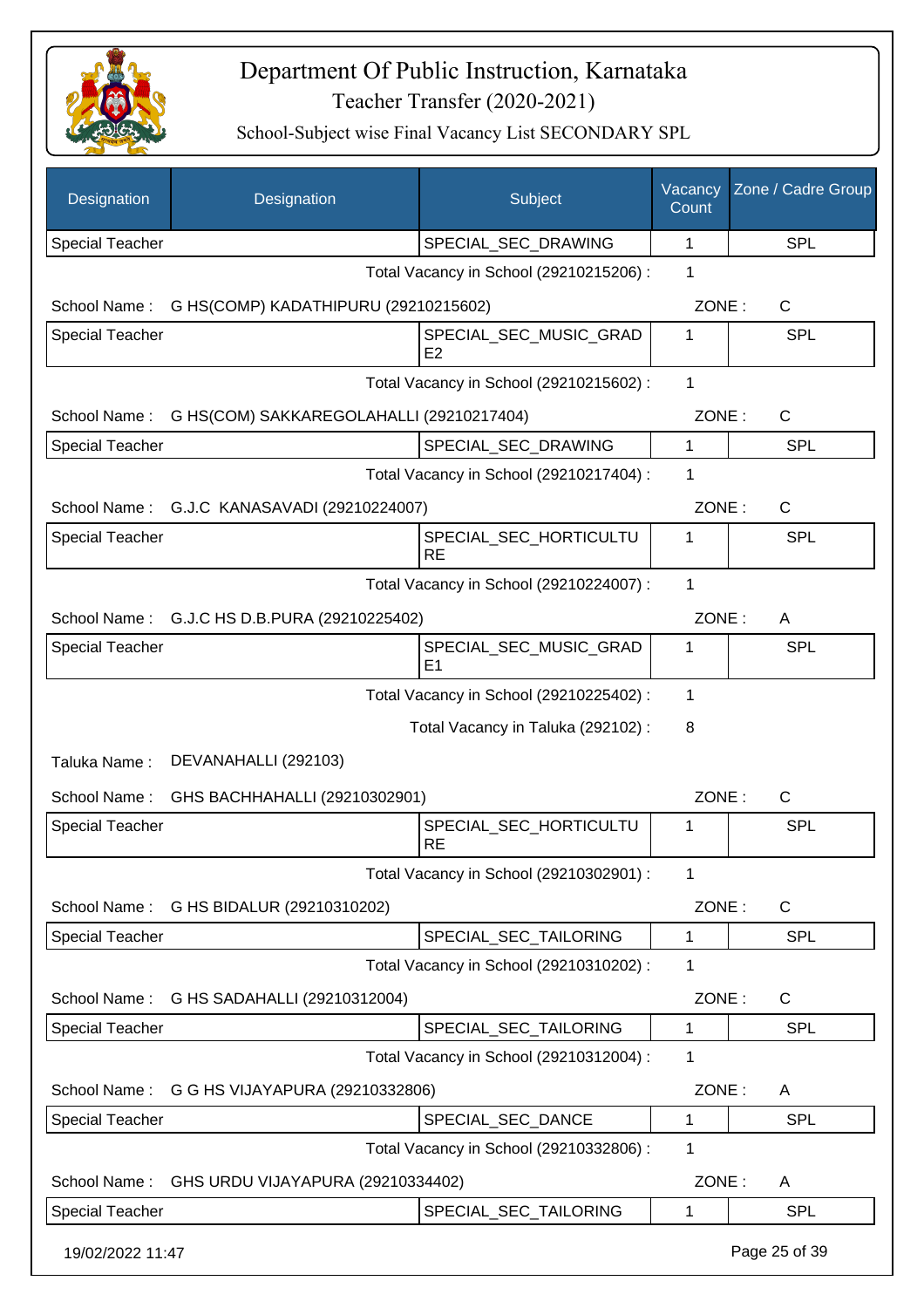

| Designation            | Designation                          | Subject                                 | Vacancy<br>Count | Zone / Cadre Group |
|------------------------|--------------------------------------|-----------------------------------------|------------------|--------------------|
|                        |                                      | Total Vacancy in School (29210334402) : | 1                |                    |
|                        |                                      | Total Vacancy in Taluka (292103):       | 5                |                    |
| Taluka Name:           | <b>HOSAKOTE (292104)</b>             |                                         |                  |                    |
| School Name:           | GHS HASIGALA (29210403302)           |                                         | ZONE:            | $\mathsf{C}$       |
| <b>Special Teacher</b> |                                      | SPECIAL_SEC_DANCE                       | 1                | <b>SPL</b>         |
|                        |                                      | Total Vacancy in School (29210403302) : | 1                |                    |
| School Name:           | G HS BEGURU (29210404202)            |                                         | ZONE:            | C                  |
| <b>Special Teacher</b> |                                      | SPECIAL_SEC_HORTICULTU<br><b>RE</b>     | 1                | <b>SPL</b>         |
|                        |                                      | Total Vacancy in School (29210404202) : | $\mathbf{1}$     |                    |
| School Name:           | GHS KORATI (29210406303)             |                                         | ZONE:            | C                  |
| <b>Special Teacher</b> |                                      | SPECIAL_SEC_HORTICULTU<br><b>RE</b>     | 1                | <b>SPL</b>         |
|                        |                                      | Total Vacancy in School (29210406303) : | $\mathbf{1}$     |                    |
| School Name:           | GHS SHIVANAPURA (29210407403)        |                                         | ZONE:            | C                  |
| <b>Special Teacher</b> |                                      | SPECIAL_SEC_TAILORING                   | 1                | <b>SPL</b>         |
|                        |                                      | Total Vacancy in School (29210407403) : | 1                |                    |
| School Name:           | GHS COMPOSITE UMMALU (29210411302)   |                                         | ZONE:            | $\mathsf{C}$       |
| <b>Special Teacher</b> |                                      | SPECIAL_SEC_DRAWING                     | 1                | <b>SPL</b>         |
|                        |                                      | Total Vacancy in School (29210411302) : | 1                |                    |
| School Name:           | G HS JADIGENAHALLI (29210412903)     |                                         | ZONE:            | С                  |
| <b>Special Teacher</b> |                                      | SPECIAL_SEC_HORTICULTU<br><b>RE</b>     | 1                | SPL                |
|                        |                                      | Total Vacancy in School (29210412903) : | 1                |                    |
| School Name:           | G HS DODDAHULLURU (29210416102)      |                                         | ZONE:            | C                  |
| <b>Special Teacher</b> |                                      | SPECIAL SEC DRAWING                     | 1                | <b>SPL</b>         |
|                        |                                      | Total Vacancy in School (29210416102) : | 1                |                    |
| School Name:           | G J C DEVALAPURA (29210418702)       |                                         | ZONE:            | C                  |
| <b>Special Teacher</b> |                                      | SPECIAL_SEC_HORTICULTU<br><b>RE</b>     | 1                | <b>SPL</b>         |
|                        |                                      | Total Vacancy in School (29210418702) : | 1                |                    |
| School Name:           | G HS DODDAGATTIGANABBE (29210422031) |                                         | ZONE:            | C                  |
| <b>Special Teacher</b> |                                      | SPECIAL_SEC_TAILORING                   | 1                | <b>SPL</b>         |
|                        |                                      | Total Vacancy in School (29210422031) : | 1                |                    |
| 19/02/2022 11:47       |                                      |                                         |                  | Page 26 of 39      |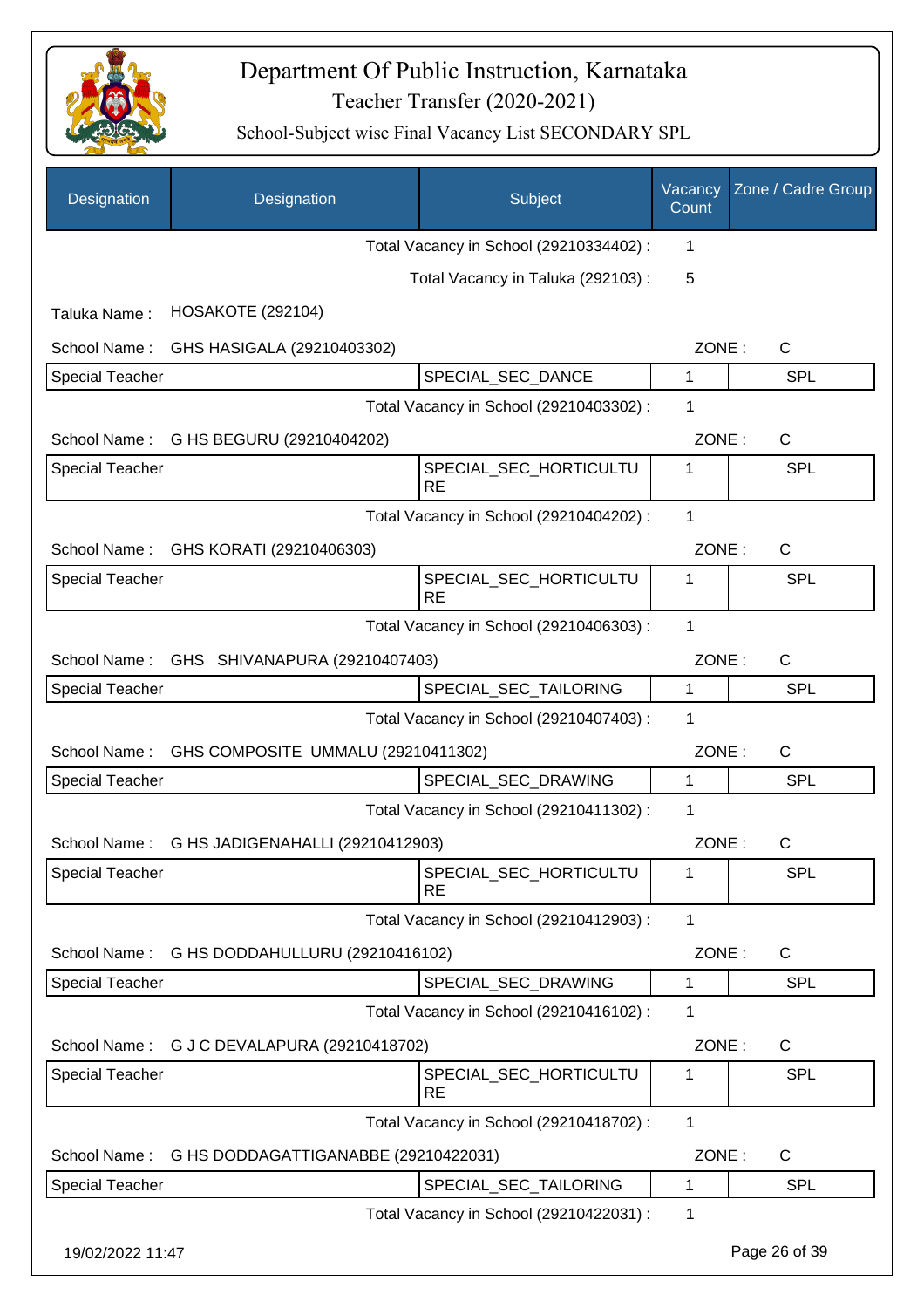

| Designation            | Designation                                                                 | Subject                                  | Vacancy<br>Count | Zone / Cadre Group |
|------------------------|-----------------------------------------------------------------------------|------------------------------------------|------------------|--------------------|
| School Name:           | G G H S HOSAKOTE (29210422034)                                              |                                          | ZONE:            | A                  |
| <b>Special Teacher</b> |                                                                             | SPECIAL_SEC_MUSIC_GRAD<br>E <sub>1</sub> | 1                | <b>SPL</b>         |
|                        |                                                                             | Total Vacancy in School (29210422034) :  | 1                |                    |
|                        |                                                                             | Total Vacancy in Taluka (292104) :       | 10               |                    |
| District Name:         | BENGALURU U NORTH (2928)                                                    |                                          |                  |                    |
| Taluka Name:           | NORTH2 (292805)                                                             |                                          |                  |                    |
| School Name:           | KARNATAKA PUBLIC SCHOOLS GHS (GIRLS) 13TH CR,<br>MALLESHWARAM (29280503819) |                                          | ZONE:            | A                  |
| <b>Special Teacher</b> |                                                                             | SPECIAL SEC MUSIC GRAD<br>E <sub>2</sub> | 1                | <b>SPL</b>         |
|                        |                                                                             | Total Vacancy in School (29280503819) :  | 1                |                    |
|                        |                                                                             | Total Vacancy in Taluka (292805) :       | 1                |                    |
| Taluka Name:           | NORTH4 (292807)                                                             |                                          |                  |                    |
| School Name:           | GKMPS AND RMSA HIGH SCHOOL Y UPANAGAR (29280700124)                         |                                          | ZONE:            | A                  |
| <b>Special Teacher</b> |                                                                             | SPECIAL_SEC_TAILORING                    | 1                | <b>SPL</b>         |
|                        |                                                                             | Total Vacancy in School (29280700124) :  | 1                |                    |
| School Name:           | GHS AGRAHARALAYOUT (29280704810)                                            |                                          | ZONE:            | A                  |
| <b>Special Teacher</b> |                                                                             | SPECIAL SEC TAILORING                    | 1                | <b>SPL</b>         |
|                        |                                                                             | Total Vacancy in School (29280704810) :  | 1                |                    |
| School Name:           | GJC HIGH SCHOOL SECTION HESARAGHATTA (29280707707)                          |                                          | ZONE:            | B                  |
| <b>Special Teacher</b> |                                                                             | SPECIAL_SEC_MUSIC_GRAD<br>E2             | 1                | <b>SPL</b>         |
|                        |                                                                             | Total Vacancy in School (29280707707) :  | 1                |                    |
|                        |                                                                             | Total Vacancy in Taluka (292807) :       | 3                |                    |
| District Name:         | CHIKKABALLAPURA (2929)                                                      |                                          |                  |                    |
| Taluka Name:           | <b>BAGEPALLY (292901)</b>                                                   |                                          |                  |                    |
| School Name:           | GOVERNMENT BOYS HIGH SCHOOL BAGEPALLI (29290123204)                         |                                          | ZONE:            | A                  |
| <b>Special Teacher</b> |                                                                             | SPECIAL_SEC_DRAWING                      | 1                | <b>SPL</b>         |
|                        |                                                                             | Total Vacancy in School (29290123204) :  | 1                |                    |
|                        |                                                                             | Total Vacancy in Taluka (292901) :       | 1                |                    |
| Taluka Name:           | CHIKKABALLAPUR (292903)                                                     |                                          |                  |                    |
| School Name:           | GHS DIBBUR (29290306605)                                                    |                                          | ZONE:            | B                  |
| 19/02/2022 11:47       |                                                                             |                                          |                  | Page 27 of 39      |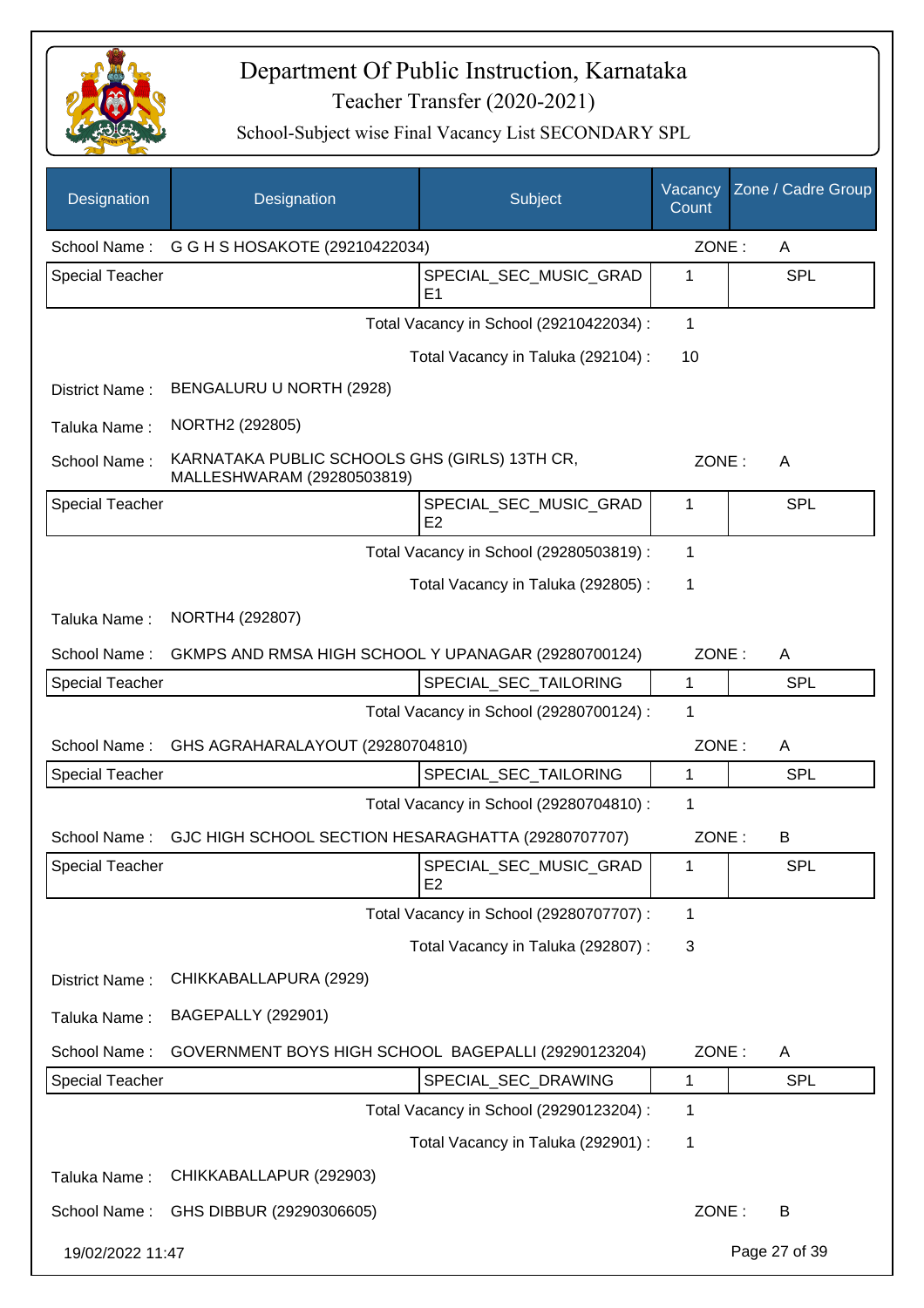

| Designation            | Designation                                                | Subject                                  | Vacancy<br>Count | Zone / Cadre Group |
|------------------------|------------------------------------------------------------|------------------------------------------|------------------|--------------------|
| <b>Special Teacher</b> |                                                            | SPECIAL_SEC_DRAWING                      | 1                | SPL                |
|                        |                                                            | Total Vacancy in School (29290306605) :  | 1                |                    |
| School Name:           | KARNATAKA PUBLIC SCHOOLS GJC MANDIKAL (29290315518)        |                                          | ZONE:            | C                  |
| <b>Special Teacher</b> |                                                            | SPECIAL SEC TAILORING                    | 1                | <b>SPL</b>         |
|                        |                                                            | Total Vacancy in School (29290315518) :  | 1                |                    |
| School Name:           | GJC PERESANDRA (29290319806)                               |                                          | ZONE:            | C                  |
| <b>Special Teacher</b> |                                                            | SPECIAL_SEC_TAILORING                    | 1                | <b>SPL</b>         |
|                        |                                                            | Total Vacancy in School (29290319806) :  | 1                |                    |
| School Name:           | GHS REDDYGOLLAVARAHALLI (29290320903)                      |                                          | ZONE:            | C                  |
| <b>Special Teacher</b> |                                                            | SPECIAL_SEC_HORTICULTU<br><b>RE</b>      | 1                | SPL                |
|                        |                                                            | Total Vacancy in School (29290320903) :  | 1                |                    |
| School Name:           | GHS HALEPERESANDRA (29290328801)                           |                                          | ZONE:            | $\mathsf{C}$       |
| <b>Special Teacher</b> |                                                            | SPECIAL_SEC_DRAWING                      | 1                | <b>SPL</b>         |
|                        |                                                            | Total Vacancy in School (29290328801) :  | 1                |                    |
|                        |                                                            | Total Vacancy in Taluka (292903) :       | 5                |                    |
| Taluka Name:           | CHINTAMANI (292904)                                        |                                          |                  |                    |
| School Name:           | GOVERNMENT HIGH SCHOOL BOORAGAMAKALAHALLI<br>(29290404904) |                                          | ZONE:            | В                  |
| <b>Special Teacher</b> |                                                            | SPECIAL_SEC_HORTICULTU<br><b>RE</b>      | 1                | SPL                |
|                        |                                                            | Total Vacancy in School (29290404904) :  | 1                |                    |
| School Name:           | GHS DODDAGANJUR (29290409604)                              |                                          | ZONE:            | B                  |
| <b>Special Teacher</b> |                                                            | SPECIAL_SEC_AGRICULTUR                   | 1                | <b>SPL</b>         |
|                        |                                                            | Total Vacancy in School (29290409604) :  | 1                |                    |
| School Name:           | GOVERNMENT HIGH SCHOOL KAGATHI (29290417902)               |                                          | ZONE:            | B                  |
| Special Teacher        |                                                            | SPECIAL_SEC_HORTICULTU<br><b>RE</b>      | 1                | <b>SPL</b>         |
|                        |                                                            | Total Vacancy in School (29290417902) :  | 1                |                    |
| School Name:           | GHS NANDANAHOSAHALLI (29290428202)                         |                                          | ZONE:            | C                  |
| Special Teacher        |                                                            | SPECIAL_SEC_MUSIC_GRAD<br>E <sub>1</sub> | 1                | <b>SPL</b>         |
|                        |                                                            | Total Vacancy in School (29290428202) :  | 1                |                    |
|                        | School Name: NEW GOVT HIGH SCHOOL (29290440502)            |                                          | ZONE:            | A                  |
| 19/02/2022 11:47       |                                                            |                                          |                  | Page 28 of 39      |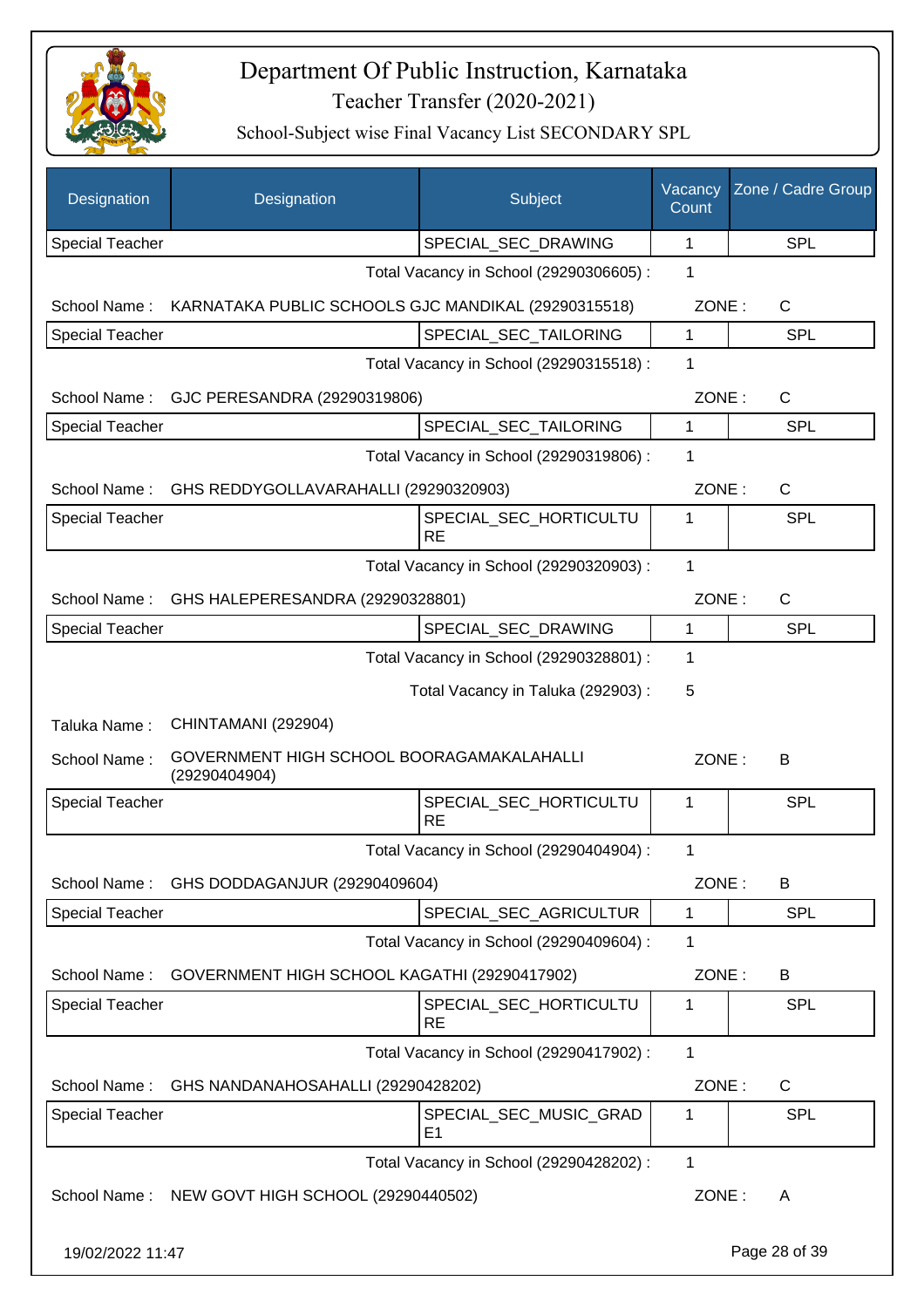

| Designation            | Designation                                                                        | Subject                                  | Vacancy<br>Count | Zone / Cadre Group |
|------------------------|------------------------------------------------------------------------------------|------------------------------------------|------------------|--------------------|
| <b>Special Teacher</b> |                                                                                    | SPECIAL_SEC_DRAWING                      | 1                | <b>SPL</b>         |
|                        |                                                                                    | Total Vacancy in School (29290440502) :  | $\mathbf 1$      |                    |
| School Name:           | GIRLS JC (29290441006)                                                             |                                          | ZONE:            | A                  |
| <b>Special Teacher</b> |                                                                                    | SPECIAL_SEC_TAILORING                    | 1                | <b>SPL</b>         |
|                        |                                                                                    | Total Vacancy in School (29290441006) :  | 1                |                    |
|                        |                                                                                    | Total Vacancy in Taluka (292904) :       | 6                |                    |
| Taluka Name:           | GOWRIBIDANUR (292905)                                                              |                                          |                  |                    |
| School Name:           | GHS BYCHAPURA (29290503102)                                                        |                                          | ZONE:            | $\mathsf{C}$       |
| <b>Special Teacher</b> |                                                                                    | SPECIAL_SEC_DRAWING                      | $\mathbf{1}$     | <b>SPL</b>         |
|                        |                                                                                    | Total Vacancy in School (29290503102) :  | 1                |                    |
|                        |                                                                                    | Total Vacancy in Taluka (292905):        | 1                |                    |
| Taluka Name:           | <b>GUDIBANDA (292906)</b>                                                          |                                          |                  |                    |
| School Name:           | SRI GOOLI SOMANNA BAJJANNA GOVERNMENT HIGH SCHOOL<br>BEECHAGANAHALLI (29290600702) |                                          | ZONE:            | $\mathsf{C}$       |
| <b>Special Teacher</b> |                                                                                    | SPECIAL_SEC_DRAWING                      | 1                | <b>SPL</b>         |
|                        |                                                                                    | Total Vacancy in School (29290600702) :  | 1                |                    |
| School Name:           | GHS MACHAHALLI (29290607305)                                                       |                                          | ZONE:            | $\mathsf{C}$       |
| <b>Special Teacher</b> |                                                                                    | SPECIAL_SEC_HORTICULTU<br><b>RE</b>      | 1                | <b>SPL</b>         |
|                        |                                                                                    | Total Vacancy in School (29290607305) :  | 1                |                    |
| School Name:           | GHS THIRUMANI (29290609102)                                                        |                                          | ZONE:            | С                  |
| <b>Special Teacher</b> |                                                                                    | SPECIAL_SEC_HORTICULTU<br><b>RE</b>      | 1                | <b>SPL</b>         |
|                        |                                                                                    | Total Vacancy in School (29290609102) :  | 1                |                    |
| School Name:           | GHS VARLAKONDA (29290609793)                                                       |                                          | ZONE:            | C                  |
| <b>Special Teacher</b> |                                                                                    | SPECIAL_SEC_MUSIC_GRAD<br>E <sub>1</sub> | 1                | <b>SPL</b>         |
|                        |                                                                                    | Total Vacancy in School (29290609793) :  | 1                |                    |
| School Name:           | KARNATAKA PUBLIC SCHOOLS GGHS GUDIBANDA (29290610901)                              |                                          | ZONE:            | A                  |
| <b>Special Teacher</b> |                                                                                    | SPECIAL_SEC_TAILORING                    | 1                | <b>SPL</b>         |
|                        |                                                                                    | Total Vacancy in School (29290610901) :  | 1                |                    |
|                        |                                                                                    | Total Vacancy in Taluka (292906) :       | 5                |                    |
| Taluka Name:           | SIDLAGHATTA (292911)                                                               |                                          |                  |                    |
| 19/02/2022 11:47       |                                                                                    |                                          |                  | Page 29 of 39      |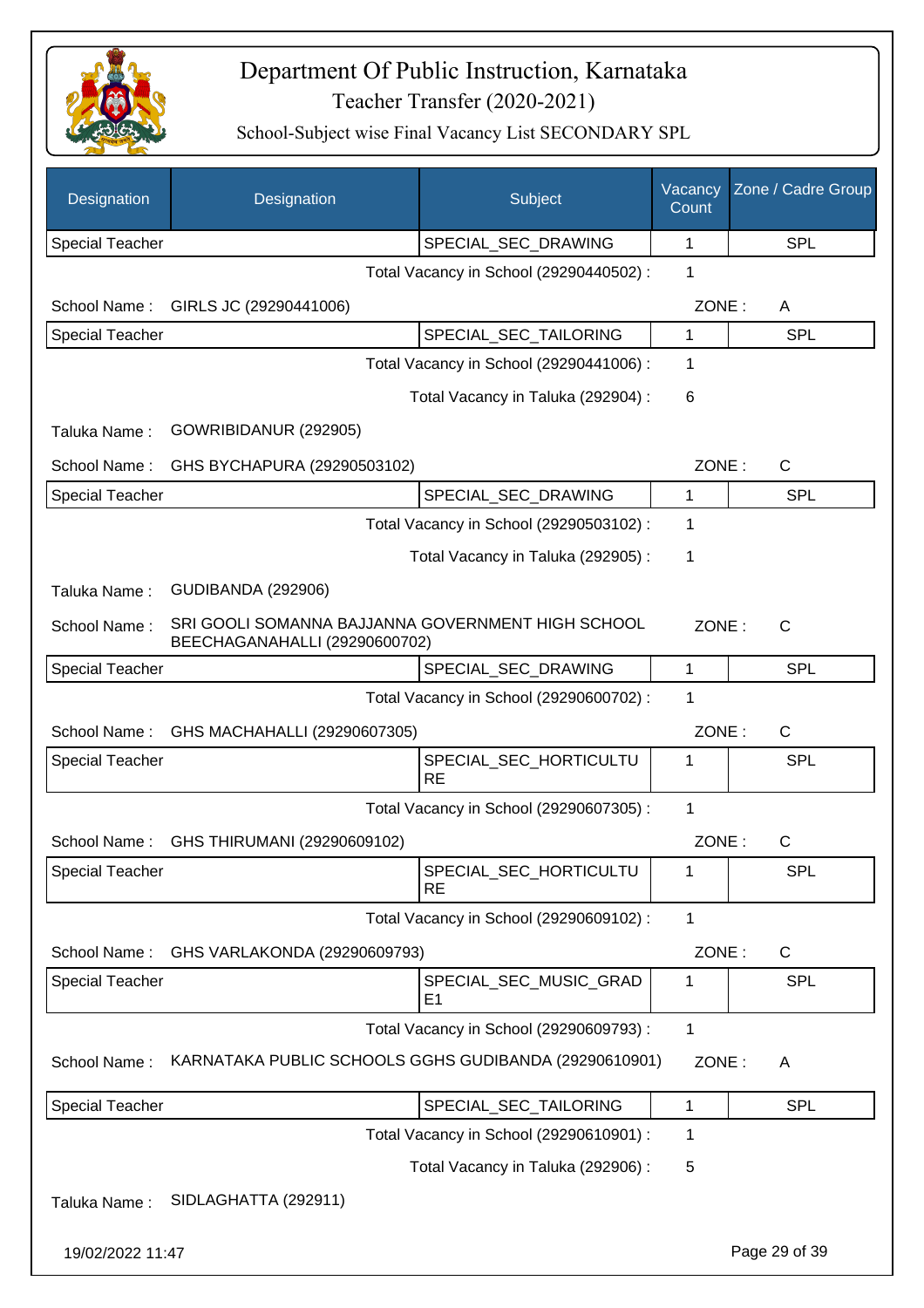

| Designation            | Designation                                             | Subject                                 | Vacancy<br>Count | Zone / Cadre Group |
|------------------------|---------------------------------------------------------|-----------------------------------------|------------------|--------------------|
| School Name:           | GHS ANEMADAGU (29291101104)                             |                                         | ZONE:            | $\mathsf{C}$       |
| <b>Special Teacher</b> |                                                         | SPECIAL SEC DRAWING                     | 1                | <b>SPL</b>         |
|                        |                                                         | Total Vacancy in School (29291101104) : | 1                |                    |
| School Name:           | KARNATAKA PUBLIC SCHOOLS GHS BASETTIHALLI (29291103208) |                                         | ZONE:            | $\mathsf{C}$       |
| Special Teacher        |                                                         | SPECIAL_SEC_AGRICULTUR                  | 1                | <b>SPL</b>         |
|                        |                                                         | Total Vacancy in School (29291103208) : | 1                |                    |
| School Name:           | GHS GANJIGUNTE (29291108907)                            |                                         | ZONE:            | $\mathsf{C}$       |
| Special Teacher        |                                                         | SPECIAL_SEC_AGRICULTUR                  | 1                | <b>SPL</b>         |
|                        |                                                         | Total Vacancy in School (29291108907) : | 1                |                    |
| School Name:           | GHS JANGAMAKOTE (29291112505)                           |                                         | ZONE:            | $\mathsf{C}$       |
| <b>Special Teacher</b> |                                                         | SPECIAL_SEC_HORTICULTU                  | 1                | <b>SPL</b>         |
|                        |                                                         | <b>RE</b>                               |                  |                    |
|                        |                                                         | Total Vacancy in School (29291112505) : | 1                |                    |
| School Name:           | GOVERNMENT HIGH SCHOOL MALAMACHAHALLI (29291117603)     |                                         | ZONE:            | $\mathsf{C}$       |
| <b>Special Teacher</b> |                                                         | SPECIAL_SEC_DRAWING                     | 1                | <b>SPL</b>         |
|                        |                                                         | Total Vacancy in School (29291117603) : | 1                |                    |
| School Name:           | GPUC SADALI (29291123305)                               |                                         | ZONE:            | $\mathsf{C}$       |
| <b>Special Teacher</b> |                                                         | SPECIAL_SEC_DRAWING                     | 1                | <b>SPL</b>         |
|                        |                                                         | Total Vacancy in School (29291123305) : | 1                |                    |
| School Name:           | GHS THIMMASANDRA E (29291126004)                        |                                         | ZONE:            | $\mathsf{C}$       |
| <b>Special Teacher</b> |                                                         | SPECIAL_SEC_HORTICULTU<br>RE            | 1                | <b>SPL</b>         |
|                        |                                                         | Total Vacancy in School (29291126004) : | 1                |                    |
| School Name:           | GOVERNMENT HIGH SCHOOL SIDLAGATTA (29291128628)         |                                         | ZONE:            | A                  |
| <b>Special Teacher</b> |                                                         | SPECIAL_SEC_SERICULTUR                  | 1                | <b>SPL</b>         |
|                        |                                                         | Total Vacancy in School (29291128628) : | 1                |                    |
| School Name:           | GUHS SIDLAGHATTA (29291128634)                          |                                         | ZONE:            | A                  |
| <b>Special Teacher</b> |                                                         | SPECIAL_SEC_DRAWING                     | 1                | <b>SPL</b>         |
|                        |                                                         | Total Vacancy in School (29291128634) : | 1                |                    |
| School Name:           | GOVERNMENT HIGH SCHOOL DYAVAPPANAGUDI (29291133201)     |                                         | ZONE:            | C                  |
| <b>Special Teacher</b> |                                                         | SPECIAL_SEC_DRAWING                     | 1                | <b>SPL</b>         |
|                        |                                                         | Total Vacancy in School (29291133201) : | 1                |                    |
| 19/02/2022 11:47       |                                                         |                                         |                  | Page 30 of 39      |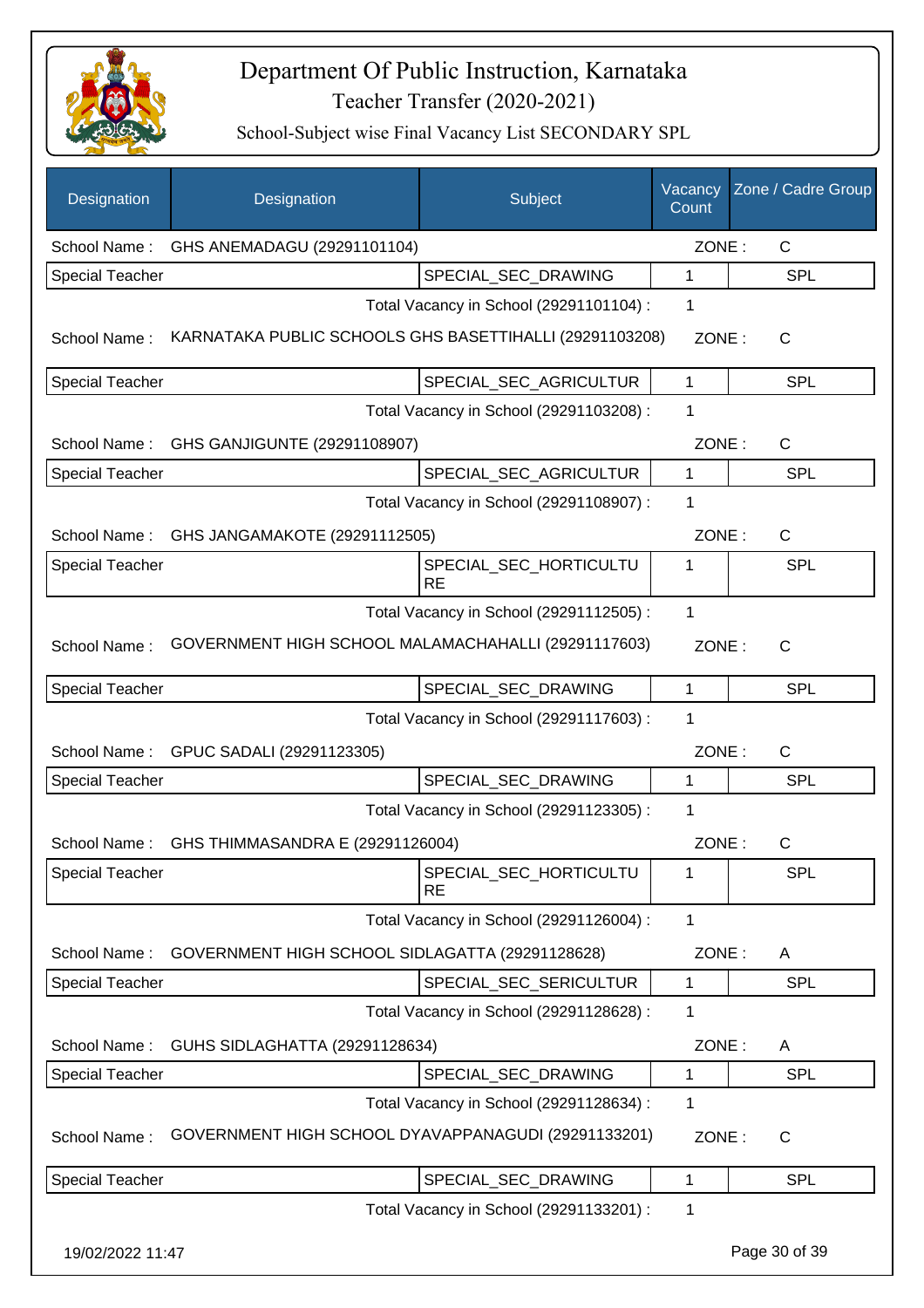

| Designation            | Designation                                     | Subject                                 | Vacancy<br>Count | Zone / Cadre Group |
|------------------------|-------------------------------------------------|-----------------------------------------|------------------|--------------------|
|                        |                                                 | Total Vacancy in Taluka (292911) :      | 10               |                    |
| District Name:         | TUMAKURU MADHUGIRI (2931)                       |                                         |                  |                    |
| Taluka Name:           | KORATAGERE (293103)                             |                                         |                  |                    |
| School Name:           | GOVT HIGH SCHOOL LINGAPURA (29310314402)        |                                         | ZONE:            | C                  |
| Special Teacher        |                                                 | SPECIAL SEC DRAWING                     | 1                | SPL                |
|                        |                                                 | Total Vacancy in School (29310314402) : | 1                |                    |
| School Name:           | GOVT GIRLS HIGH SCHOOL KORATAGERE (29310319304) |                                         | ZONE:            | A                  |
| Special Teacher        |                                                 | SPECIAL SEC DRAWING                     | 1                | SPL                |
|                        |                                                 | Total Vacancy in School (29310319304) : | 1                |                    |
|                        |                                                 | Total Vacancy in Taluka (293103):       | 2                |                    |
| Taluka Name:           | <b>MADHUGIRI (293104)</b>                       |                                         |                  |                    |
| School Name:           | GOVT JUNIOR COLLEGE I.D.HALLI (29310406006)     |                                         | ZONE:            | C                  |
| <b>Special Teacher</b> |                                                 | SPECIAL_SEC_DRAWING                     | 1                | SPL                |
|                        |                                                 | Total Vacancy in School (29310406006) : | 1                |                    |
| School Name:           | GHS THONDOTI (29310406202)                      |                                         | ZONE:            | C                  |
| Special Teacher        |                                                 | SPECIAL_SEC_DRAWING                     | 1                | <b>SPL</b>         |
|                        |                                                 | Total Vacancy in School (29310406202) : | 1                |                    |
| School Name:           | GHS HANUMANTHAPURA (29310408903)                |                                         | ZONE:            | C                  |
| <b>Special Teacher</b> |                                                 | SPECIAL SEC DRAWING                     | 1                | <b>SPL</b>         |
|                        |                                                 | Total Vacancy in School (29310408903) : | 1                |                    |
| School Name:           | GHS BEDATHURU (29310409303)                     |                                         | ZONE:            | C                  |
| Special Teacher        |                                                 | SPECIAL_SEC_DRAWING                     | 1                | <b>SPL</b>         |
|                        |                                                 | Total Vacancy in School (29310409303) : | 1                |                    |
| School Name:           | GHS MALLANAYKANAHALLI (29310410804)             |                                         | ZONE:            | $\mathsf{C}$       |
| Special Teacher        |                                                 | SPECIAL_SEC_DRAWING                     | 1                | <b>SPL</b>         |
|                        |                                                 | Total Vacancy in School (29310410804) : | 1                |                    |
| School Name:           | GHS SODENAHALLI (29310413702)                   |                                         | ZONE:            | C                  |
| Special Teacher        |                                                 | SPECIAL_SEC_DRAWING                     | 1                | <b>SPL</b>         |
|                        |                                                 | Total Vacancy in School (29310413702) : | 1                |                    |
| School Name:           | GHS HANUMANAHALLI (29310414202)                 |                                         | ZONE:            | C                  |
| Special Teacher        |                                                 | SPECIAL_SEC_DRAWING                     | 1                | <b>SPL</b>         |
|                        |                                                 | Total Vacancy in School (29310414202) : | 1                |                    |
| 19/02/2022 11:47       |                                                 |                                         |                  | Page 31 of 39      |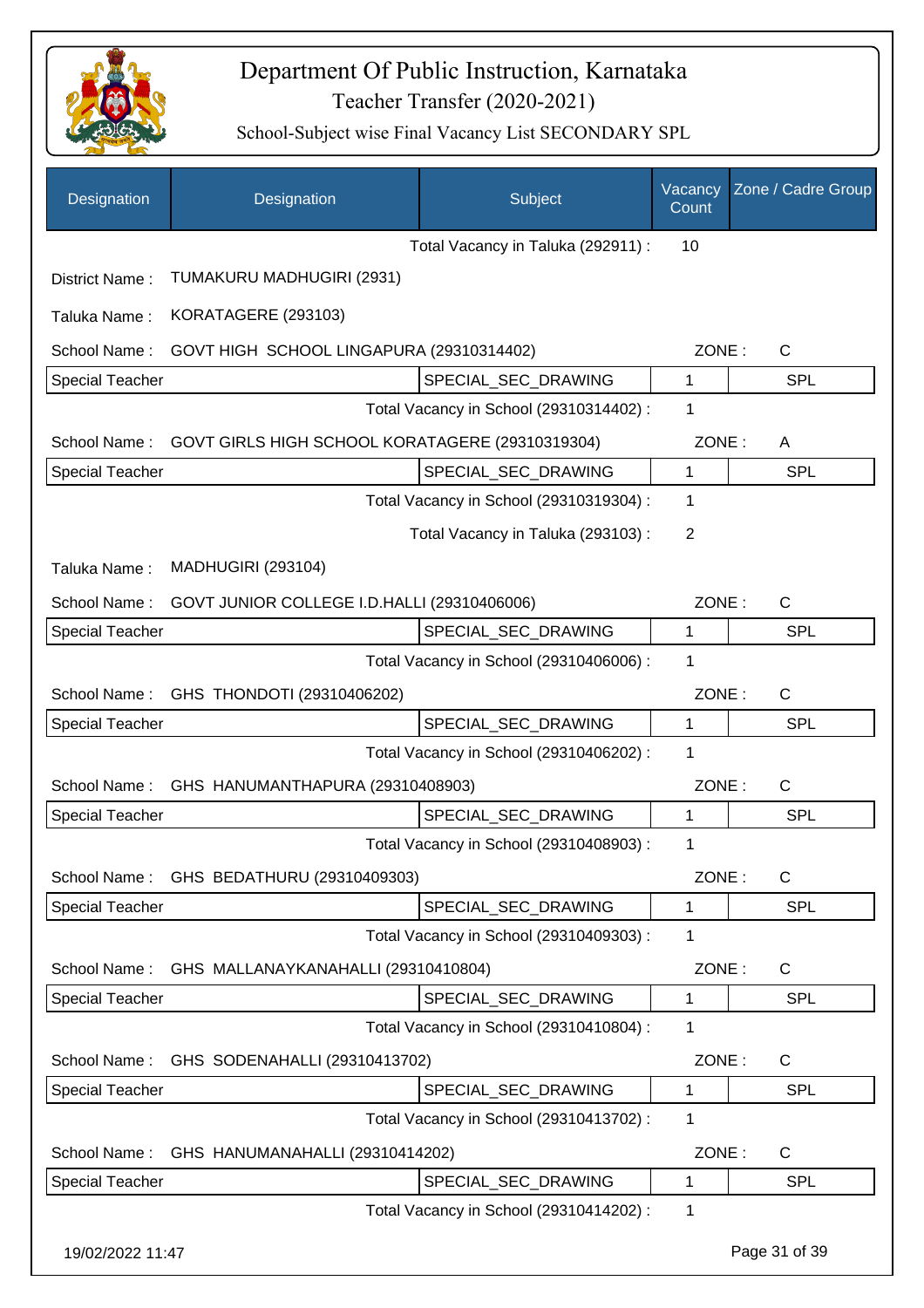

| Designation            | Designation                                    | Subject                                 | Vacancy<br>Count | Zone / Cadre Group |
|------------------------|------------------------------------------------|-----------------------------------------|------------------|--------------------|
| School Name:           | GHS GIDADAGALAHALLI (29310417002)              |                                         | ZONE:            | $\mathsf{C}$       |
| <b>Special Teacher</b> |                                                | SPECIAL_SEC_DRAWING                     | 1                | <b>SPL</b>         |
|                        |                                                | Total Vacancy in School (29310417002) : | 1                |                    |
|                        | School Name: GHS KADAGATHURU (29310422306)     |                                         | ZONE:            | C                  |
| <b>Special Teacher</b> |                                                | SPECIAL_SEC_AGRICULTUR                  | $\mathbf{1}$     | <b>SPL</b>         |
|                        |                                                | Total Vacancy in School (29310422306) : | 1                |                    |
|                        | School Name: GHS SUDDEKUNTE (29310423702)      |                                         | ZONE:            | C                  |
| <b>Special Teacher</b> |                                                | SPECIAL_SEC_DRAWING                     | 1                | <b>SPL</b>         |
|                        |                                                | Total Vacancy in School (29310423702) : | 1                |                    |
|                        | School Name: GHS GUNDAGALLU (29310425304)      |                                         | ZONE:            | C                  |
| <b>Special Teacher</b> |                                                | SPECIAL_SEC_AGRICULTUR                  | $\mathbf{1}$     | <b>SPL</b>         |
|                        |                                                | Total Vacancy in School (29310425304) : | 1                |                    |
|                        |                                                | Total Vacancy in Taluka (293104) :      | 11               |                    |
| Taluka Name:           | SIRA (293106)                                  |                                         |                  |                    |
| School Name:           | GOVT JUNIOR COLLEGE LAKKANAHALLI (29310601108) |                                         | ZONE:            | $\mathsf{C}$       |
| <b>Special Teacher</b> |                                                | SPECIAL_SEC_TAILORING                   | 1                | <b>SPL</b>         |
|                        |                                                | Total Vacancy in School (29310601108) : | 1                |                    |
| School Name:           | GHS HONNAGONDANAHALLI (29310604705)            |                                         | ZONE:            | C                  |
| <b>Special Teacher</b> |                                                | SPECIAL_SEC_HORTICULTU<br><b>RE</b>     | 1                | SPL                |
|                        |                                                | Total Vacancy in School (29310604705) : | 1                |                    |
|                        | School Name: GHS GOLLAHALLI (29310605510)      |                                         | ZONE:            | C                  |
| Special Teacher        |                                                | SPECIAL_SEC_DRAWING                     | 1                | <b>SPL</b>         |
|                        |                                                | Total Vacancy in School (29310605510) : | 1                |                    |
| School Name:           | GHS CHANGAVARA (29310605807)                   |                                         | ZONE:            | C                  |
| <b>Special Teacher</b> |                                                | SPECIAL_SEC_HORTICULTU<br><b>RE</b>     | 1                | <b>SPL</b>         |
|                        |                                                | Total Vacancy in School (29310605807) : | 1                |                    |
| School Name:           | GHS BHUVANAHALLI (29310608002)                 |                                         | ZONE:            | C                  |
| <b>Special Teacher</b> |                                                | SPECIAL_SEC_DRAWING                     | 1                | <b>SPL</b>         |
|                        |                                                | Total Vacancy in School (29310608002) : | 1                |                    |
| School Name:           | GHS SAKSHIHALLI (29310617603)                  |                                         | ZONE:            | C                  |
| <b>Special Teacher</b> |                                                | SPECIAL_SEC_DRAWING                     | 1                | <b>SPL</b>         |
| 19/02/2022 11:47       |                                                |                                         |                  | Page 32 of 39      |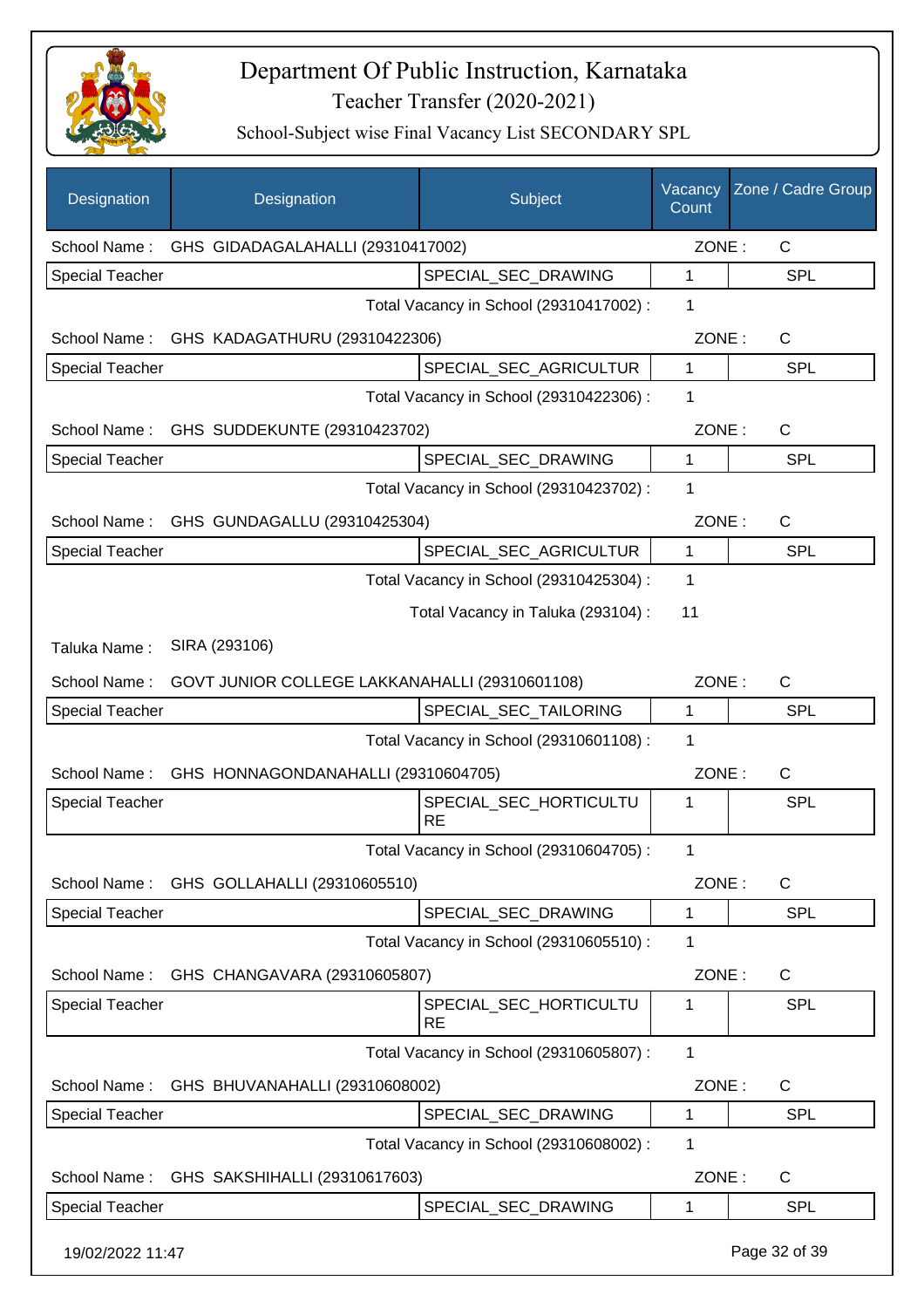

| Designation            | Designation                                                   | Subject                                  | Vacancy<br>Count | Zone / Cadre Group |
|------------------------|---------------------------------------------------------------|------------------------------------------|------------------|--------------------|
|                        |                                                               | Total Vacancy in School (29310617603) :  | 1                |                    |
| School Name:           | GOVT GIRLS JUNIOR COLLEGE SIRA (29310620802)                  |                                          | ZONE:            | A                  |
| <b>Special Teacher</b> |                                                               | SPECIAL_SEC_MUSIC_GRAD<br>E <sub>2</sub> | 1                | <b>SPL</b>         |
|                        |                                                               | Total Vacancy in School (29310620802) :  | 1                |                    |
|                        |                                                               | Total Vacancy in Taluka (293106) :       | 7                |                    |
| District Name:         | RAMANAGARA (2932)                                             |                                          |                  |                    |
| Taluka Name:           | MAGADI (293205)                                               |                                          |                  |                    |
| School Name:           | G H S SANKIGHATTA (29320501803)                               |                                          | ZONE:            | $\mathsf{C}$       |
| <b>Special Teacher</b> |                                                               | SPECIAL_SEC_TAILORING                    | 1                | <b>SPL</b>         |
|                        |                                                               | Total Vacancy in School (29320501803) :  | 1                |                    |
| School Name:           | KARNATAKA PUBLIC SCHOOLS GJC HS THIPPASANDRA<br>(29320502306) |                                          | ZONE:            | $\mathsf{C}$       |
| <b>Special Teacher</b> |                                                               | SPECIAL_SEC_HORTICULTU<br><b>RE</b>      | 1                | <b>SPL</b>         |
|                        |                                                               | Total Vacancy in School (29320502306) :  | $\mathbf{1}$     |                    |
|                        | School Name: G HS SHIVANASANDRA (29320504204)                 |                                          | ZONE:            | $\mathsf{C}$       |
| <b>Special Teacher</b> |                                                               | SPECIAL_SEC_HORTICULTU<br><b>RE</b>      | 1                | <b>SPL</b>         |
|                        |                                                               | Total Vacancy in School (29320504204) :  | $\mathbf{1}$     |                    |
| School Name:           | G HS SUGGANAHALLI (29320504303)                               |                                          | ZONE:            | C                  |
| <b>Special Teacher</b> |                                                               | SPECIAL SEC DRAWING                      | 1                | <b>SPL</b>         |
|                        |                                                               | Total Vacancy in School (29320504303) :  | 1                |                    |
| School Name:           | G HS SRIGIRIPURA (29320505203)                                |                                          | ZONE:            | C                  |
| <b>Special Teacher</b> |                                                               | SPECIAL_SEC_DRAWING                      | 1                | <b>SPL</b>         |
|                        |                                                               | Total Vacancy in School (29320505203) :  | 1                |                    |
| School Name:           | KARNATAKA PUBLIC SCHOOLS GJC KUDURU (29320506514)             |                                          | ZONE:            | C                  |
| <b>Special Teacher</b> |                                                               | SPECIAL_SEC_HORTICULTU<br><b>RE</b>      | 1                | <b>SPL</b>         |
|                        |                                                               | Total Vacancy in School (29320506514) :  | $\mathbf{1}$     |                    |
| School Name:           | G HS MADIGONDANAHALLI (29320507404)                           |                                          | ZONE:            | C                  |
| Special Teacher        |                                                               | SPECIAL_SEC_TAILORING                    | 1                | <b>SPL</b>         |
|                        |                                                               | Total Vacancy in School (29320507404) :  | 1                |                    |
|                        | School Name: G HS ARASINAKUNTE (29320511402)                  |                                          | ZONE:            | C                  |
| 19/02/2022 11:47       |                                                               |                                          |                  | Page 33 of 39      |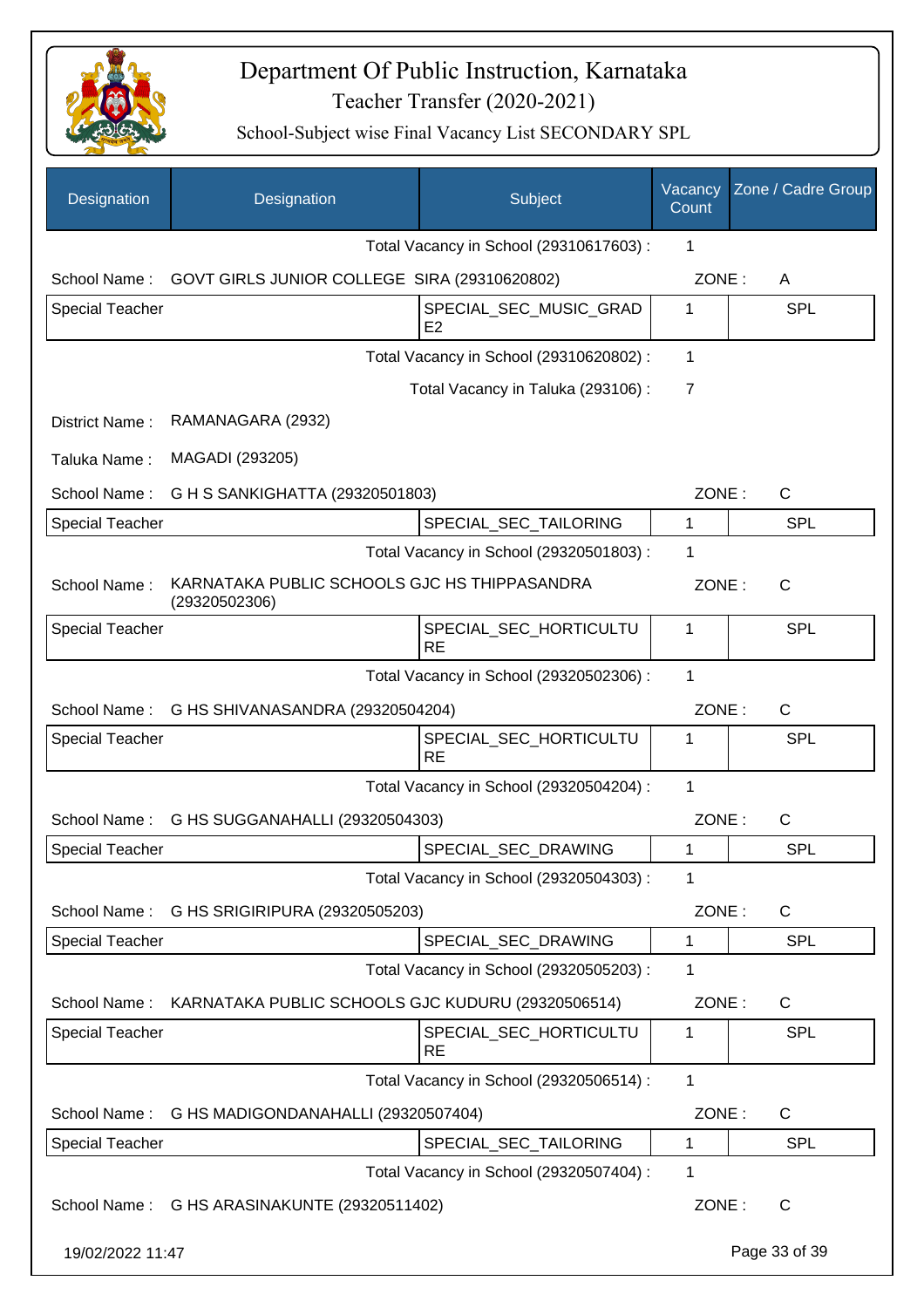

| Designation            | Designation                            | Subject                                 | Vacancy<br>Count | Zone / Cadre Group |
|------------------------|----------------------------------------|-----------------------------------------|------------------|--------------------|
| <b>Special Teacher</b> |                                        | SPECIAL_SEC_DRAWING                     | 1                | <b>SPL</b>         |
|                        |                                        | Total Vacancy in School (29320511402) : | 1                |                    |
| School Name:           | G HS SRIPATIHALLI (29320516402)        |                                         | ZONE:            | $\mathsf{C}$       |
| <b>Special Teacher</b> |                                        | SPECIAL_SEC_TAILORING                   | 1                | <b>SPL</b>         |
|                        |                                        | Total Vacancy in School (29320516402) : | 1                |                    |
| School Name:           | G HS MADABALU (29320520304)            |                                         | ZONE:            | C                  |
| Special Teacher        |                                        | SPECIAL_SEC_MUSIC_GRAD                  | 1                | <b>SPL</b>         |
|                        |                                        | E1                                      |                  |                    |
|                        |                                        | Total Vacancy in School (29320520304) : | $\mathbf{1}$     |                    |
| School Name:           | GJC MAGADI (29320525501)               |                                         | ZONE:            | A                  |
| <b>Special Teacher</b> |                                        | SPECIAL SEC HORTICULTU<br><b>RE</b>     | 1                | <b>SPL</b>         |
|                        |                                        | Total Vacancy in School (29320525501) : | 1                |                    |
| School Name:           | GGHS KALYAGATE (29320526407)           |                                         | ZONE:            | A                  |
| <b>Special Teacher</b> |                                        | SPECIAL_SEC_MUSIC_GRAD<br>E2            | 1                | <b>SPL</b>         |
|                        |                                        | Total Vacancy in School (29320526407) : | $\mathbf 1$      |                    |
|                        |                                        | Total Vacancy in Taluka (293205):       | 12               |                    |
| Taluka Name:           | RAMANAGARA (293206)                    |                                         |                  |                    |
| School Name:           | G JC YAREHALLI (29320601304)           |                                         | ZONE:            | $\mathsf{C}$       |
| <b>Special Teacher</b> |                                        | SPECIAL_SEC_TAILORING                   | 1                | <b>SPL</b>         |
|                        |                                        | Total Vacancy in School (29320601304) : | 1                |                    |
| School Name:           | G H S SHYANUBHOGANAHALLI (29320601704) |                                         | ZONE:            | B                  |
| <b>Special Teacher</b> |                                        | SPECIAL_SEC_TAILORING                   | 1                | <b>SPL</b>         |
|                        |                                        | Total Vacancy in School (29320601704) : | 1                |                    |
| School Name:           | G HS KYASAPURA (29320601902)           |                                         | ZONE:            | $\mathsf{C}$       |
| <b>Special Teacher</b> |                                        | SPECIAL_SEC_TAILORING                   | 1                | <b>SPL</b>         |
|                        |                                        | Total Vacancy in School (29320601902) : | 1                |                    |
| School Name:           | G HS HARISANDRA (29320602908)          |                                         | ZONE:            | B                  |
| <b>Special Teacher</b> |                                        | SPECIAL_SEC_HORTICULTU<br><b>RE</b>     | 1                | <b>SPL</b>         |
|                        |                                        | Total Vacancy in School (29320602908) : | 1                |                    |
| School Name:           | GHS PADARAHALLI (29320602909)          |                                         | ZONE:            | B                  |
| <b>Special Teacher</b> |                                        | SPECIAL_SEC_HORTICULTU                  | 1                | <b>SPL</b>         |
| 19/02/2022 11:47       |                                        |                                         |                  | Page 34 of 39      |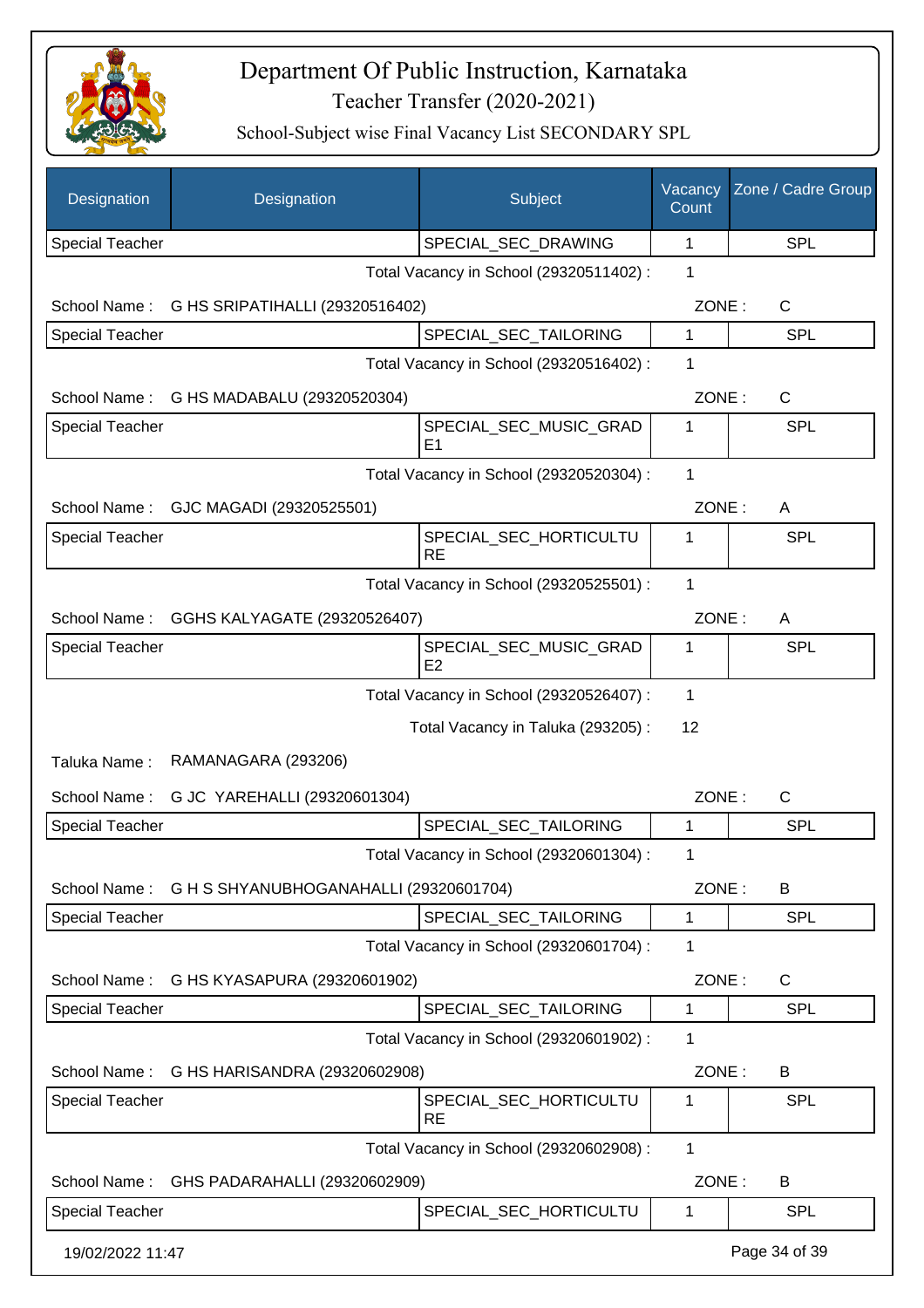

| Designation            | Designation                                            | Subject                                  | Vacancy<br>Count | Zone / Cadre Group |
|------------------------|--------------------------------------------------------|------------------------------------------|------------------|--------------------|
|                        |                                                        | E                                        |                  |                    |
|                        |                                                        | Total Vacancy in School (29320602909) :  | 1                |                    |
| School Name:           | G HS GANAKAL (29320604202)                             |                                          | ZONE:            | $\mathsf{C}$       |
| <b>Special Teacher</b> |                                                        | SPECIAL SEC TAILORING                    | 1                | <b>SPL</b>         |
|                        |                                                        | Total Vacancy in School (29320604202) :  | 1                |                    |
| School Name:           | G HS KODIYALA KARENAHALLI (29320606606)                |                                          | ZONE:            | $\mathsf{C}$       |
| <b>Special Teacher</b> |                                                        | SPECIAL_SEC_TAILORING                    | 1                | <b>SPL</b>         |
|                        |                                                        | Total Vacancy in School (29320606606) :  | 1                |                    |
| School Name:           | GHS THOREDODDI (29320607505)                           |                                          | ZONE:            | $\mathsf{C}$       |
| <b>Special Teacher</b> |                                                        | SPECIAL SEC DRAWING                      | 1                | <b>SPL</b>         |
|                        |                                                        | Total Vacancy in School (29320607505) :  | 1                |                    |
| School Name:           | GJC KOONAGAL HIGH SCHOOL SECTION (29320609007)         |                                          | ZONE:            | B                  |
| <b>Special Teacher</b> |                                                        | SPECIAL_SEC_SERICULTUR                   | 1                | <b>SPL</b>         |
|                        |                                                        | Total Vacancy in School (29320609007) :  | 1                |                    |
| School Name:           | GHS KYALANCHA (29320609703)                            |                                          | ZONE:            | B                  |
| <b>Special Teacher</b> |                                                        | SPECIAL_SEC_TAILORING                    | 1                | <b>SPL</b>         |
|                        |                                                        | Total Vacancy in School (29320609703) :  | 1                |                    |
| School Name:           | KARNATAKA PUBLIC SCHOOLS GJC AVVERAHALLI (29320611402) |                                          | ZONE:            | $\mathsf{C}$       |
| <b>Special Teacher</b> |                                                        | SPECIAL_SEC_HORTICULTU<br><b>RE</b>      | 1                | <b>SPL</b>         |
|                        |                                                        | Total Vacancy in School (29320611402) :  |                  |                    |
| School Name:           | GJC RAMANAGARA(BOYS) (29320612612)                     |                                          | ZONE:            | A                  |
| Special Teacher        |                                                        | SPECIAL_SEC_HORTICULTU<br><b>RE</b>      | 1                | <b>SPL</b>         |
|                        |                                                        | Total Vacancy in School (29320612612) :  | 1                |                    |
| School Name:           | GHS HANUMANTHANAGARA (29320613904)                     |                                          | ZONE:            | A                  |
| Special Teacher        |                                                        | SPECIAL_SEC_MUSIC_GRAD<br>E <sub>2</sub> | 1                | <b>SPL</b>         |
|                        |                                                        | Total Vacancy in School (29320613904) :  | 1                |                    |
|                        |                                                        | Total Vacancy in Taluka (293206) :       | 13               |                    |
| Taluka Name:           | CHANNAPATNA (293207)                                   |                                          |                  |                    |
| School Name:           | GHS DASHAVARA (29320700503)                            |                                          | ZONE:            | C                  |
| <b>Special Teacher</b> |                                                        | SPECIAL_SEC_TAILORING                    | 1                | <b>SPL</b>         |
| 19/02/2022 11:47       |                                                        |                                          |                  | Page 35 of 39      |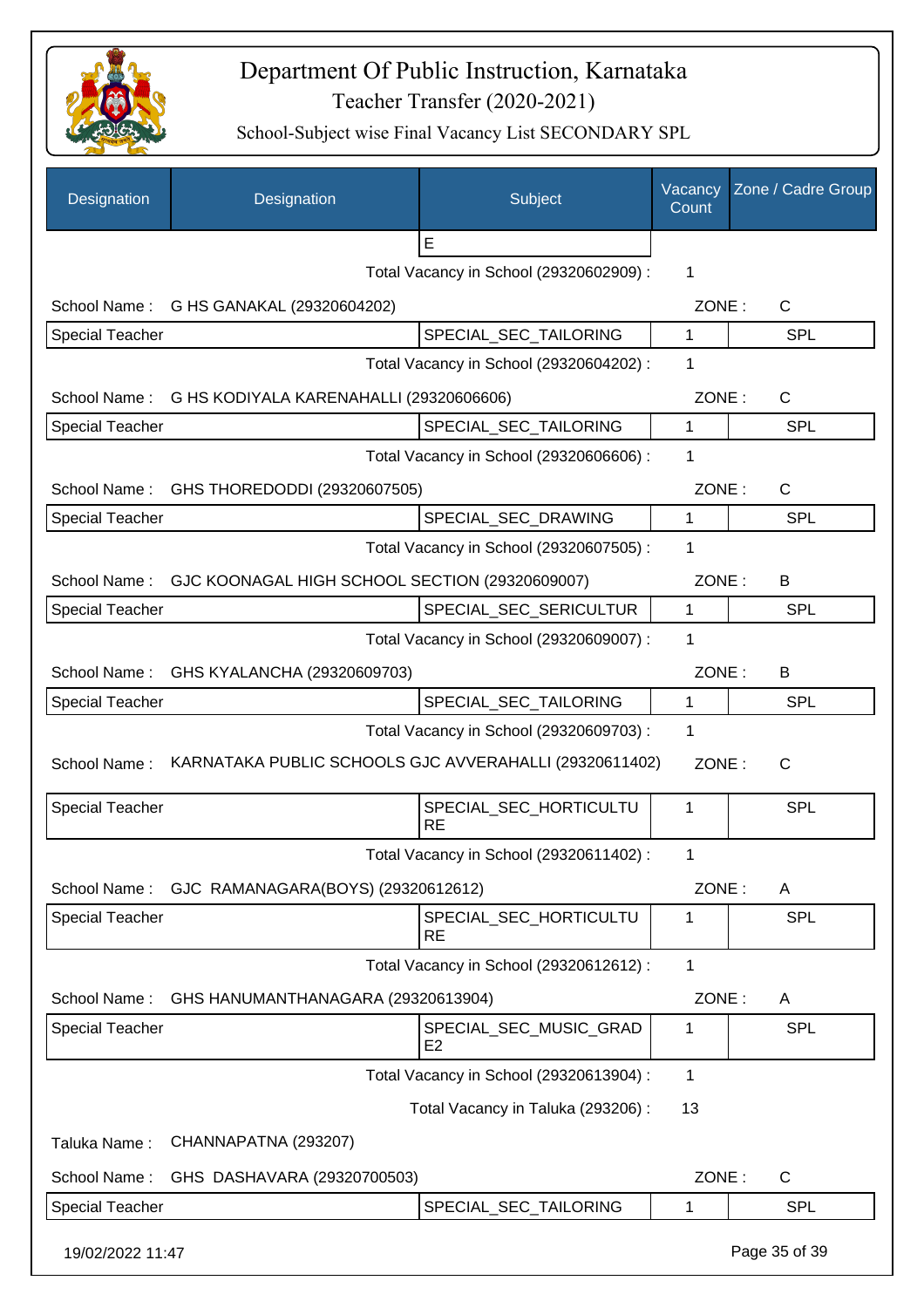

| Designation            | Designation                                    | Subject                                 | Vacancy<br>Count | Zone / Cadre Group |
|------------------------|------------------------------------------------|-----------------------------------------|------------------|--------------------|
|                        |                                                | Total Vacancy in School (29320700503) : | 1                |                    |
| School Name:           | G HS HONNAYAKANAHALLI (29320701403)            |                                         | ZONE:            | C                  |
| <b>Special Teacher</b> |                                                | SPECIAL_SEC_DRAWING                     | 1                | <b>SPL</b>         |
|                        |                                                | Total Vacancy in School (29320701403) : | 1                |                    |
|                        | School Name: G HS MANKUNDA (29320702402)       |                                         | ZONE:            | C                  |
| <b>Special Teacher</b> |                                                | SPECIAL_SEC_TAILORING                   | 1                | <b>SPL</b>         |
|                        |                                                | Total Vacancy in School (29320702402) : | 1                |                    |
|                        | School Name: G HS THAGACHAGERE (29320706105)   |                                         | ZONE:            | B                  |
| <b>Special Teacher</b> |                                                | SPECIAL_SEC_TAILORING                   | 1                | <b>SPL</b>         |
|                        |                                                | Total Vacancy in School (29320706105) : | 1                |                    |
| School Name:           | GHS MANGALAVARAPETE (29320706405)              |                                         | ZONE:            | A                  |
| <b>Special Teacher</b> |                                                | SPECIAL_SEC_TAILORING                   | 1                | <b>SPL</b>         |
|                        |                                                | Total Vacancy in School (29320706405) : | 1                |                    |
| School Name:           | GHS KUDLURU (29320706602)                      |                                         | ZONE:            | $\mathsf{C}$       |
| Special Teacher        |                                                | SPECIAL_SEC_DRAWING                     | 1                | <b>SPL</b>         |
|                        |                                                | Total Vacancy in School (29320706602) : | 1                |                    |
| School Name:           | G HS BRAMANIPURA (29320707305)                 |                                         | ZONE:            | B                  |
| <b>Special Teacher</b> |                                                | SPECIAL_SEC_TAILORING                   | 1                | <b>SPL</b>         |
|                        |                                                | Total Vacancy in School (29320707305) : | 1                |                    |
| School Name:           | G H S SOGALA (29320709806)                     |                                         | ZONE:            | $\mathsf C$        |
| <b>Special Teacher</b> |                                                | SPECIAL_SEC_HORTICULTU<br><b>RE</b>     | 1                | <b>SPL</b>         |
|                        |                                                | Total Vacancy in School (29320709806) : | 1                |                    |
| School Name:           | G HS KRISHNAPURA (29320710002)                 |                                         | ZONE:            | C                  |
| <b>Special Teacher</b> |                                                | SPECIAL_SEC_TAILORING                   | $\mathbf{1}$     | <b>SPL</b>         |
|                        |                                                | Total Vacancy in School (29320710002) : | 1                |                    |
| School Name:           | G HS HAROKOPPA (29320710202)                   |                                         | ZONE:            | C                  |
| <b>Special Teacher</b> |                                                | SPECIAL_SEC_TAILORING                   | 1                | <b>SPL</b>         |
|                        |                                                | Total Vacancy in School (29320710202) : | 1                |                    |
| School Name:           | GJC IGGALUR (29320710805)                      |                                         | ZONE:            | C                  |
| Special Teacher        |                                                | SPECIAL_SEC_DRAWING                     | 1                | <b>SPL</b>         |
|                        |                                                | Total Vacancy in School (29320710805) : | 1                |                    |
|                        | School Name: G HS J.BYADARAHALLI (29320711603) |                                         | ZONE:            | $\mathsf{C}$       |
| 19/02/2022 11:47       |                                                |                                         |                  | Page 36 of 39      |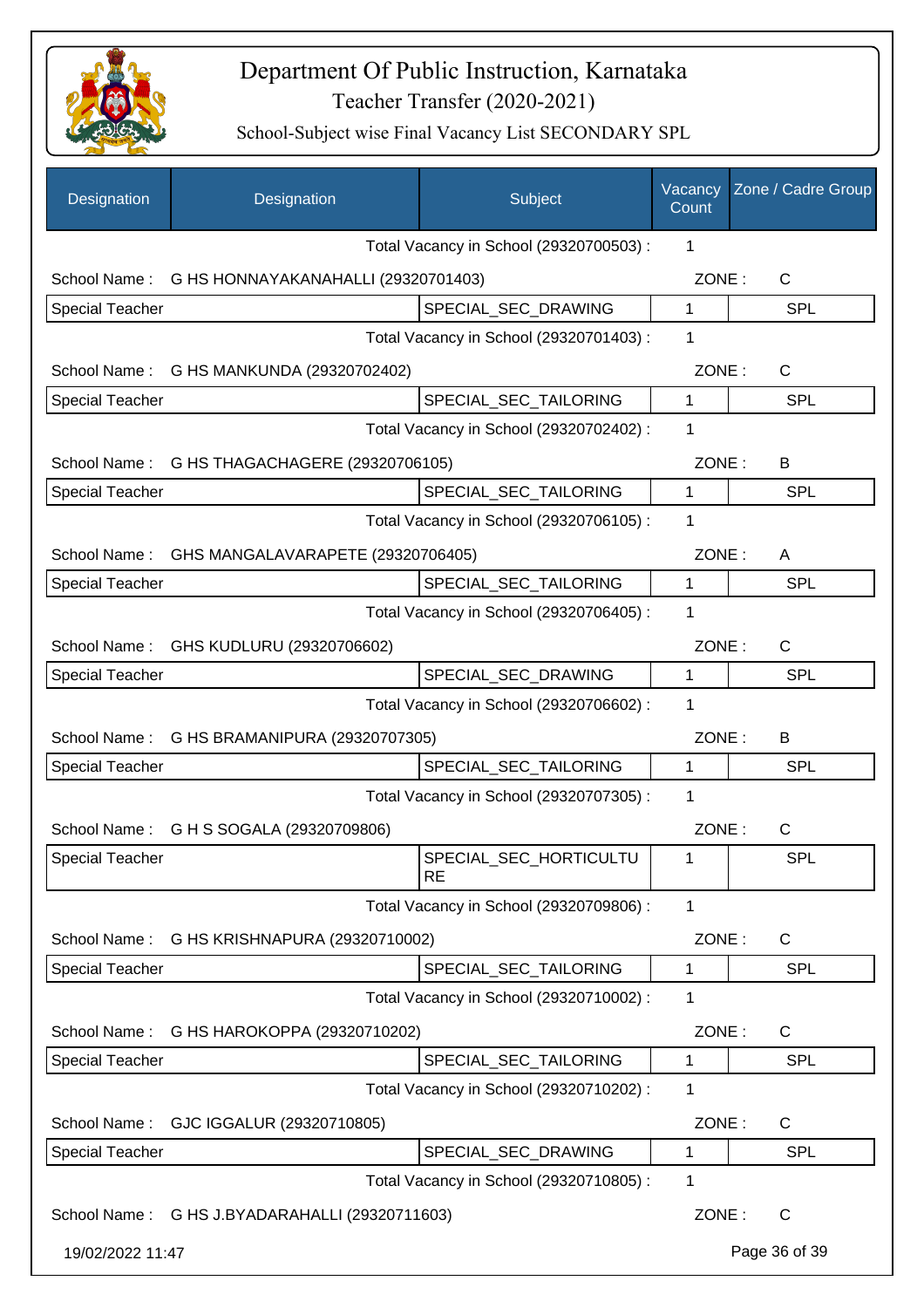

| Designation                                     | Designation                                   | Subject                                 | Vacancy<br>Count | Zone / Cadre Group |
|-------------------------------------------------|-----------------------------------------------|-----------------------------------------|------------------|--------------------|
| <b>Special Teacher</b>                          |                                               | SPECIAL_SEC_HORTICULTU<br><b>RE</b>     | 1                | <b>SPL</b>         |
|                                                 |                                               | Total Vacancy in School (29320711603) : | $\mathbf{1}$     |                    |
| School Name:                                    | GOVT GIRLS PU COMPOSITE COLLEGE (29320714904) |                                         | ZONE:            | A                  |
| <b>Special Teacher</b>                          |                                               | SPECIAL_SEC_DANCE                       | 1                | <b>SPL</b>         |
| Special Teacher                                 |                                               | SPECIAL_SEC_HORTICULTU<br><b>RE</b>     | 2                | <b>SPL</b>         |
|                                                 |                                               | Total Vacancy in School (29320714904) : | 3                |                    |
|                                                 |                                               | Total Vacancy in Taluka (293207) :      | 15               |                    |
| Taluka Name:                                    | KANAKAPURA (293208)                           |                                         |                  |                    |
| School Name:                                    | G HS KAGGALAHALLI (29320801003)               |                                         | ZONE:            | C                  |
| <b>Special Teacher</b>                          |                                               | SPECIAL SEC HORTICULTU<br><b>RE</b>     | 1                | <b>SPL</b>         |
|                                                 |                                               | Total Vacancy in School (29320801003) : | 1                |                    |
| School Name:                                    | G HS KADUJAKKASANDRA (29320801602)            |                                         | ZONE:            | C                  |
| Special Teacher                                 |                                               | SPECIAL_SEC_TAILORING                   | 1                | <b>SPL</b>         |
|                                                 |                                               | Total Vacancy in School (29320801602) : | 1                |                    |
| School Name:                                    | GHS CHIKKAKALABALU (29320802902)              |                                         | ZONE:            | C                  |
| Special Teacher                                 |                                               | SPECIAL_SEC_HORTICULTU<br><b>RE</b>     | 1                | <b>SPL</b>         |
|                                                 |                                               | Total Vacancy in School (29320802902) : | 1                |                    |
| School Name:                                    | G HS BANNIKUPE (29320803004)                  |                                         |                  | ZONE:<br>C         |
| <b>Special Teacher</b>                          |                                               | SPECIAL_SEC_TAILORING                   | 1                | <b>SPL</b>         |
|                                                 |                                               | Total Vacancy in School (29320803004) : | 1                |                    |
| School Name:                                    | GHS CHEELURU (29320803506)                    |                                         | ZONE:            | C                  |
| <b>Special Teacher</b>                          |                                               | SPECIAL_SEC_HORTICULTU<br><b>RE</b>     | 1                | <b>SPL</b>         |
|                                                 |                                               | Total Vacancy in School (29320803506) : | 1                |                    |
| School Name:                                    | G H S BANAVASI (29320806202)                  |                                         | ZONE:            | $\mathsf{C}$       |
| Special Teacher                                 |                                               | SPECIAL_SEC_HORTICULTU<br><b>RE</b>     | 1                | <b>SPL</b>         |
|                                                 |                                               | Total Vacancy in School (29320806202) : | 1                |                    |
| G HS KALLANAKUPPE (29320806605)<br>School Name: |                                               | ZONE:                                   | C                |                    |
| Special Teacher                                 |                                               | SPECIAL_SEC_DRAWING                     | 1                | <b>SPL</b>         |
|                                                 |                                               | Total Vacancy in School (29320806605) : | 1                |                    |
| 19/02/2022 11:47                                |                                               |                                         |                  | Page 37 of 39      |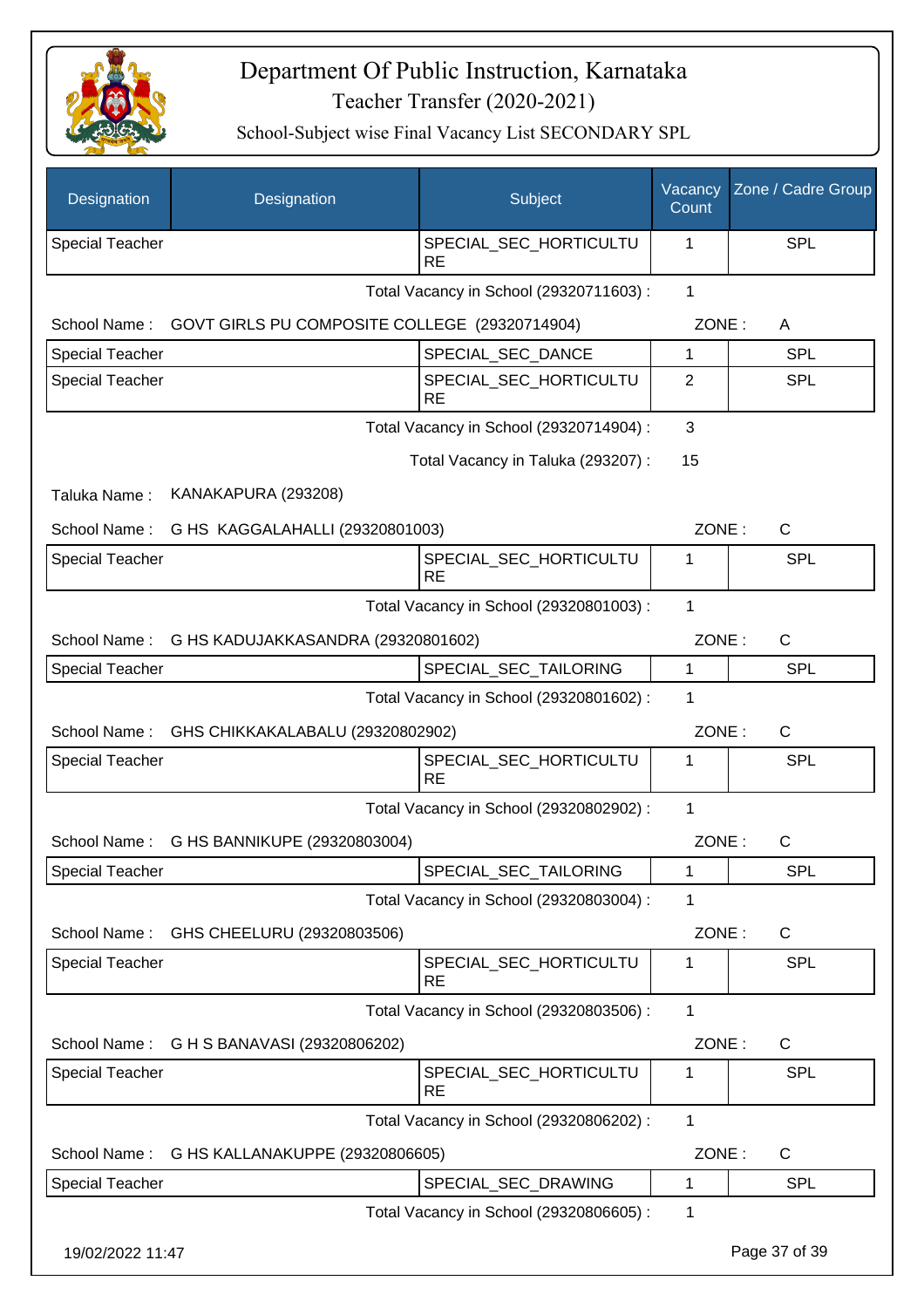

| Designation            | Designation                                                  | Subject                                  | Vacancy<br>Count | Zone / Cadre Group    |  |
|------------------------|--------------------------------------------------------------|------------------------------------------|------------------|-----------------------|--|
|                        | School Name: G HS CHAKANAHALLI (29320809705)                 |                                          |                  | ZONE:<br>C            |  |
| <b>Special Teacher</b> |                                                              | SPECIAL SEC DRAWING                      | 1                | <b>SPL</b>            |  |
|                        |                                                              | Total Vacancy in School (29320809705) :  | 1                |                       |  |
|                        | School Name: G HS SHIVANAHALLI (29320810107)                 |                                          | ZONE:            | B                     |  |
| <b>Special Teacher</b> |                                                              | SPECIAL_SEC_HORTICULTU<br><b>RE</b>      | 1                | <b>SPL</b>            |  |
|                        |                                                              | Total Vacancy in School (29320810107) :  | 1                |                       |  |
|                        | School Name: G HS THIGALARAHOSAHALLI (29320810803)           |                                          |                  | $\mathsf{C}$<br>ZONE: |  |
| <b>Special Teacher</b> |                                                              | SPECIAL_SEC_HORTICULTU<br><b>RE</b>      | 1                | <b>SPL</b>            |  |
|                        |                                                              | Total Vacancy in School (29320810803) :  | 1                |                       |  |
|                        | School Name: GHS ATTIHALLI (29320812402)                     |                                          | ZONE:            | $\mathsf{C}$          |  |
| <b>Special Teacher</b> |                                                              | SPECIAL_SEC_DRAWING                      | 1                | <b>SPL</b>            |  |
|                        |                                                              | Total Vacancy in School (29320812402) :  | 1                |                       |  |
|                        | School Name: GHS HUKUNDA (29320815406)                       |                                          | ZONE:            | C                     |  |
| <b>Special Teacher</b> |                                                              | SPECIAL_SEC_TAILORING                    | 1                | <b>SPL</b>            |  |
|                        |                                                              | Total Vacancy in School (29320815406) :  | 1                |                       |  |
| School Name:           | KARNATAKA PUBLIC SCHOOLS GJC DODDA ALAHALLI<br>(29320815906) |                                          | ZONE:            | $\mathsf{C}$          |  |
| <b>Special Teacher</b> |                                                              | SPECIAL_SEC_HORTICULTU<br><b>RE</b>      | 1                | <b>SPL</b>            |  |
|                        |                                                              | Total Vacancy in School (29320815906) :  | 1                |                       |  |
|                        | School Name: G HS UYYAMBALLI (29320816002)                   |                                          | ZONE:            | $\mathsf C$           |  |
| <b>Special Teacher</b> |                                                              | SPECIAL_SEC_MUSIC_GRAD<br>E <sub>2</sub> | 1                | <b>SPL</b>            |  |
|                        |                                                              | Total Vacancy in School (29320816002) :  | 1                |                       |  |
| School Name:           | G HS HALASURU (29320818206)                                  |                                          | ZONE:            | C                     |  |
| <b>Special Teacher</b> |                                                              | SPECIAL_SEC_TAILORING                    | 1                | <b>SPL</b>            |  |
|                        |                                                              | Total Vacancy in School (29320818206) :  | 1                |                       |  |
| School Name:           | G HS BIJJAHALLI (29320818702)                                |                                          | ZONE:            | C                     |  |
| <b>Special Teacher</b> |                                                              | SPECIAL_SEC_TAILORING                    | 1                | <b>SPL</b>            |  |
|                        |                                                              | Total Vacancy in School (29320818702) :  | 1                |                       |  |
| School Name:           | G HS ALANATHA (29320820104)                                  |                                          | ZONE:            | C                     |  |
| <b>Special Teacher</b> |                                                              | SPECIAL_SEC_HORTICULTU<br><b>RE</b>      | 1                | <b>SPL</b>            |  |
| 19/02/2022 11:47       |                                                              |                                          |                  | Page 38 of 39         |  |